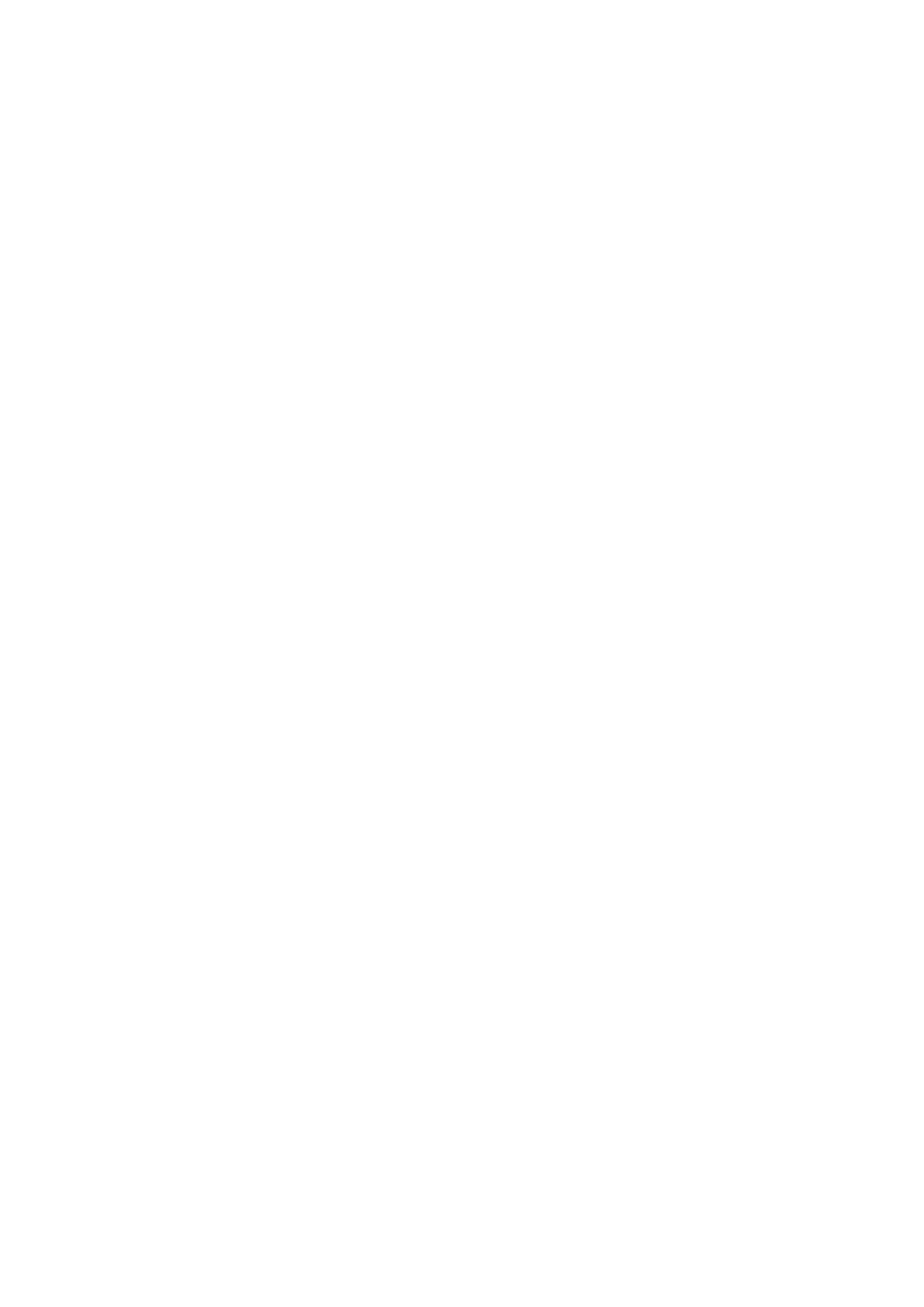# Western Australia

# **Finance Brokers Control Act 1975**

# **Contents**

# **Part I — Preliminary**

| 1.   | Short title                                       | $\overline{c}$   |
|------|---------------------------------------------------|------------------|
| 2.   | Commencement                                      | $\overline{c}$   |
| 4.   | Terms used                                        | $\overline{2}$   |
| 5.   | Exceptions to finance broker                      | $\overline{4}$   |
|      | <b>Part II — The Commissioner</b>                 |                  |
|      | Division 1 — General                              |                  |
| 6.   | Commissioner                                      | 6                |
| 7.   | General functions of Commissioner                 | 6                |
| 8.   | Commissioner may delegate                         | $\boldsymbol{7}$ |
| 9A.  | Arrangements with ASIC                            | $\boldsymbol{7}$ |
| 9B.  | Information                                       | $8\,$            |
| 9.   | Judicial notice                                   | 9                |
|      | Division $2$ — Powers of investigation and        |                  |
|      | inquiry                                           |                  |
| 13.  | Investigation and inquiry by Commissioner         | 9                |
| 14.  | Police investigations                             | 9                |
| 15.  | Investigators                                     | 10               |
| 16.  | Additional investigative powers                   | 10               |
| 17.  | Compliance checks at licensee's business premises | 11               |
|      | Division 2A — Specific investigatory powers       |                  |
| 18.  | Powers                                            | 12               |
| 18A. | Warrant to enter premises                         | 13               |
| 18B. | Issue of warrant                                  | 14               |
| 18C. | Execution of warrant                              | 15               |
| 18D. | Seizure                                           | 16               |

As at 14 Apr 2022 Version 05-c0-00 page i Published on www.legislation.wa.gov.au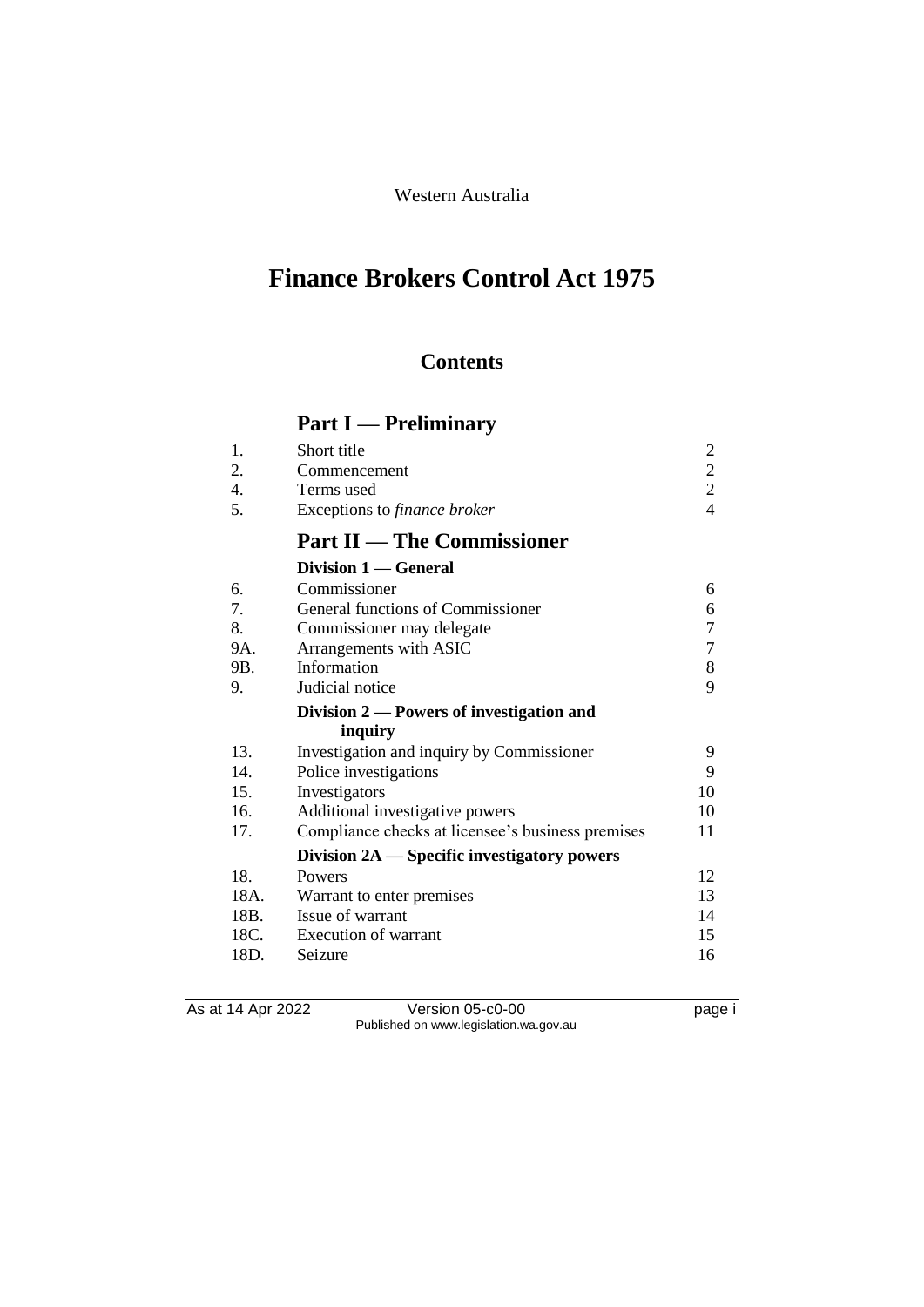| 18E.<br>18F. | Incriminating information, questions, or documents<br>Failure to comply with investigation | 17<br>17 |
|--------------|--------------------------------------------------------------------------------------------|----------|
| 18G.         | Obstruction of investigator                                                                | 19       |
| 18H.         | Information                                                                                | 19       |
|              | Division 3 — Review of decisions of the<br><b>Commissioner</b>                             |          |
| 23.          | Application for review                                                                     | 20       |
|              | <b>Part III</b> — Licensing                                                                |          |
| 24.          | Application                                                                                | 21       |
| 25.          | Objections                                                                                 | 21       |
| 26.          | Finance brokers to be licensed                                                             | 22       |
| 27A.         | No further grants of licences                                                              | 22       |
| 27.          | Grant of licence to natural person                                                         | 22       |
| 28.          | Grant of licence to firm                                                                   | 23       |
| 29.          | Grant of licence to body corporate                                                         | 24       |
| 30.          | Effect of licence                                                                          | 25       |
| 31.          | Duration of licence                                                                        | 26       |
| 32.          | Applications for renewals                                                                  | 26       |
| 33.          | Refusal to renew                                                                           | 27       |
| 34.          | Conditions on licences                                                                     | 28       |
| 34B.         | Suspension of licence by State Administrative                                              |          |
|              | Tribunal                                                                                   | 28       |
| 35.          | Bond or guarantee in respect of licence                                                    | 29       |
| 35A.         | Prescribed person exempt from bond requirements                                            | 30       |
| 40.          | Licence not transferable                                                                   | 31       |
| 40A.         | Prohibition against doing business with unlicensed                                         |          |
|              | finance brokers                                                                            | 32       |
| 41.          | Use of business name                                                                       | 32       |
| 42.          | Notice to be exhibited                                                                     | 33       |
|              | <b>Part IV — Controls</b>                                                                  |          |
|              | Division 1 — General                                                                       |          |
| 43.          | Disability of unlicensed person                                                            | 34       |
| 44.          | Remuneration of finance brokers                                                            | 34       |
| 45.          | Advertisements by licensees                                                                | 36       |
| 46.          | Copy of loan documents                                                                     | 37       |
|              | Division 2 — Trust accounts                                                                |          |
| 47.          | Terms used                                                                                 | 37       |
|              |                                                                                            |          |

page ii Version 05-c0-00 As at 14 Apr 2022 Published on www.legislation.wa.gov.au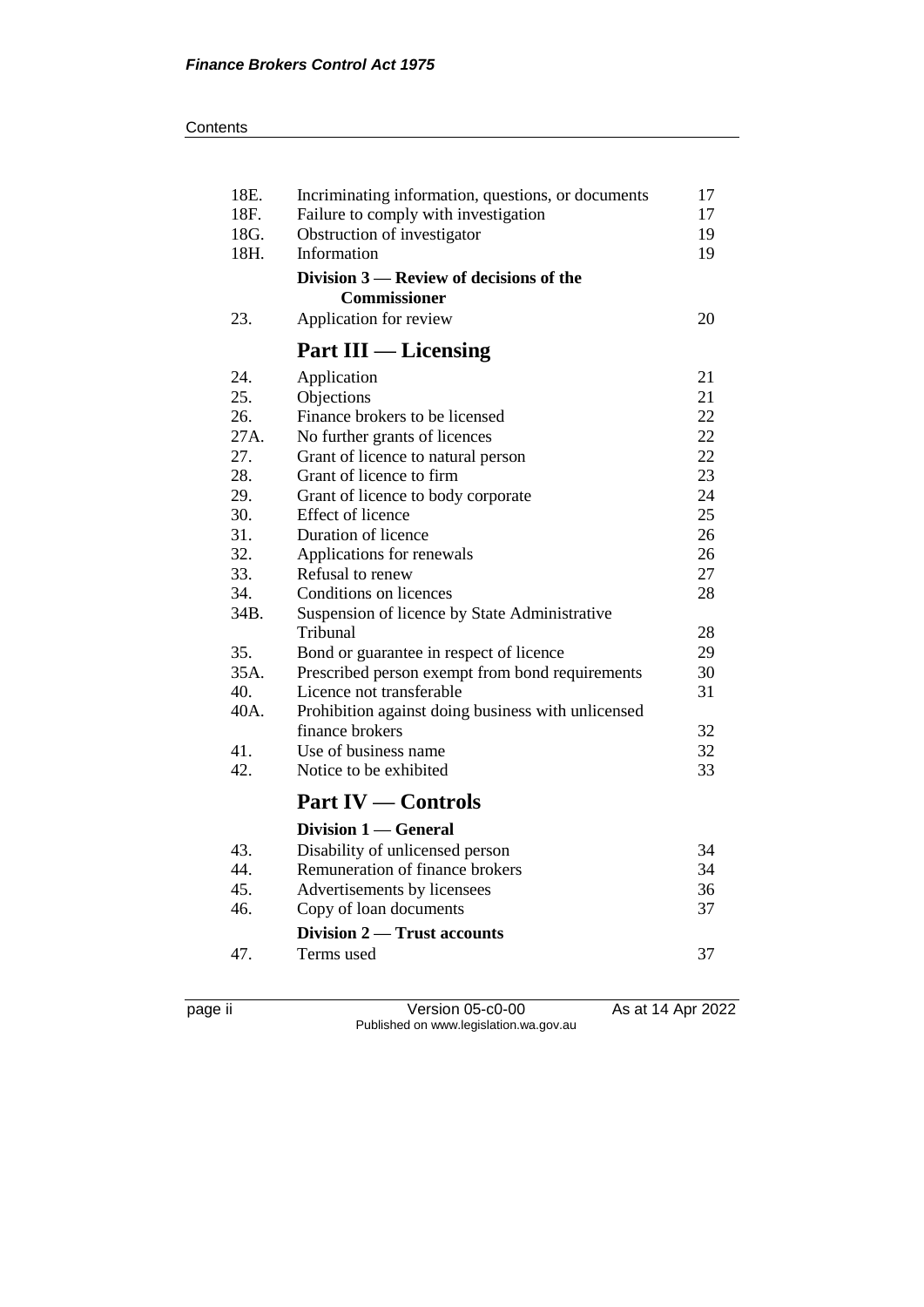| As at 14 Apr 2022 | Version 05-c0-00                                                 | page iii |
|-------------------|------------------------------------------------------------------|----------|
| 87.               | Immunity of officers                                             | 54       |
| 85.               | Certificates                                                     | 54       |
|                   | <b>Part V</b> — Miscellaneous                                    |          |
| 83.               | Powers on inquiry                                                | 52       |
| 82.               | Disciplinary proceedings against finance brokers                 | 52       |
| 81.               | Code of conduct for finance brokers                              | 52       |
|                   | Division $3$ — Discipline                                        |          |
|                   | other accounts                                                   | 50       |
| 72.               | Power of restraining dealing with trust accounts or              |          |
| 71.               | Application of s. 62                                             | 50       |
|                   |                                                                  |          |
| 69.<br>70.        | Finance broker to produce books etc. to auditor<br>Cost of audit | 49<br>49 |
|                   | account                                                          | 49       |
| 68.               | Power of Commissioner to order audit of trust                    |          |
|                   | broker with branch office                                        | 48       |
| 67.               | Accounts of firm or body corporate or finance                    |          |
| 66.               | Finance brokers having no accounts to audit                      | 48       |
| 65.               | Remuneration of auditor                                          | 48       |
| 64.               | Penalty for breach                                               | 47       |
|                   | information                                                      | 47       |
| 63.               | Right of persons beneficially interested to obtain               |          |
| 62.               | Non-disclosure by auditors                                       | 46       |
|                   | complied with Act etc.                                           | 46       |
| 61.               | Auditor's report where finance broker has not                    |          |
|                   | for or on behalf of other persons                                | 45       |
| 60.               | Statement of moneys etc. held by finance broker                  |          |
| 59.               | Contents of auditor's report                                     | 44       |
| 58.               | Duty of banker with respect to audit                             | 44       |
| 57.               | Duties of finance brokers with respect to audit                  | 44       |
| 55.               | Alteration of rights under this Division                         | 43       |
|                   | carried on at more than one place                                | 43       |
| 54.               | Power to give directions for audit of business                   |          |
| 53.               | Appointment of auditor                                           | 42       |
| 52.               | Qualification and approval of auditors                           | 42       |
| 51.               | Variation of date of audit                                       | 41       |
|                   | audited                                                          | 39       |
| 50.               | Duty of finance broker to have trust accounts                    |          |
| 49.               | Receipts and accounting to principal                             | 38       |
| 48.               | Trust accounts                                                   | 37       |
|                   |                                                                  |          |

Published on www.legislation.wa.gov.au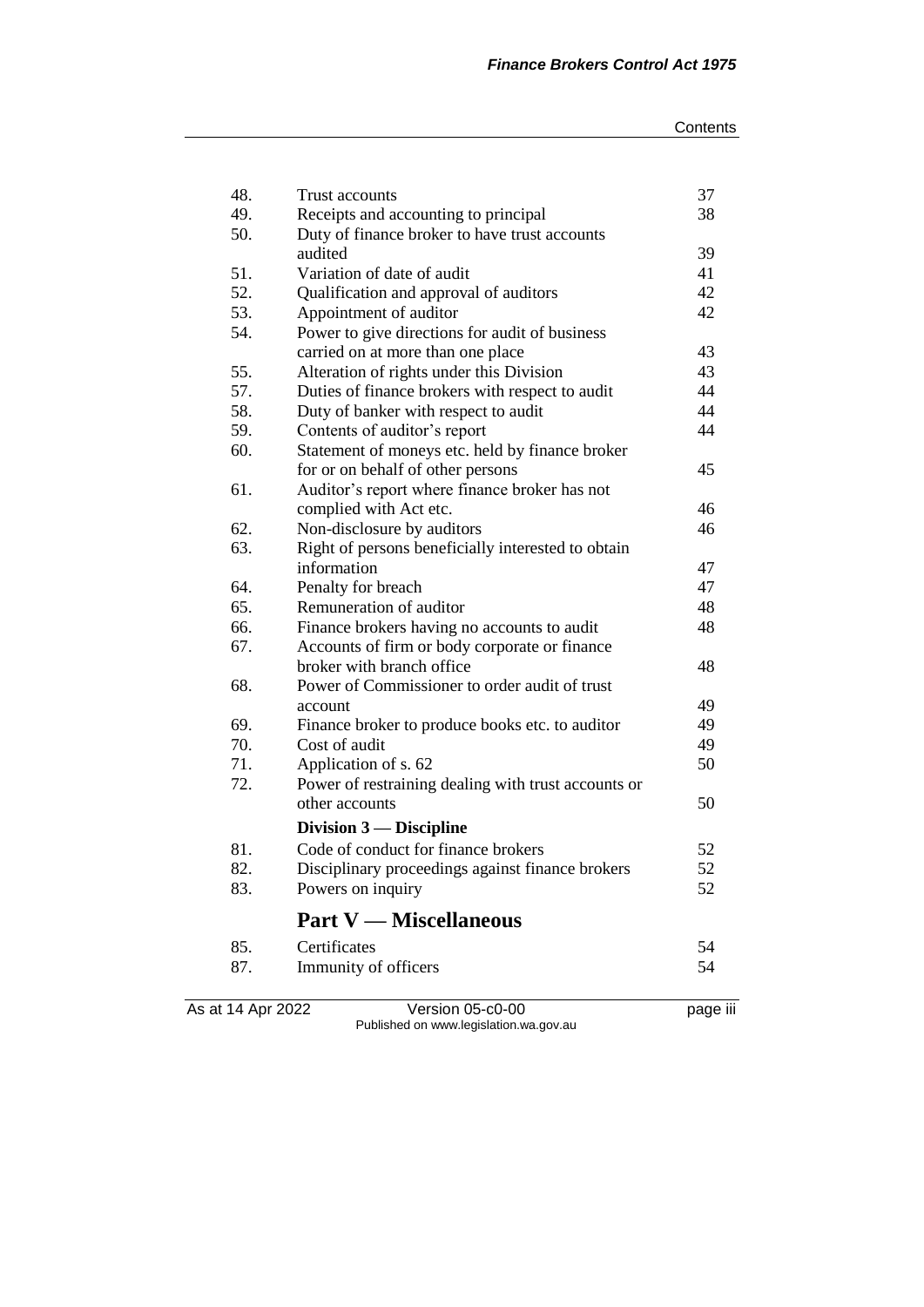#### **Contents**

| 88.  | Secrecy                                             | 54 |
|------|-----------------------------------------------------|----|
| 89.  | Liability of directors of body corporate            | 56 |
| 90.  | Other rights or remedies                            | 56 |
| 91.  | No waiver of rights                                 | 56 |
| 92.  | General penalty                                     | 56 |
| 92A. | Infringement notices                                | 56 |
| 93.  | Proceedings                                         | 58 |
| 94.  | Forms                                               | 59 |
| 95.  | Regulations                                         | 59 |
|      | Schedule — Formula for calculating                  |    |
|      | percentage rate of interest                         |    |
| 1.   | Formula for calculating percentage rate of interest | 61 |
|      | <b>Notes</b>                                        |    |
|      | Compilation table                                   | 63 |
|      | Uncommenced provisions table                        | 65 |
|      | Other notes                                         | 66 |
|      | <b>Defined terms</b>                                |    |

page iv Version 05-c0-00 As at 14 Apr 2022 Published on www.legislation.wa.gov.au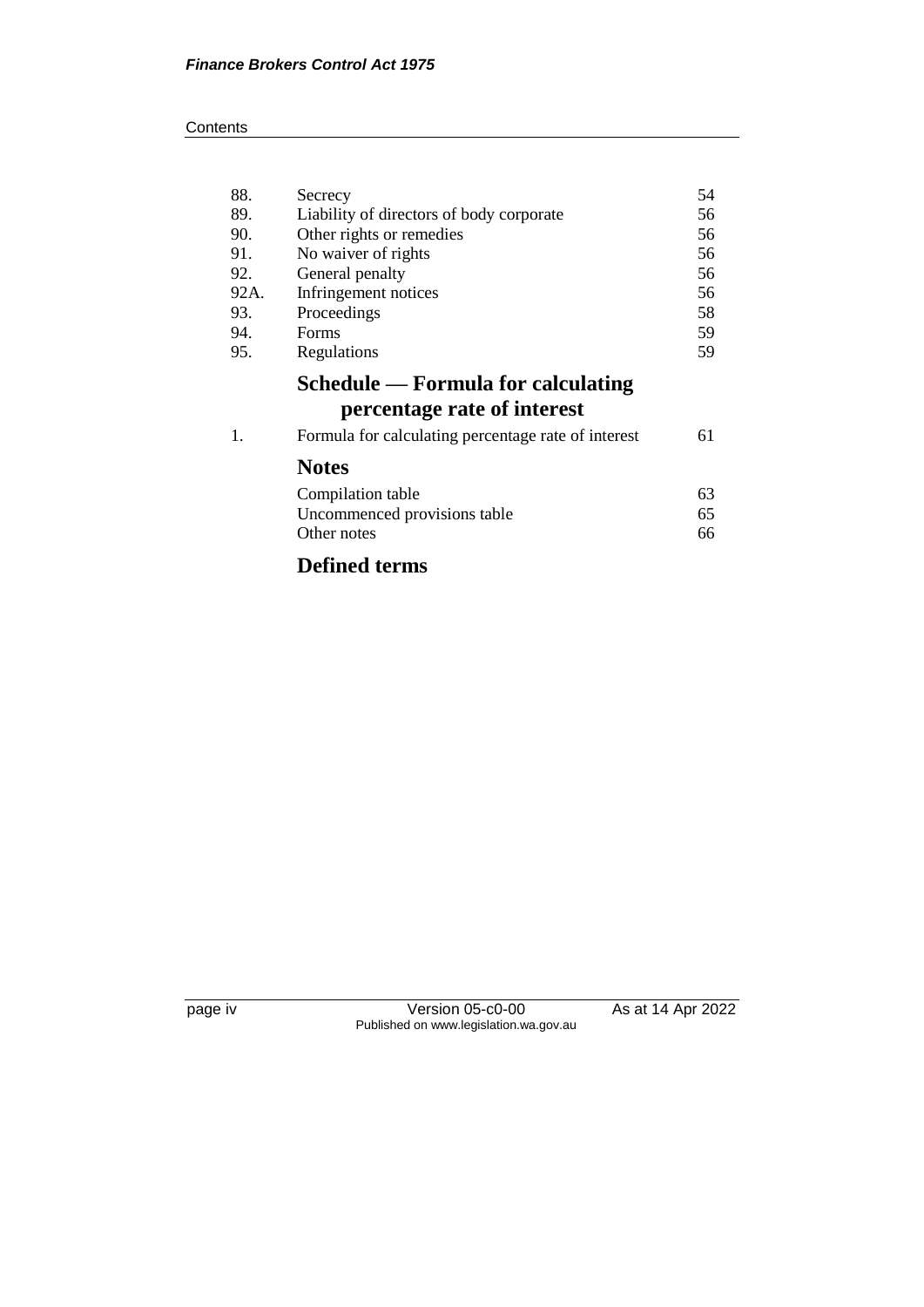Western Australia

# **Finance Brokers Control Act 1975**

**An Act to make provision with respect to the licensing, regulation, and supervision of finance brokers, and for related purposes.** 

As at 14 Apr 2022 Version 05-c0-00 Page 1 Published on www.legislation.wa.gov.au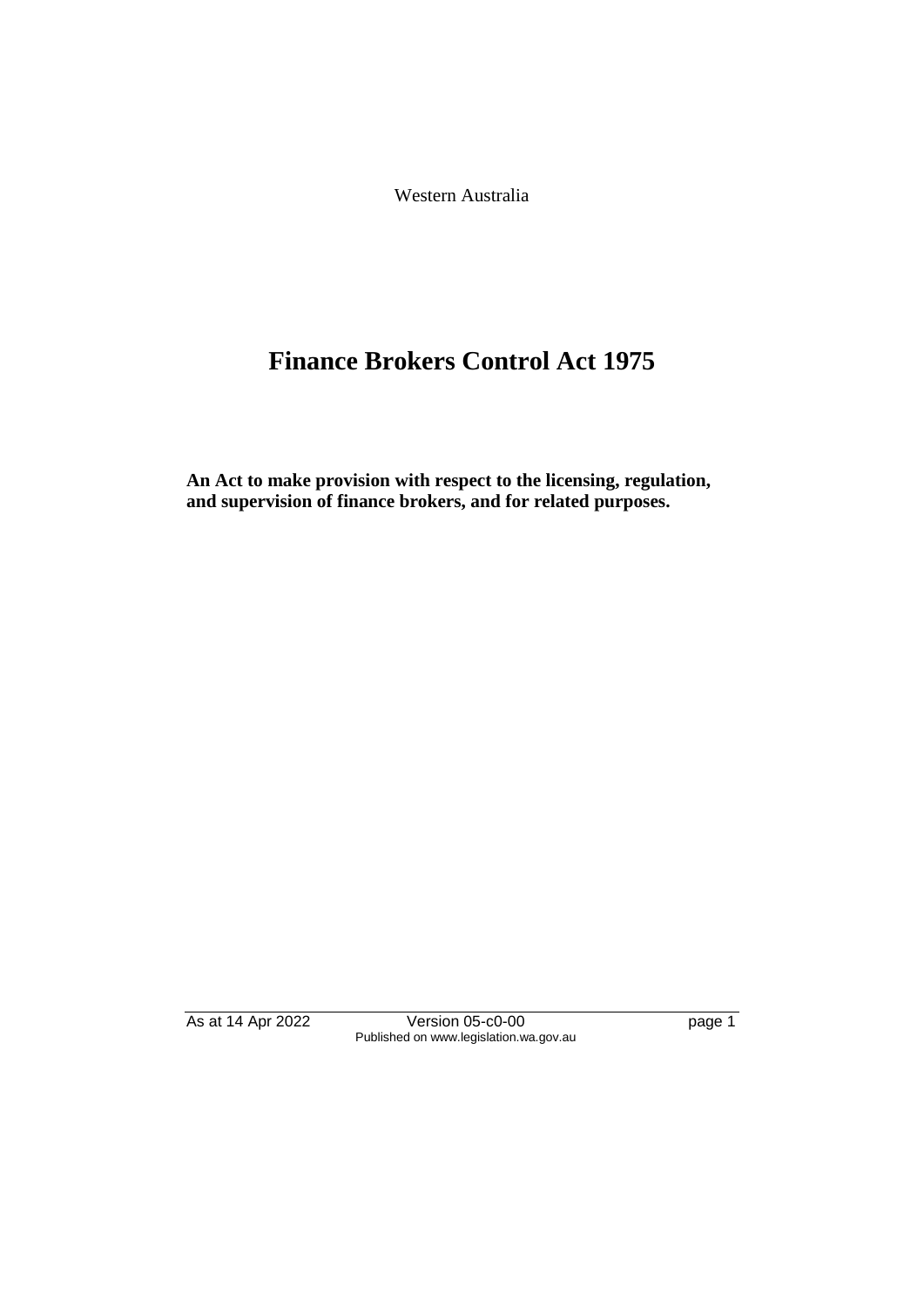**s. 1**

# **Part I — Preliminary**

#### **1. Short title**

This Act may be cited as the *Finance Brokers Control Act 1975*.

#### **2. Commencement**

The provisions of this Act shall come into operation on such day or days as is or are, respectively, fixed by proclamation.

*[3. Deleted: No. 10 of 1998 s. 76.]*

# **4. Terms used**

In this Act unless the context otherwise requires —

*appointed day* means the day fixed by the Minister pursuant to section  $26(2)^1$ ;

*approved* means approved by the Commissioner;

*ASIC* means the Australian Securities and Investments Commission;

*auditor* means a person appointed under this Act to audit the trust accounts of a finance broker;

*bank* means —

- (a) an ADI (authorised deposit-taking institution) as defined in section 5 of the *Banking Act 1959* of the Commonwealth; or
- (b) a bank constituted by a law of a State, a Territory or the Commonwealth;

*business* means the business of a finance broker;

*Commissioner* means the person for the time being designated as the Commissioner under section 6;

*condition*, in relation to a licence or exemption, includes restriction or limitation;

page 2 Version 05-c0-00 As at 14 Apr 2022 Published on www.legislation.wa.gov.au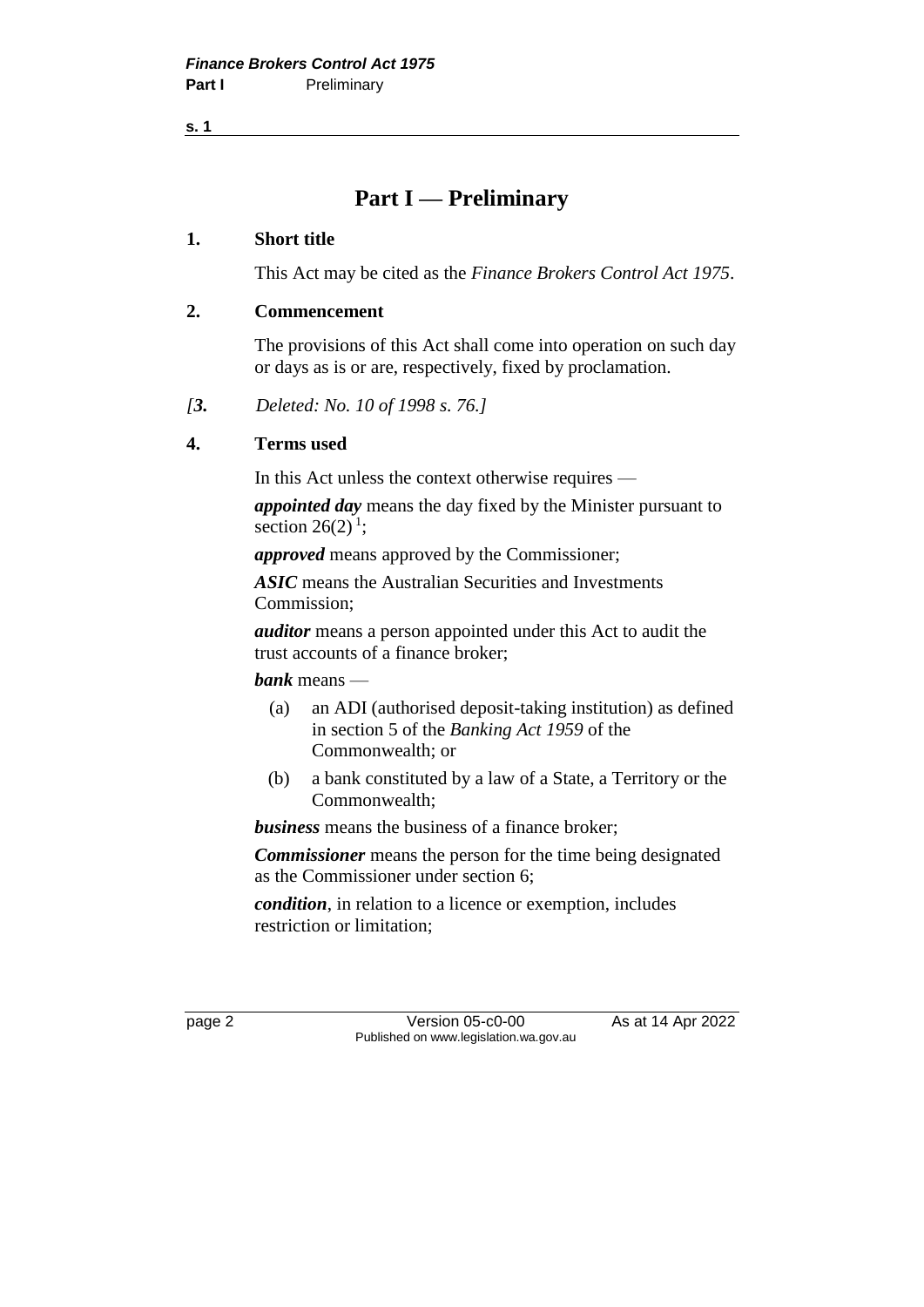*department* means the department of the Public Service principally assisting the Minister in the administration of this Act;

*finance broker* means a person who —

- (a) as an intermediary, in the course of business negotiates or arranges loans of money for or on behalf of other persons; or
- (b) in the course of business, manages loans of money arranged or negotiated by the person for or on behalf of other persons,

but does not include the exceptions specified in section 5(1);

*finance brokers code of conduct* means the code prescribed under section 81;

*investigator* means a person designated under section 15 as an investigator and a member of the Police Force undertaking an investigation or inquiry or report under section 14;

*licence* means the licence of a finance broker under this Act;

*licensed* means licensed as a finance broker under this Act;

*licensee* means a person licensed under this Act;

*motor vehicle* has the meaning given in the *Road Traffic (Administration) Act 2008* section 4;

*referral day* means the day on which the *Credit (Commonwealth Powers) Act 2010* section 5 comes into operation<sup>2</sup>;

*renewal* means renewal of a licence;

*supervisor* means a person appointed by the Commissioner as supervisor of the business of a finance broker.

*[Section 4 amended: No. 56 of 1995 s. 17; No. 26 of 1999 s. 79(2); No. 53 of 2004 s. 4; No. 55 of 2004 s. 341; No. 14 of 2010 s. 38; No. 8 of 2012 s. 105.]* 

As at 14 Apr 2022 Version 05-c0-00 Page 3 Published on www.legislation.wa.gov.au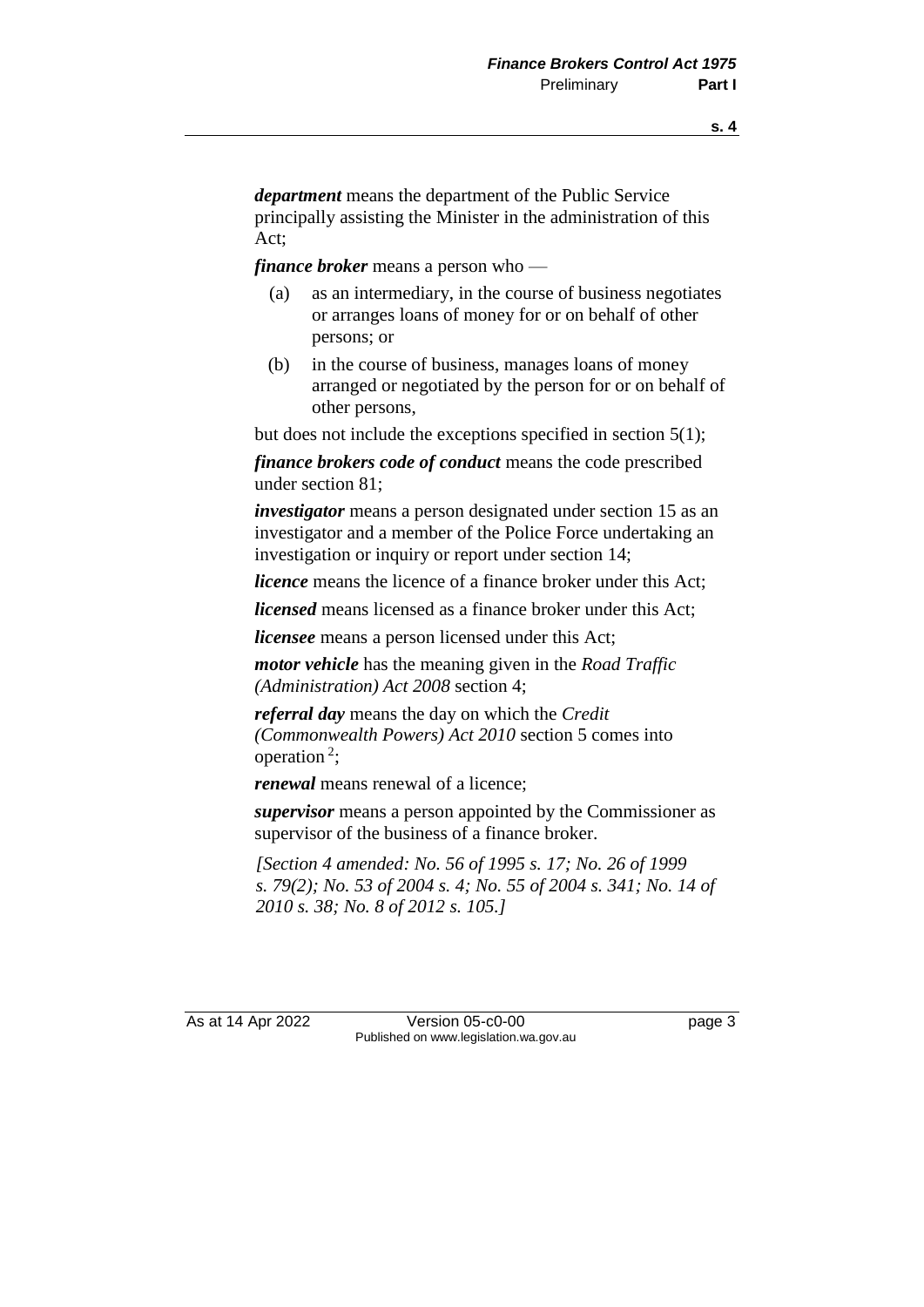#### **s. 5**

#### **5. Exceptions to** *finance broker*

- (1) Exceptions to the meaning of *finance broker* in and for the purposes of this Act are as follows —
	- (a) a bank; and
	- (aa) a corporation that is a friendly society within the meaning of section 16C of the *Life Insurance Act 1995* of the Commonwealth; and
	- (ab) an insurance company authorised under any law of the Commonwealth or State to carry on insurance business; and
	- (b) a pastoral company in respect of which the Minister is satisfied that, by reason of an order in force under section 11 of the *Banking Act 1959* of the Parliament of the Commonwealth, or that Act as amended from time to time, the clients of the company are adequately safeguarded in respect of the proper application of trust funds received by the company from them or on their behalf; and
	- *[(c) deleted]*
	- (d) a financial services licensee (within the meaning of the *Corporations Act 2001* of the Commonwealth), when dealing in securities (within the meaning of section 92 of that Act) that he or she is authorised to deal in by that licence; and
	- (da) a regulated principal (within the meaning of section 1430 of the *Corporations Act 2001* of the Commonwealth), who held a dealers licence under the *Corporations Act 2001* of the Commonwealth immediately before the commencement of Schedule 1 to the *Financial Services Reform Act 2001* of the Commonwealth, when dealing in securities that he or she is authorised to deal in by Part 10.2 Division 1 Subdivision D of that Act; and

page 4 Version 05-c0-00 As at 14 Apr 2022 Published on www.legislation.wa.gov.au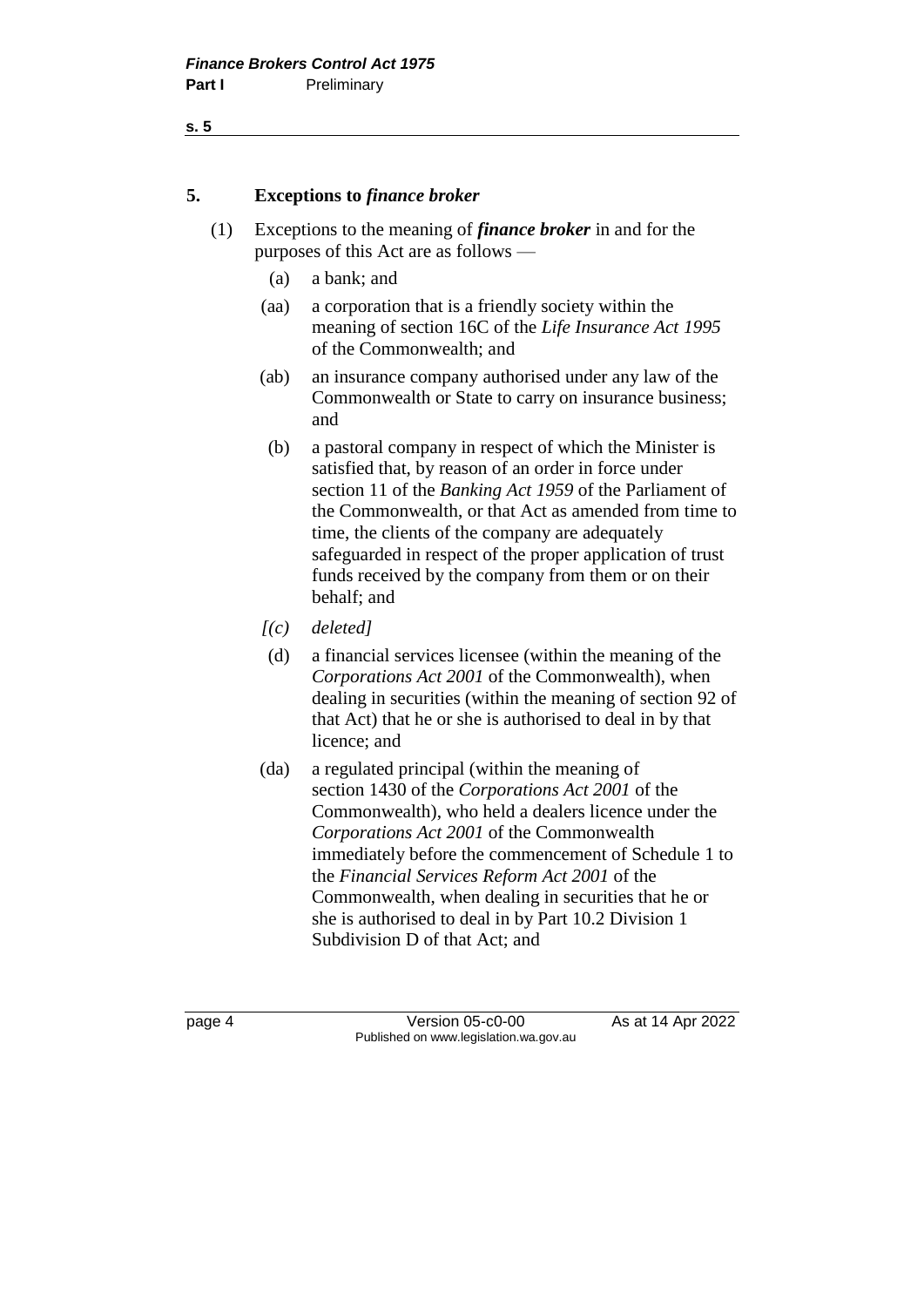- (e) a body corporate authorised by the law of any State, or of a Territory, of the Commonwealth to take in its own name, a grant of probate or of letters of administration of the estate of a deceased person; and
- (f) Australian legal practitioners (within the meaning of that term in the *Legal Profession Act 2008* section 3) when acting incidentally to the practice of their profession as such; and
- (g) a person who, in association with a *bona fide* business of supplying goods or services carried on by him, acts as an intermediary to negotiate or arrange loans for persons who deal with him in the ordinary course of that business and who authorise in writing the application of the loans in payment for the goods or services; and
- (h) persons and classes of persons exempted from the Act under subsection (2).
- (2) The Governor may make regulations under this subsection exempting a person or class of persons from the operation of this Act, or specified provisions of this Act.
- (3) Regulations made under subsection (2) may make an exemption subject to specified terms or conditions.

*[Section 5 amended: No. 10 of 1982 s. 28; No. 26 of 1999 s. 79(3); No. 12 of 2001 s. 51; No. 21 of 2003 s. 13; No. 65 of 2003 s. 35(2); No. 53 of 2004 s. 5; No. 17 of 2005 s. 27; No. 21 of 2008 s. 664.]* 

As at 14 Apr 2022 Version 05-c0-00 Page 5 Published on www.legislation.wa.gov.au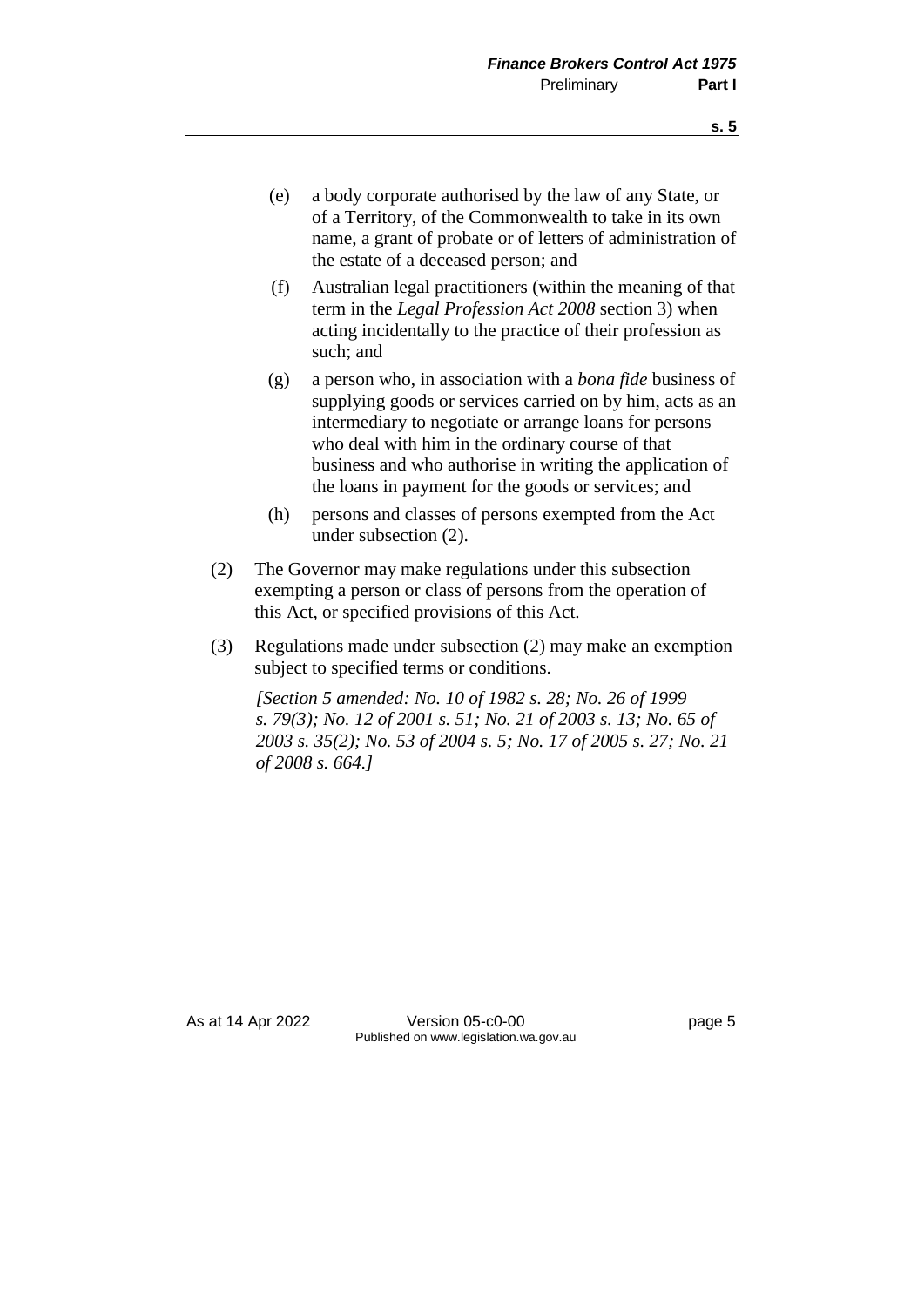# **Part II — The Commissioner**

*[Heading inserted: No. 53 of 2004 s. 6.]* 

# **Division 1 — General**

#### **6. Commissioner**

- (1) The Minister is required, by notice published in the *Gazette*, to designate a person who is an executive officer of the department as the Commissioner for the purposes of this Act.
- (2) The Commissioner may be referred to by a title specified by the Minister by notice published in the *Gazette*.
- (3) In this section —

*executive officer* has the meaning given by section 3(1) of the *Public Sector Management Act 1994*.

- (4) The Commissioner
	- (a) is the licensing and supervisory authority for the purposes of this Act; and
	- (b) has the powers, duties, and functions, conferred, imposed, or prescribed by or under this Act.

*[Section 6 inserted: No. 53 of 2004 s. 7.]* 

#### **7. General functions of Commissioner**

As a part of the Commissioner's functions under this Act, the Commissioner may —

- *[(a), (b) deleted]*
	- (c) make recommendations and submit proposals to the Minister from time to time with respect to regulations to be made under this Act; and
	- *[(d) deleted]*
	- (e) conduct and promote education and provide advisory services for persons who are licensed under this Act, or

page 6 **Version 05-c0-00** As at 14 Apr 2022 Published on www.legislation.wa.gov.au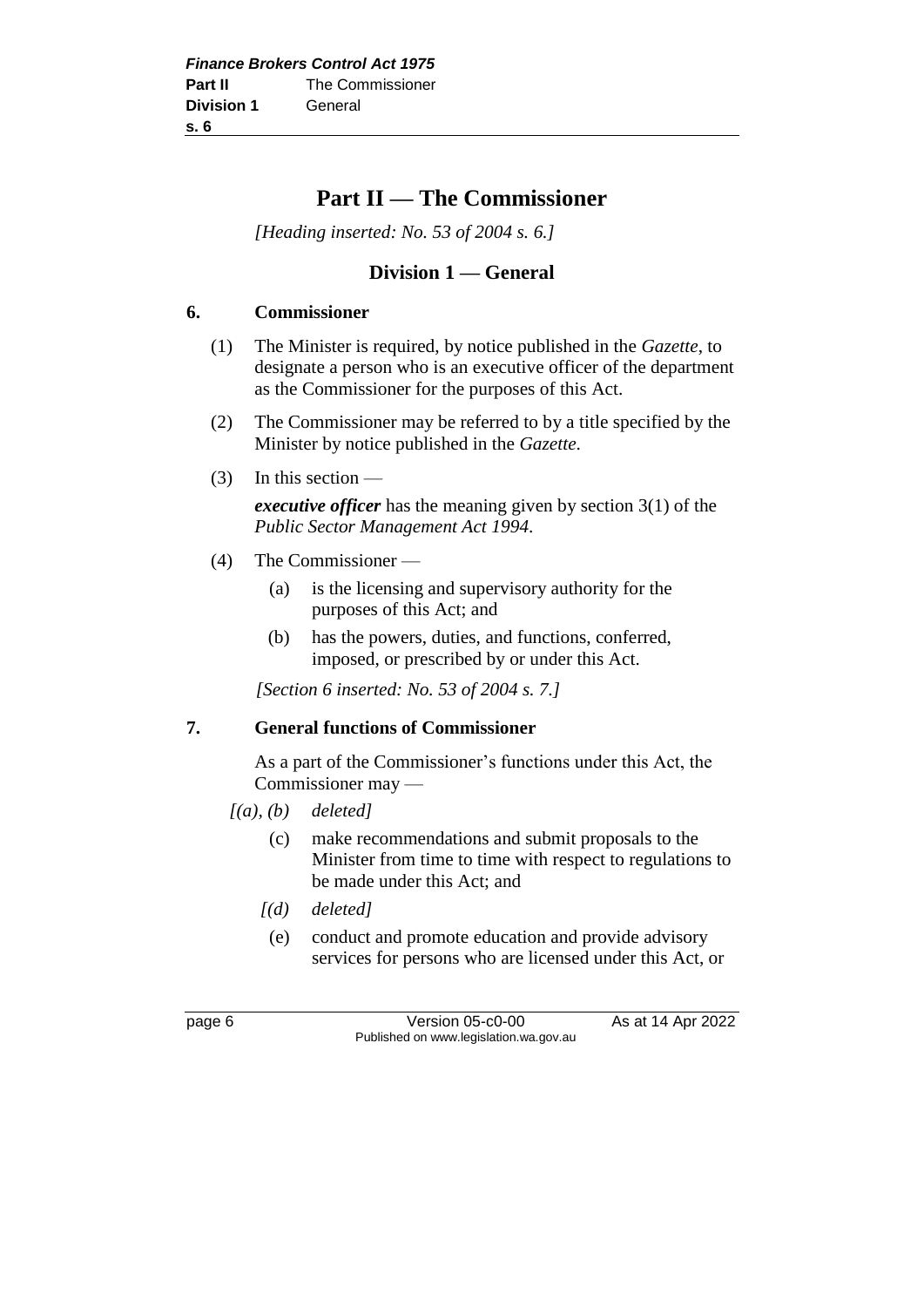involved in the administration of this Act, and for members of the public on —

- (i) matters relating to the operation of this Act; or
- (ii) matters relating to the policies of the Commissioner; or
- (iii) matters relating to the operations of finance brokers;
- and
- (f) carry out such other functions as are conferred upon the Commissioner under this Act.

*[Section 7 inserted: No. 53 of 2004 s. 7; amended: No. 14 of 2010 s. 39.]* 

#### **8. Commissioner may delegate**

- (1) The Commissioner may delegate to a person any power or duty of the Commissioner under another provision of this Act, other than an investigative function under section 13.
- (2) The delegation must be in writing signed by the Commissioner.
- (3) A person to whom a power or duty is delegated under this section cannot delegate that power or duty.
- (4) A person exercising or performing a power or duty that has been delegated to the person under this section is to be taken to do so in accordance with the terms of the delegation unless the contrary is shown.
- (5) A function performed by a delegate of the Commissioner is taken to be performed by the Commissioner.
- (6) Nothing in this section limits the ability of the Commissioner to perform a function through an officer or agent. *[Section 8 inserted: No. 53 of 2004 s. 7.]*

# **9A. Arrangements with ASIC**

(1) The Commissioner may make an arrangement with ASIC about the conduct of any investigation under Division 2 or 2A, or the conduct of any proceedings under this Act.

As at 14 Apr 2022 Version 05-c0-00 Page 7 Published on www.legislation.wa.gov.au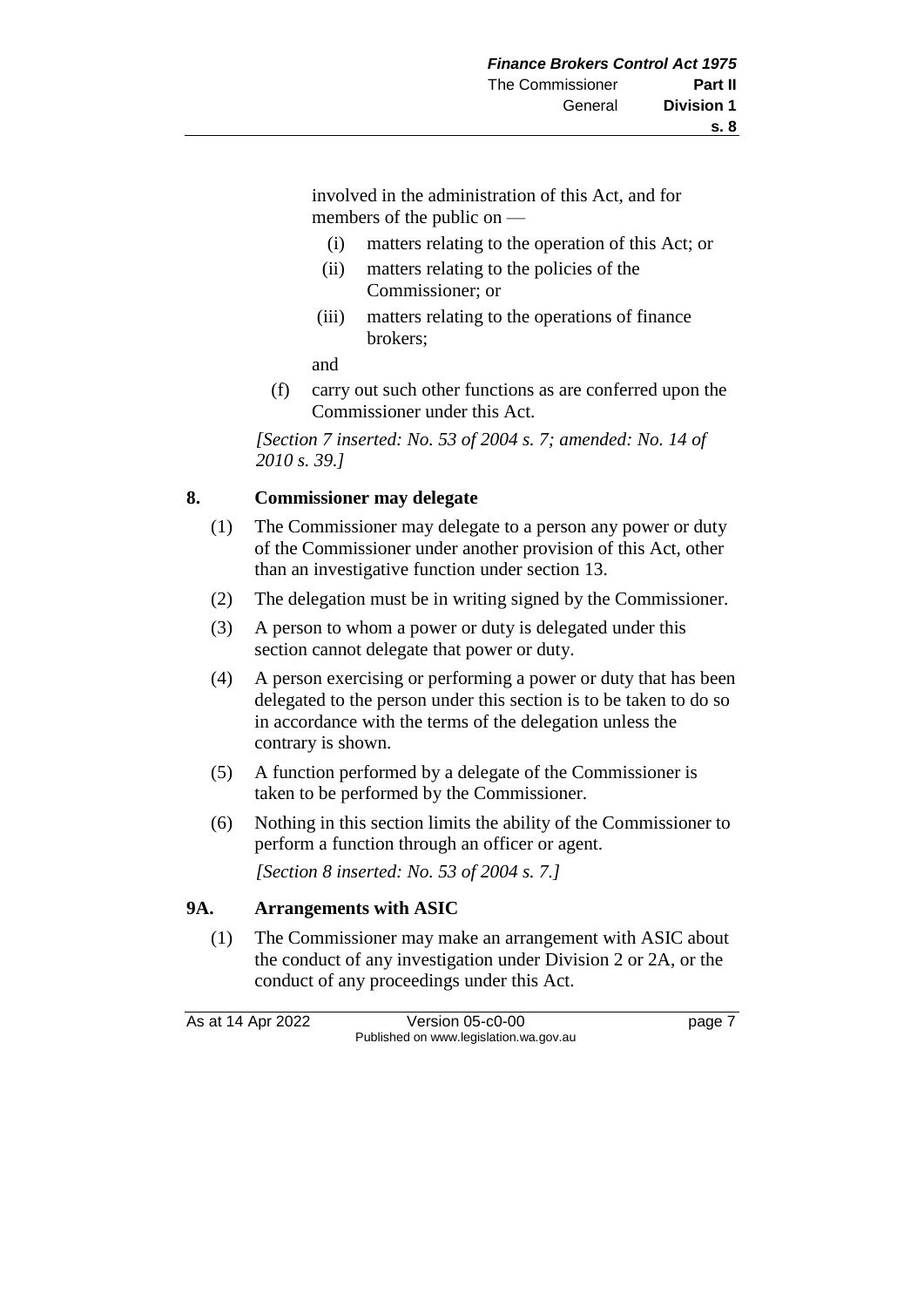- (2) In particular, an arrangement may provide
	- (a) for the performance of functions and the exercise of powers conferred by subsection (3) on ASIC; or
	- (b) for the performance of functions or the exercise of powers of the Commissioner in relation to the conduct of any investigation under Division 2 or 2A, or the conduct of any proceedings under this Act by staff members of ASIC.
- (3) Subject to subsection (4), ASIC has the functions and powers of the Commissioner in relation to the conduct of any investigation under Division 2 or 2A, or the conduct of any proceedings under this Act.
- (4) ASIC must not perform a function or exercise a power conferred by subsection (3) except in accordance with an arrangement under this section.

*[Section 9A inserted: No. 14 of 2010 s. 40.]*

# **9B. Information**

- (1) This section applies to information obtained by the Commissioner in connection with the administration or enforcement of this Act.
- (2) The Commissioner may
	- (a) disclose information to which this section applies; or
	- (b) give copies of records which contain information to which this section applies and which are in the Commissioner's possession or under the Commissioner's control,

to ASIC for the purpose of the administration or enforcement of the *National Consumer Credit Protection Act 2009*  (Commonwealth).

*[Section 9B inserted: No. 14 of 2010 s. 40.]*

page 8 Version 05-c0-00 As at 14 Apr 2022 Published on www.legislation.wa.gov.au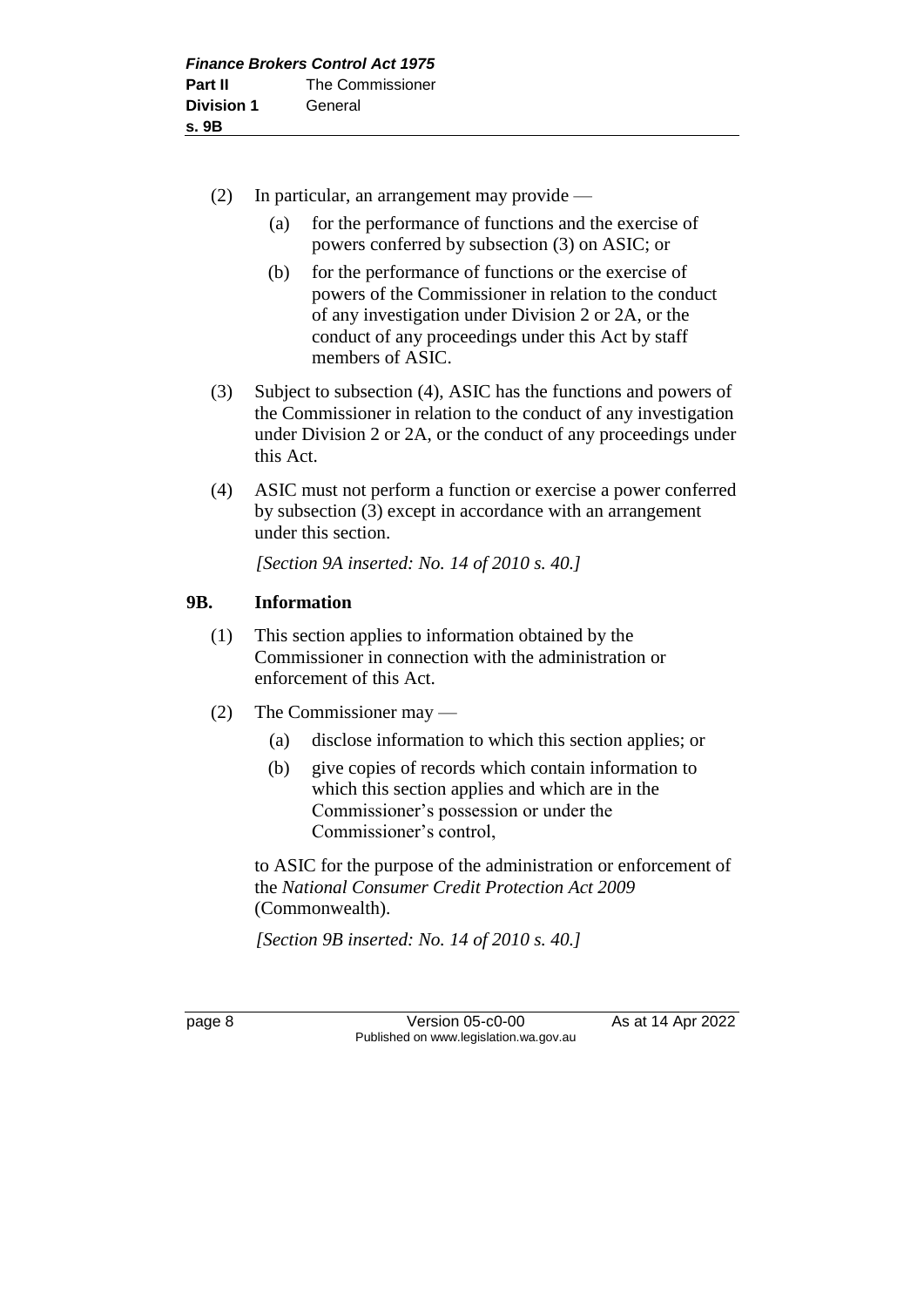# **9. Judicial notice**

All courts, judges, and persons acting judicially shall take judicial notice of the official signature of every person who is for the time being the Commissioner or an investigator and every person who has at any time been the Commissioner, an investigator, Registrar, Deputy Registrar, Assistant Registrar, or inspector of the Board, and of the fact that such person holds or has held such position or office.

*[Section 9 inserted: No. 53 of 2004 s. 7.]* 

*[10-12. Deleted: No. 53 of 2004 s. 7.]* 

# **Division 2 — Powers of investigation and inquiry**

#### **13. Investigation and inquiry by Commissioner**

The Commissioner may, of his own motion, make any investigation or inquiry that the Commissioner considers necessary or expedient for the purpose of —

- (a) determining any application or any other matter before the Commissioner; and
- (b) determining whether or not finance brokers are acting in conformity with the conditions, if any, of their licences and are complying with the requirements of this Act or the finance brokers code of conduct; and
- (ba) determining whether or not any other causes exist that may be considered by the State Administrative Tribunal to render finance brokers unfit to hold their licences; and
	- (c) detecting offences against this Act.

*[Section 13 amended: No. 56 of 1995 s. 23(1); No. 53 of 2004 s. 8.]* 

# **14. Police investigations**

(1) The Commissioner of Police shall, at the request of the Commissioner, cause his officers to make an investigation or

As at 14 Apr 2022 Version 05-c0-00 Page 9 Published on www.legislation.wa.gov.au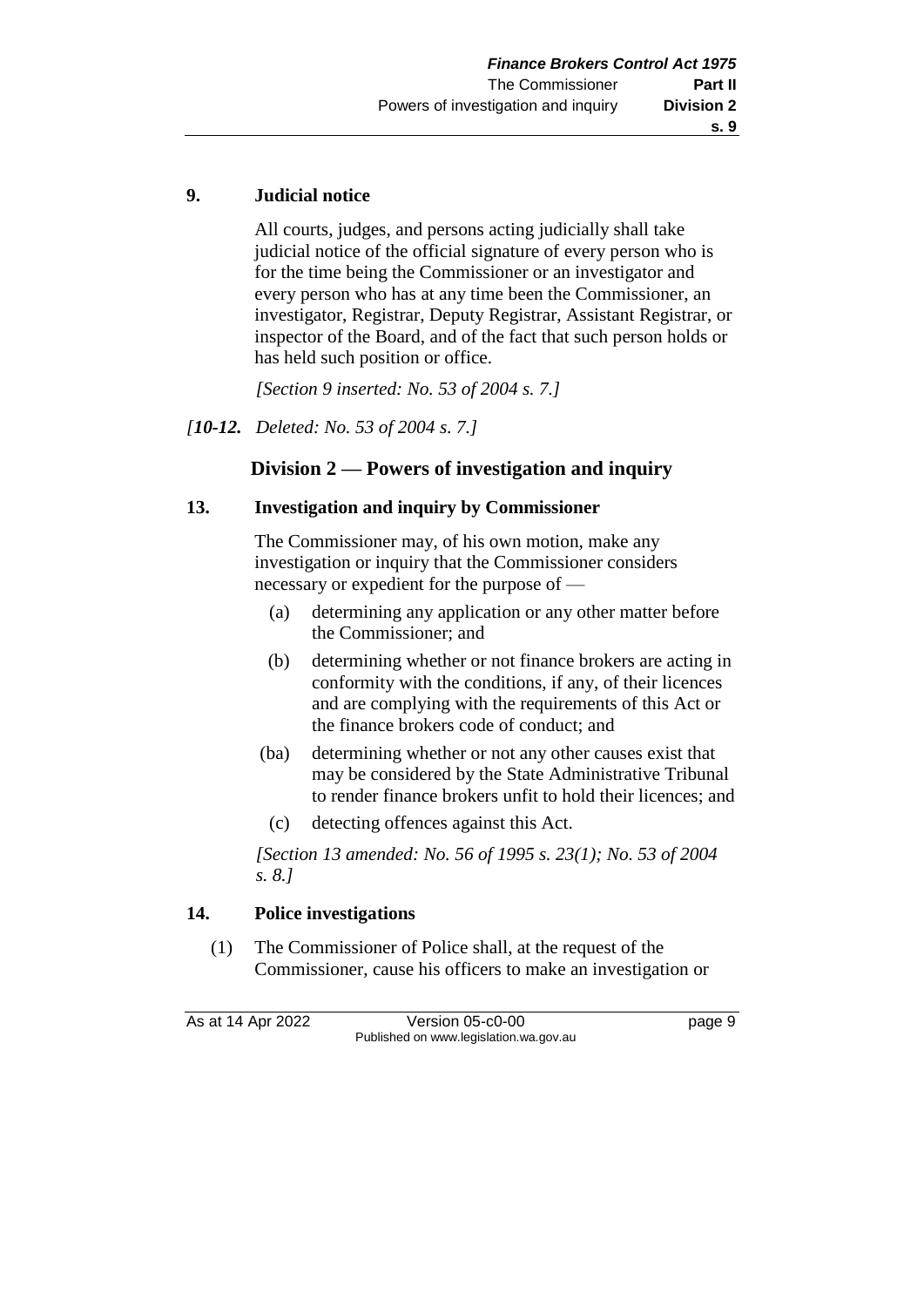inquiry and report relating to any matter that is the subject of investigation or inquiry pursuant to section 13.

(2) The report shall be forwarded to the Commissioner.

*[Section 14 amended: No. 53 of 2004 s. 9.]* 

# **15. Investigators**

- (1) The chief executive officer may designate as investigators for the purposes of this Act as many persons employed in the department as the chief executive officer considers necessary to assist the Commissioner to perform investigative functions under this Act.
- (2) A reference in section 13 to the Commissioner includes a reference to an investigator.
- (3) The chief executive officer is to provide each investigator with a document, signed by the chief executive officer, certifying that the person is entitled to exercise the powers of an investigator, and that document is to be produced when demanded by a person in respect of whom the Commissioner or an investigator performs, has performed, or is proposing to perform, any function under this Act, including Division 2A.
- $(4)$  In this section —

*investigative function* means any of the Commissioner's functions under section 13.

*[Section 15 inserted: No. 53 of 2004 s. 10.]* 

# **16. Additional investigative powers**

The Commissioner is, and each investigator is, authorised to exercise the powers of an investigator under Division 2A for the purposes of the performance of any function under section 13.

*[Section 16 inserted: No. 53 of 2004 s. 10.]* 

page 10 Version 05-c0-00 As at 14 Apr 2022 Published on www.legislation.wa.gov.au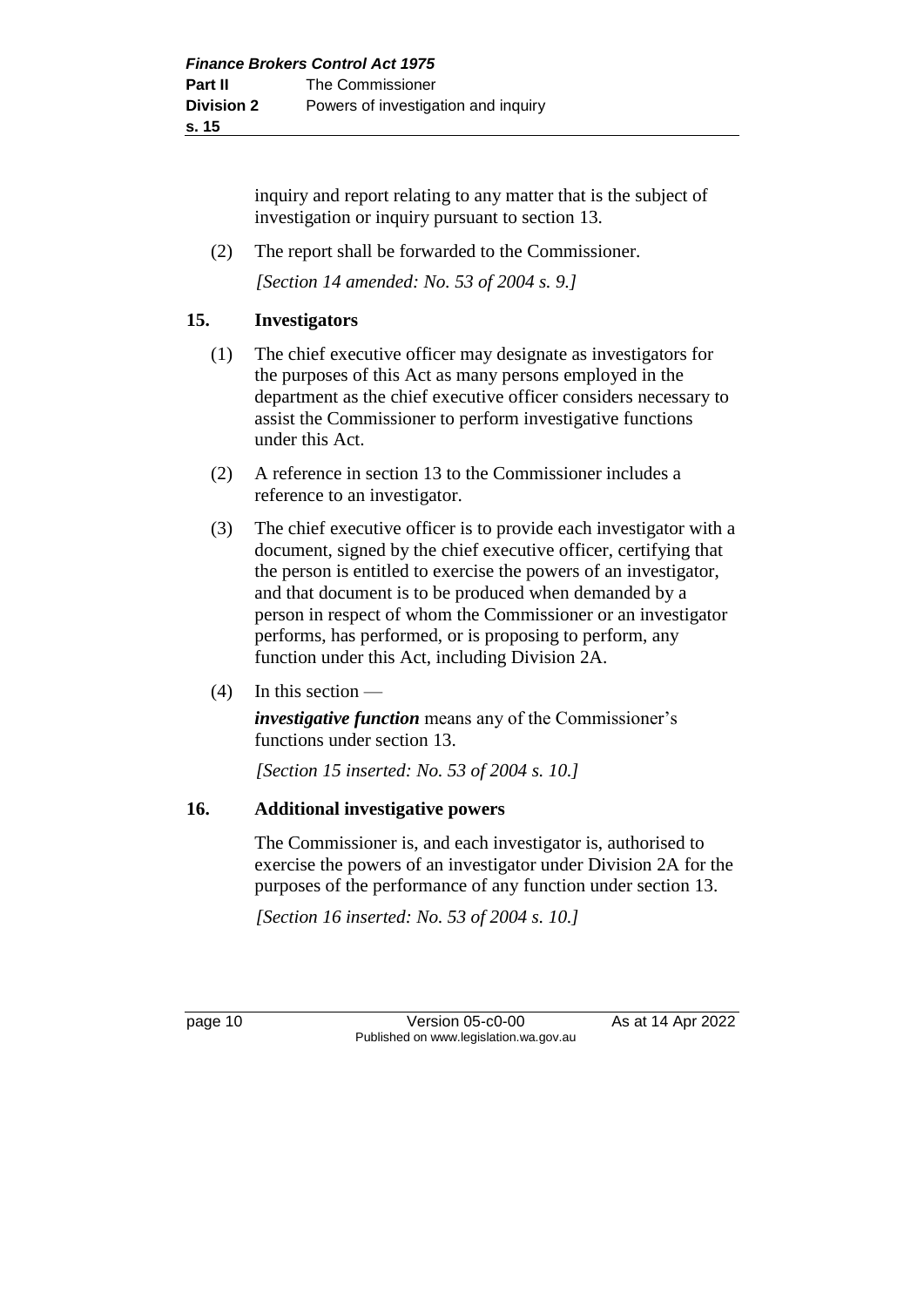#### **17. Compliance checks at licensee's business premises**

- (1) For the purposes of determining whether or not a licensee has acted or is acting in conformity with the conditions, if any, of the licence and is or was complying with the requirements of this Act or the finance brokers code of conduct, the Commissioner or an investigator may —
	- (a) during normal business hours, enter premises where the business of the licensee is being carried on, without obtaining a warrant under Division 2A; and
	- (b) exercise the powers in sections 18, 18D and 18H once entry is made.
- (2) The Commissioner or an investigator may invoke the powers in subsection (1) without an investigation being under way in relation to any particular licensee.
- (3) A person must not prevent or attempt to prevent the Commissioner or an investigator from entering business premises in the exercise of his or her powers under subsection  $(1)$ .

Penalty: \$2 000.

(4) A person must not obstruct or impede the Commissioner or an investigator in the exercise of his or her powers under subsection  $(1)$ .

Penalty: \$2 000.

(5) A person must comply with a requirement to furnish reasonable access to business premises, or to give other reasonable assistance to the Commissioner or an investigator, when exercising his or her powers under subsection (1).

Penalty: \$2 000.

*[Section 17 inserted: No. 53 of 2004 s. 10; amended: No. 14 of 2010 s. 41.]*

As at 14 Apr 2022 Version 05-c0-00 page 11 Published on www.legislation.wa.gov.au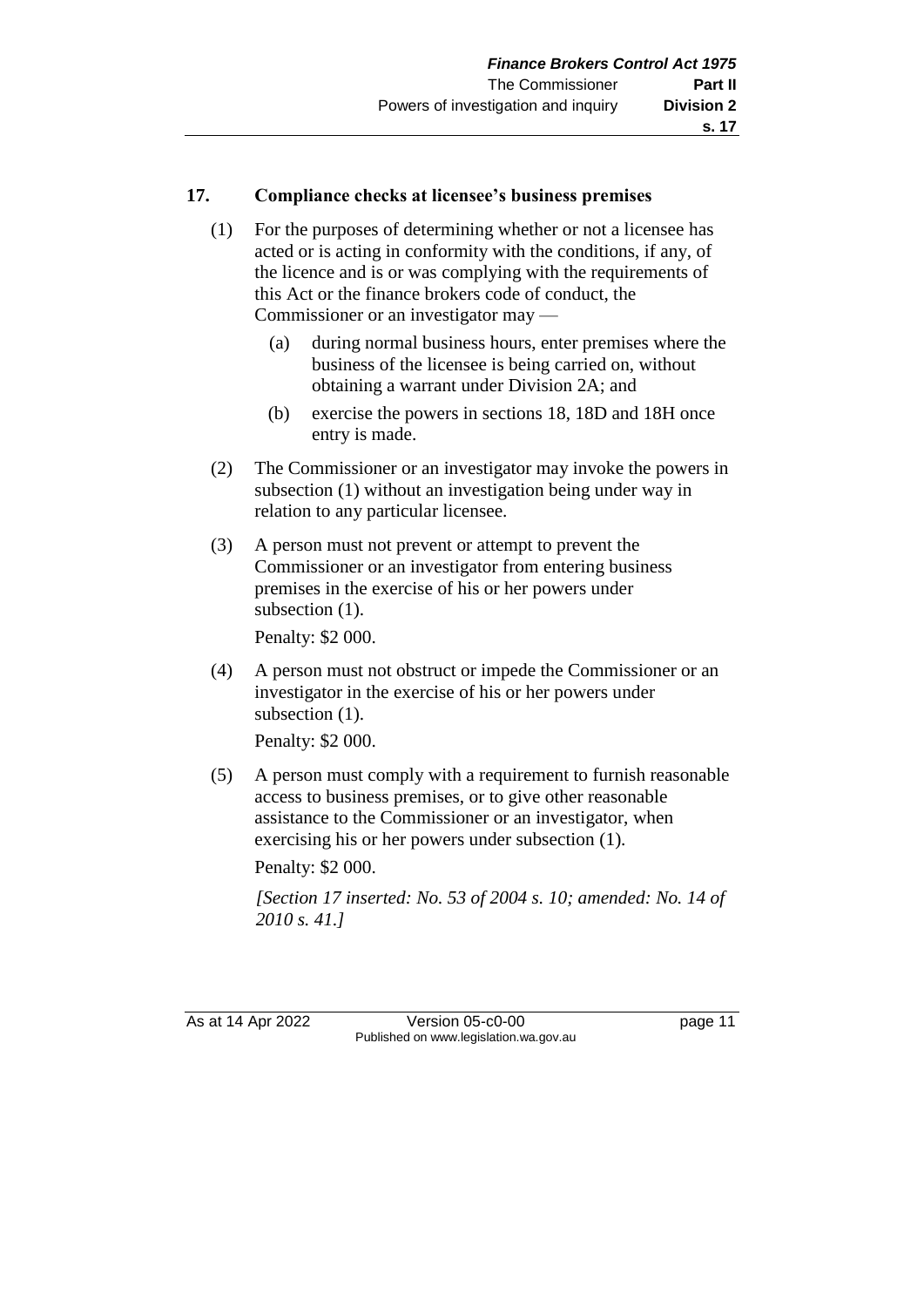# **Division 2A — Specific investigatory powers**

*[Heading inserted: No. 53 of 2004 s. 11.]* 

# **18. Powers**

- (1) An investigator may
	- (a) require any person
		- (i) to give such information as is required; and
		- (ii) to answer any question put to the person,

in relation to any matter the subject of an investigation; and

- (b) require any person to produce any document; and
- (c) enter at all reasonable times and search any premises or motor vehicle named in a warrant obtained in accordance with this Division and exercise the powers set out in that warrant; and
- (d) make a copy or abstract of any document produced or inspected under this section, or of any entry made in the document.
- (2) A requirement made under subsection  $(1)(a)$ 
	- (a) may be made orally or by notice in writing served on the person required to give information or answer a question, as the case may be; and
	- (b) is to specify the time at or within which the information is to be given or the question is to be answered, as the case may be; and
	- (c) may, by its terms, require that the information or answer required —
		- (i) be given orally or in writing; and
		- (ii) be given at or sent or delivered to any place specified in the requirement; and
		- (iii) in the case of written information or answers, be sent or delivered by any means specified in the requirement; and

page 12 **Version 05-c0-00** As at 14 Apr 2022 Published on www.legislation.wa.gov.au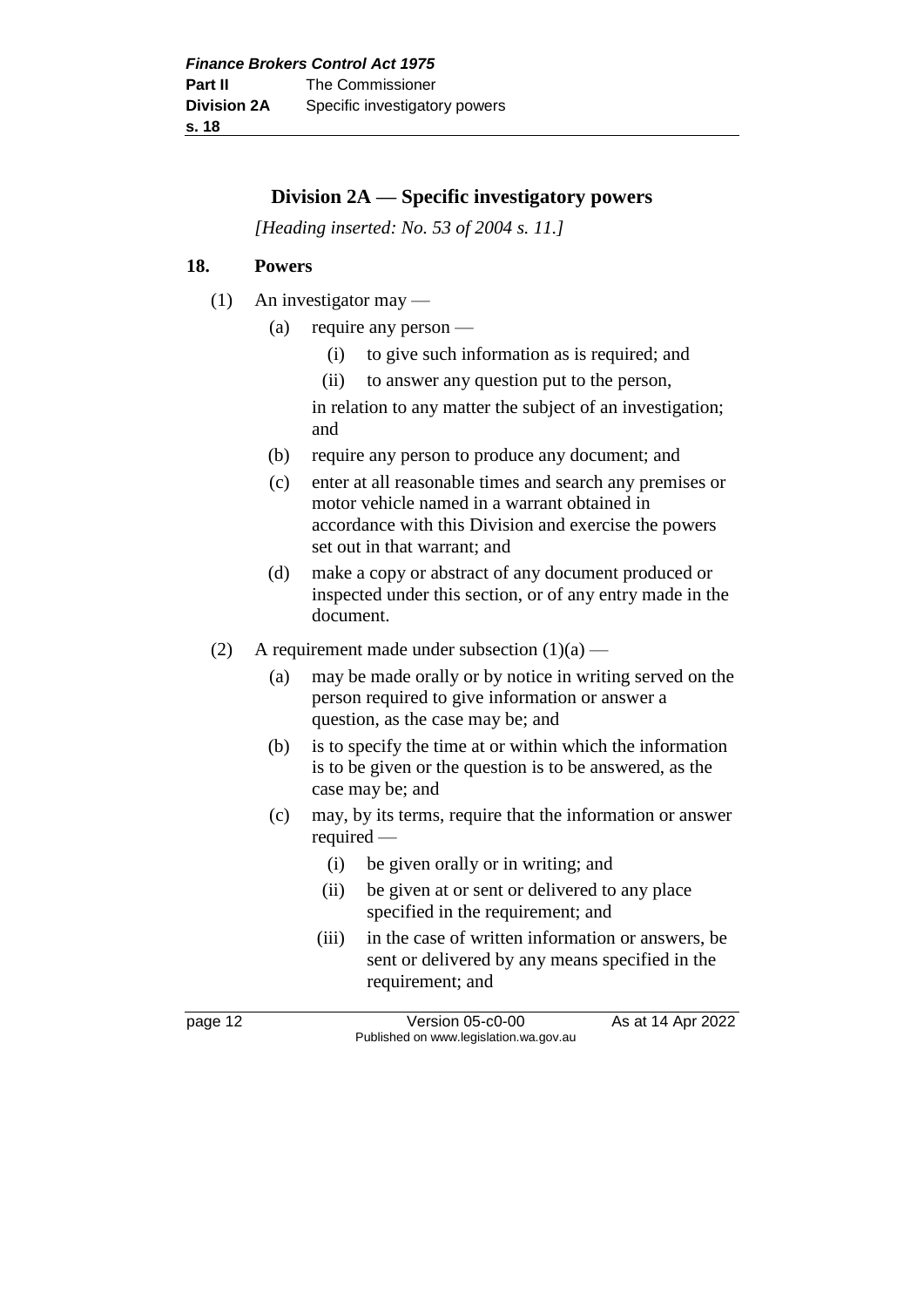- (iv) be given on oath or affirmation or by statutory declaration.
- (3) An investigator may administer an oath or affirmation for the purposes of subsection  $(2)(c)(iv)$  and for that purpose has the authority of a commissioner for declarations.
- (4) A requirement made under subsection  $(1)(b)$ 
	- (a) is to be made by notice in writing served on the person required to produce a document; and
	- (b) is to specify the time at or within which the document is to be produced; and
	- (c) may, by its terms, require that the document be produced —
		- (i) at any place specified in the requirement; and
		- (ii) by any means specified in the requirement.
- (5) Where under subsection (2)(a) an investigator orally requires a person to give any information or answer any question, the investigator is to inform that person that he or she is required, under this Act, to give the information or answer the question, as the case may be.
- (6) Where under subsection  $(2)(a)$  or (b) a person is required by notice in writing to give any information, answer any question, or produce any document, the notice is to state that he or she is required under this Act to give the information, answer the question, or produce the document, as the case may be.

*[Section 18 inserted: No. 53 of 2004 s. 12.]*

# **18A. Warrant to enter premises**

(1) If an investigator has determined in a particular case that there are reasonable grounds for believing that entry to premises or a motor vehicle is necessary for the purpose of an investigation, the investigator may apply to a magistrate or justice of the peace for a warrant to be issued in respect of those premises or that motor vehicle.

As at 14 Apr 2022 Version 05-c0-00 page 13 Published on www.legislation.wa.gov.au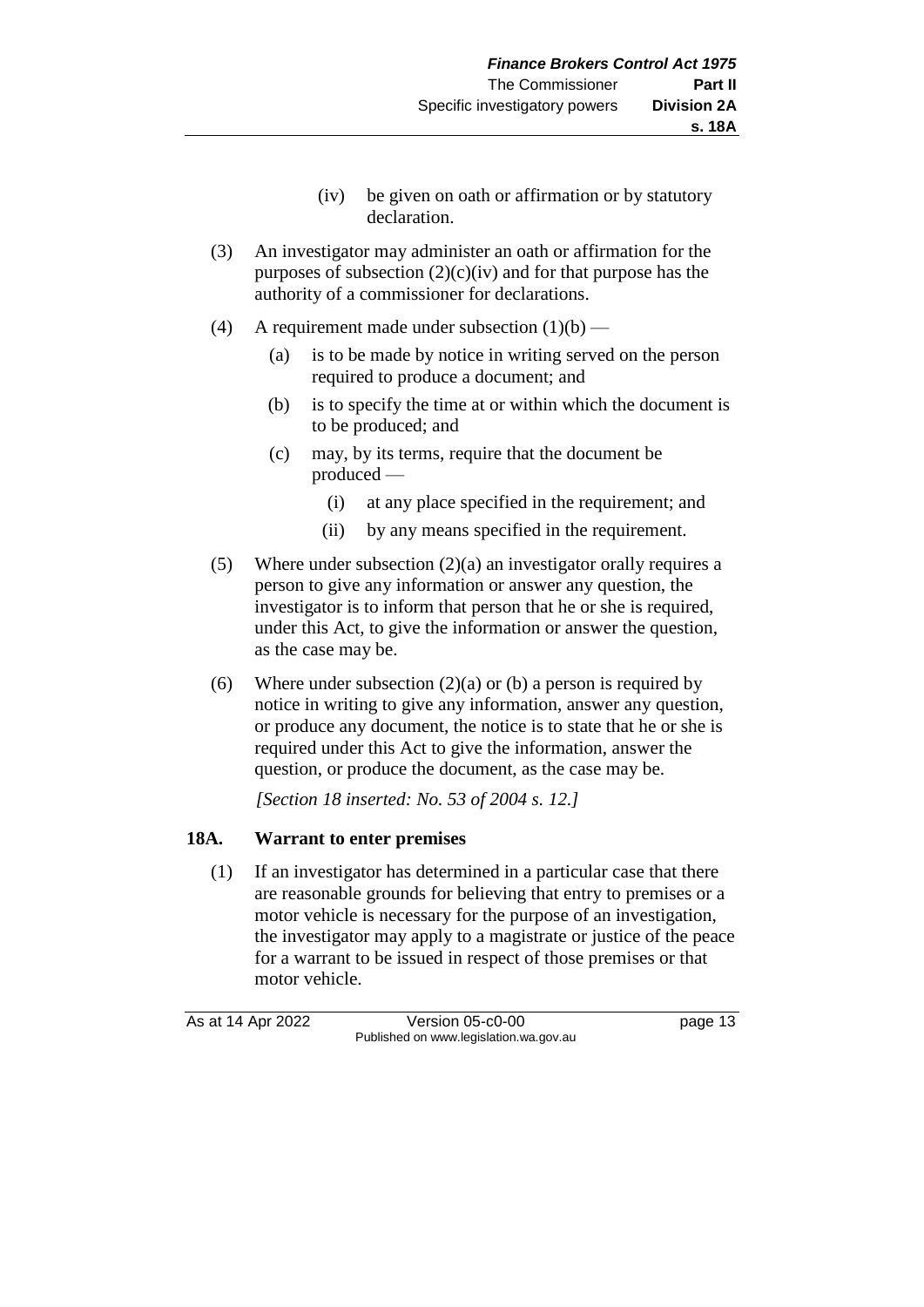- (2) An application for a warrant must
	- (a) be in writing; and
	- (b) be accompanied by a notice in writing from the investigator stating that he or she has determined in the particular case that there are reasonable grounds for believing that entry to premises or motor vehicle is necessary for the purpose of the investigation; and
	- (c) set out the grounds for seeking the warrant; and
	- (d) describe the premises or motor vehicle that are to be entered.
- (3) A magistrate or justice of the peace to whom an application is made under this section must refuse it if —
	- (a) the application does not comply with the requirements of this Act; or
	- (b) when required to do so by the magistrate or the justice of the peace, the investigator does not give to the magistrate or justice of the peace more information about the application.
- (4) The information in an application or given to a magistrate or justice of the peace under this section must be verified before the magistrate or justice of the peace on oath or affirmation or by affidavit, and the magistrate or justice of the peace may for that purpose administer an oath or affirmation or take an affidavit.

*[Section 18A inserted: No. 53 of 2004 s. 12.]*

# **18B. Issue of warrant**

(1) A magistrate or justice of the peace to whom an application is made under section 18A may issue a warrant, if satisfied that the investigator has reasonable grounds for believing that entry and inspection of the premises or motor vehicle are necessary for the purpose of the investigation.

page 14 **Version 05-c0-00** As at 14 Apr 2022 Published on www.legislation.wa.gov.au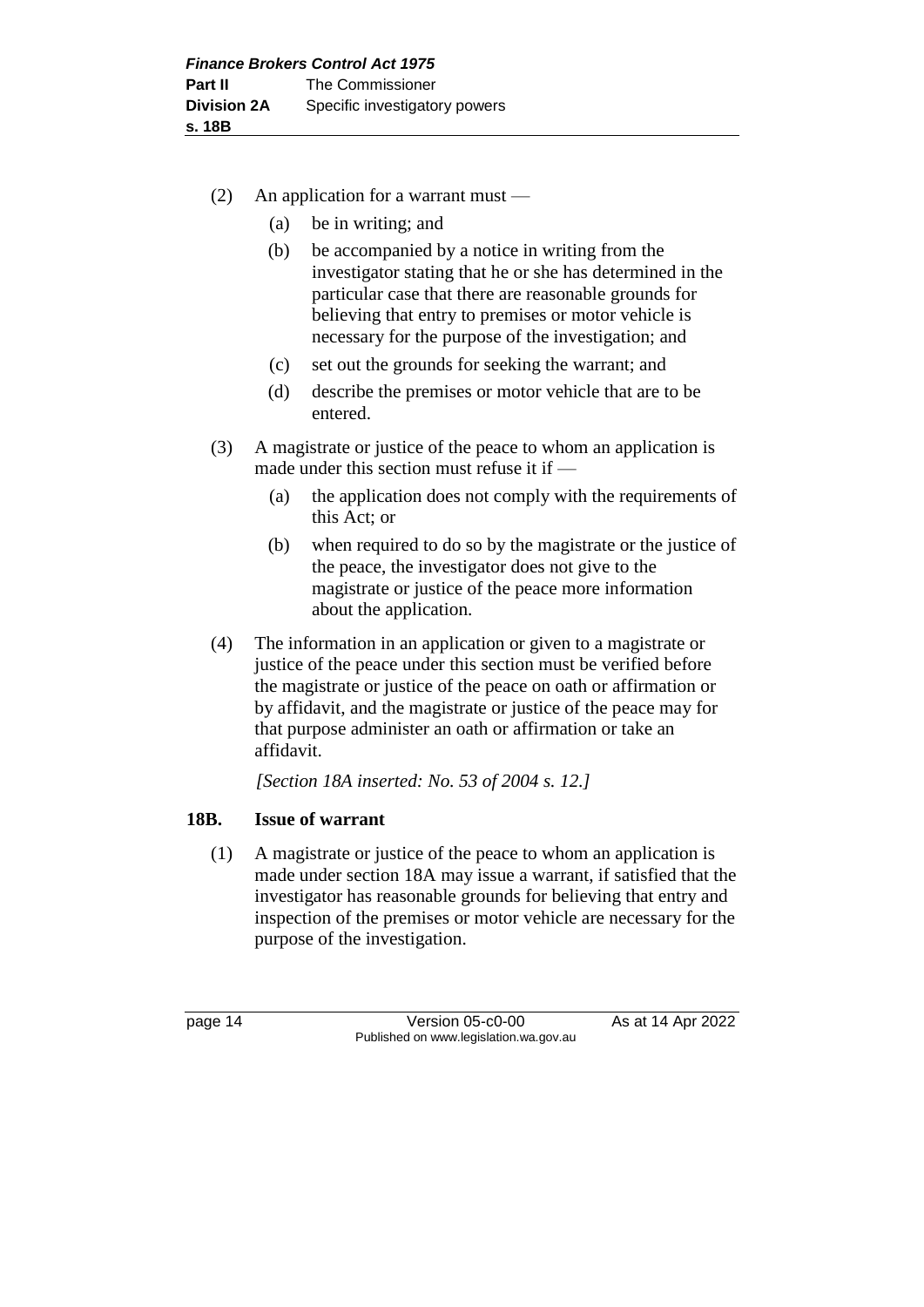- (2) A warrant under subsection (1) authorises the investigator
	- (a) to enter and inspect the premises or motor vehicle named in the warrant; and
	- (b) to require a person on the premises to answer questions or produce documents or other things in the person's possession concerning the investigation; and
	- (c) to inspect documents and other things, and take copies of or extracts from documents, produced in compliance with a requirement made under paragraph (b).
- (3) There must be stated in a warrant
	- (a) the purpose for which the warrant is issued; and
	- (b) the name of the person to whom the warrant is issued; and
	- (c) a description of the premises or motor vehicle that may be entered.
- (4) A magistrate or justice of the peace who issues a warrant must cause a record to be made of particulars of the grounds that the magistrate or justice of the peace has relied on to justify the issue of the warrant.

*[Section 18B inserted: No. 53 of 2004 s. 12.]*

# **18C. Execution of warrant**

- (1) Entry authorised by a warrant under this Division may be made with such assistance and equipment as is considered necessary for the purpose for which entry is required.
- (2) If asked by the occupier or a person in charge of the premises or motor vehicle, the person executing a warrant must produce it for inspection.
- (3) When executing a warrant, the investigator may require any person, having the control or custody of any premises, motor vehicle or thing which the investigator is authorised to enter or

As at 14 Apr 2022 Version 05-c0-00 page 15 Published on www.legislation.wa.gov.au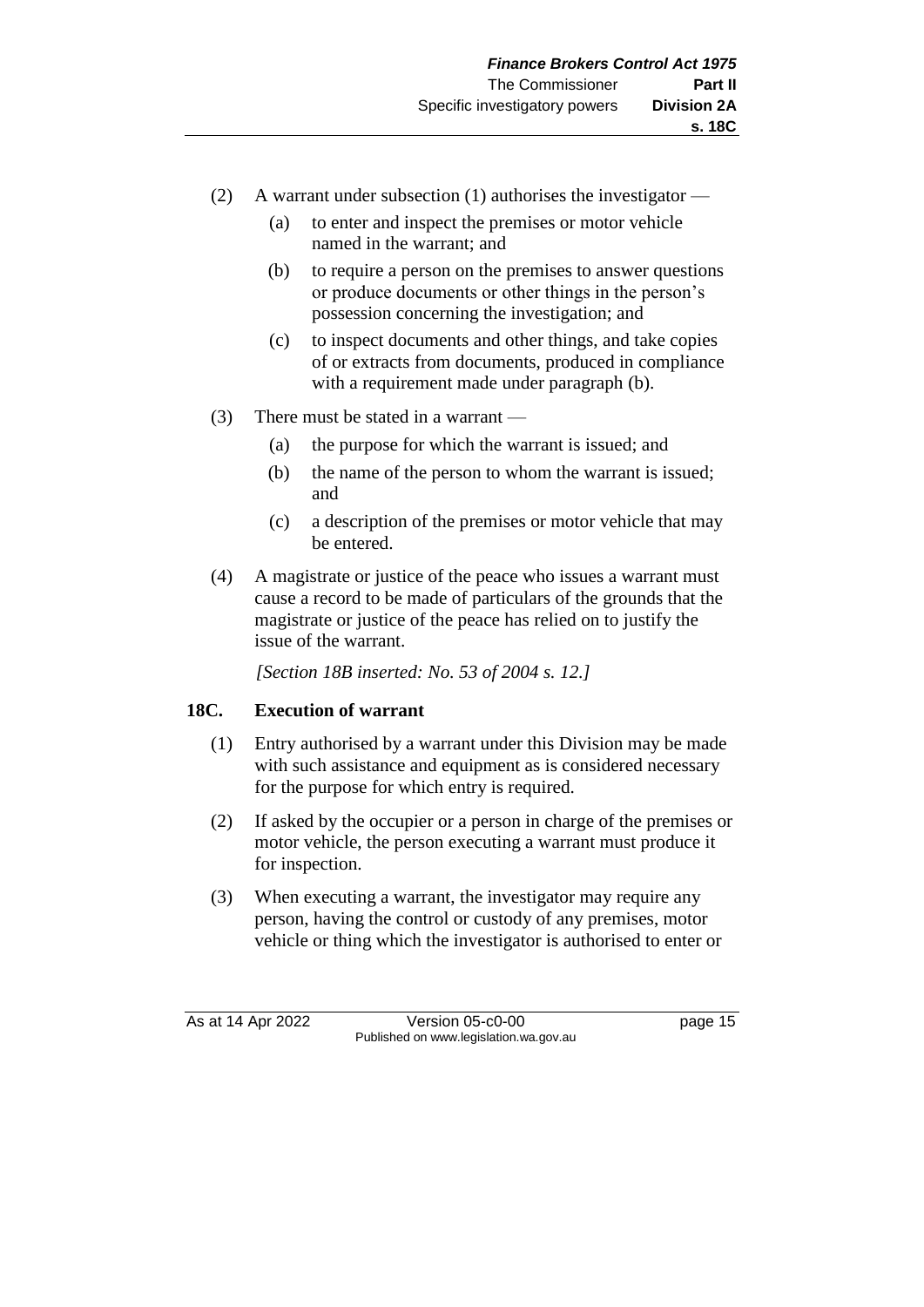inspect, to furnish reasonable access to it and to give other reasonable assistance.

- (4) A warrant ceases to have effect
	- (a) at the end of the period of one month after its issue; or
	- (b) if it is withdrawn by the magistrate or justice of the peace who issued it; or
	- (c) when it is executed,

whichever occurs first.

*[Section 18C inserted: No. 53 of 2004 s. 12.]*

# **18D. Seizure**

- (1) An investigator may seize a document or other thing that is produced or given in response to a requirement under this Division, or that is found as the result of executing a warrant under this Division.
- (2) Despite subsection (1), a document or other thing cannot be seized unless the investigator reasonably suspects it —
	- (a) is being, or has been, used to commit; or
	- (b) may afford evidence of the commission of,

a breach of this Act, a prescribed Act or prescribed part of an Act, the finance brokers code of conduct, or a licence condition.

- (3) As soon as practicable after the document or other thing is seized, the investigator is to give a receipt for it to the person from whom it was seized.
- (4) If, for any reason, it is not practicable to comply with subsection (3), the investigator is to  $-$ 
	- (a) leave the receipt at the place of seizure; and
	- (b) ensure the receipt is left in a reasonably secure way and in a conspicuous position.

page 16 Version 05-c0-00 As at 14 Apr 2022 Published on www.legislation.wa.gov.au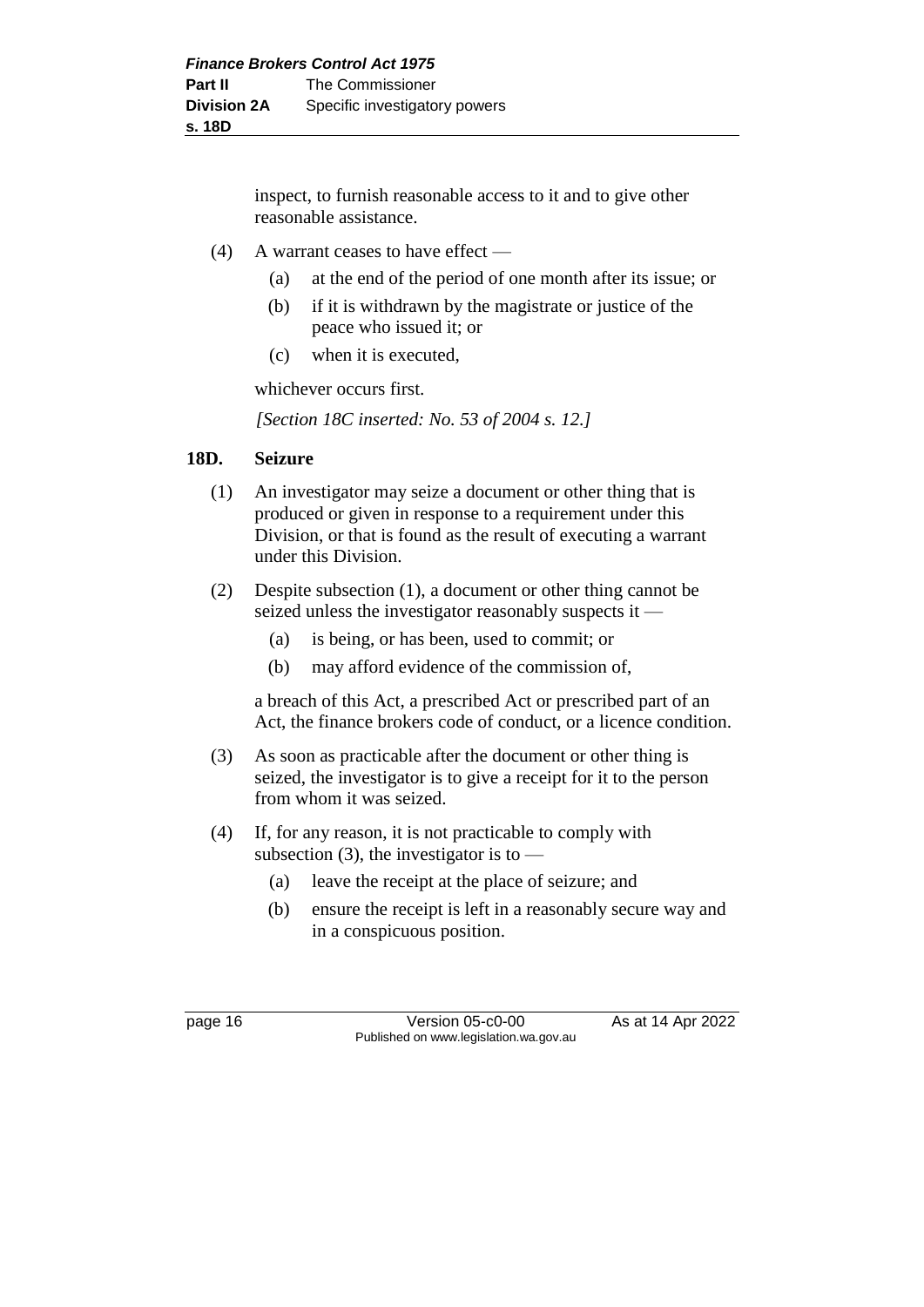- (5) Where a document or other thing is seized pursuant to subsection  $(1)$  —
	- (a) an investigator may retain the document or other thing so long as is reasonably necessary for the purposes of the investigation to which the document or other thing is relevant; and
	- (b) when the retention of the document or other thing by the person ceases to be reasonably necessary for those purposes, the investigator shall cause the document or other thing to be delivered to the person who appears to the investigator to be entitled to possession of the document or other thing.

*[Section 18D inserted: No. 53 of 2004 s. 12.]*

# **18E. Incriminating information, questions, or documents**

Without prejudice to the provisions of section 11 of the *Evidence Act 1906*, where under section 18 a person is required  $to -$ 

- (a) give any information; or
- (b) answer any question; or
- (c) produce any document,

that person cannot refuse to comply with that requirement on the ground that the information, answer, or document may tend to incriminate the person or render the person liable to any penalty, but the information or answer given, or document produced, by the person is not admissible as evidence in any proceedings against the person other than proceedings in respect of an offence against section 18F(1)(b).

*[Section 18E inserted: No. 53 of 2004 s. 12.]*

# **18F. Failure to comply with investigation**

(1) Where under section 18 a person is required to give any information, answer any question, or produce any document and

As at 14 Apr 2022 Version 05-c0-00 page 17 Published on www.legislation.wa.gov.au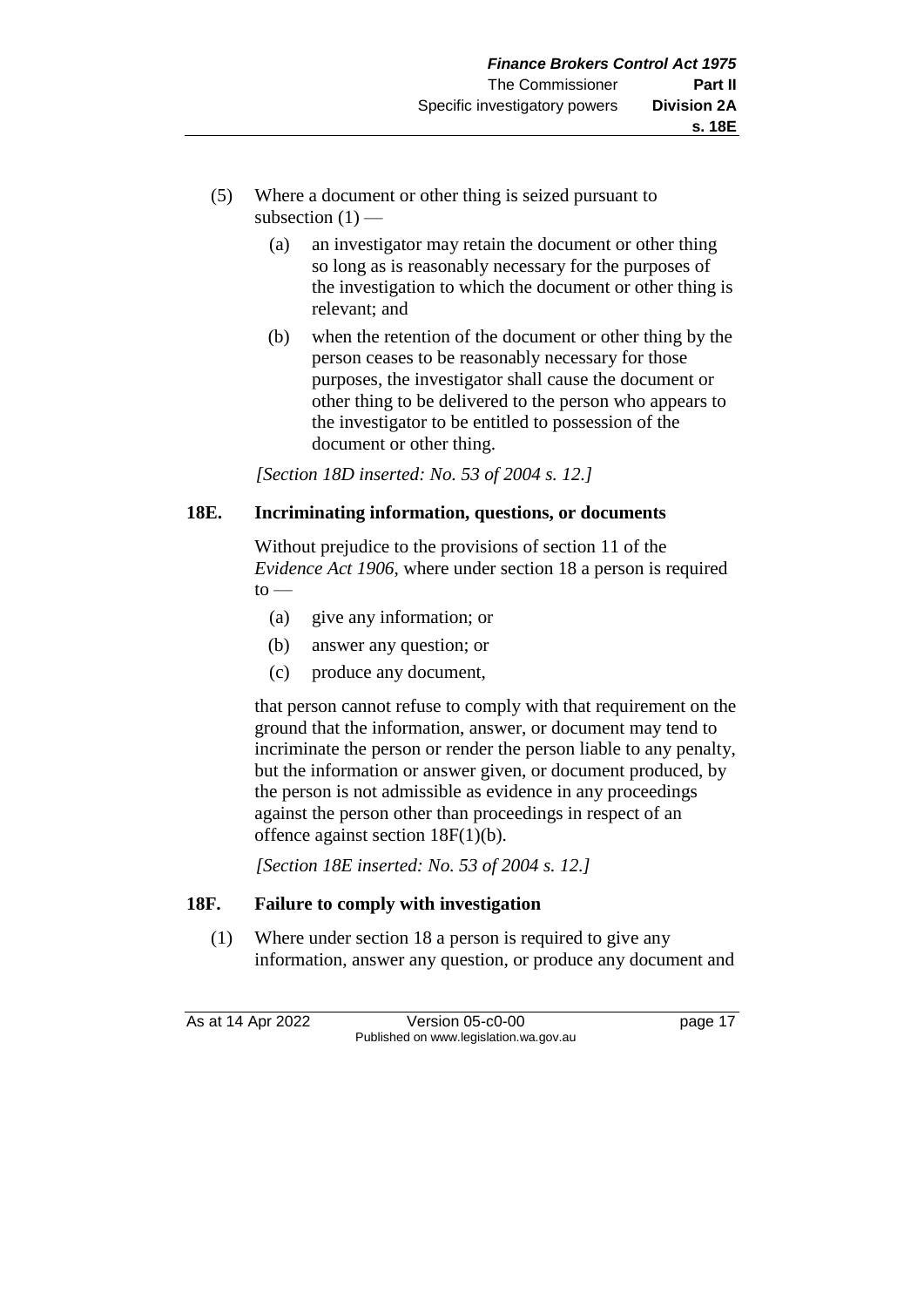that person, without reasonable excuse (proof of which lies on the person) —

- (a) fails to give that information or answer that question at or within the time specified in the requirement; or
- (b) gives any information or answer that is false in any particular; or
- (c) fails to produce that document at or within the time specified in the requirement,

the person commits an offence.

Penalty: \$2 000.

- (2) It is a defence in any proceeding for an offence under subsection (1)(a) or (c) for the accused to show —
	- (a) that, in the case of an alleged offence arising out of a requirement made orally under section 18, the investigator did not, when making the requirement, inform the accused that he or she was required under this Act to give the information or answer the question, as the case may be; or
	- (b) that, in the case of an alleged offence arising out of a requirement made by notice in writing under section 18, the notice did not state that he or she was required under this Act to give the information, answer the question, or produce the document, as the case may be; or
	- (c) that the time specified in the requirement did not afford the accused sufficient notice to enable him or her to comply with the requirement; or
	- (d) that, in any case, the investigator did not, before making the requirement, have reasonable grounds to believe that compliance with the requirement would materially assist in the investigation being carried out.

*[Section 18F inserted: No. 53 of 2004 s. 12; amended: No. 84 of 2004 s. 82.]*

page 18 **Version 05-c0-00** As at 14 Apr 2022 Published on www.legislation.wa.gov.au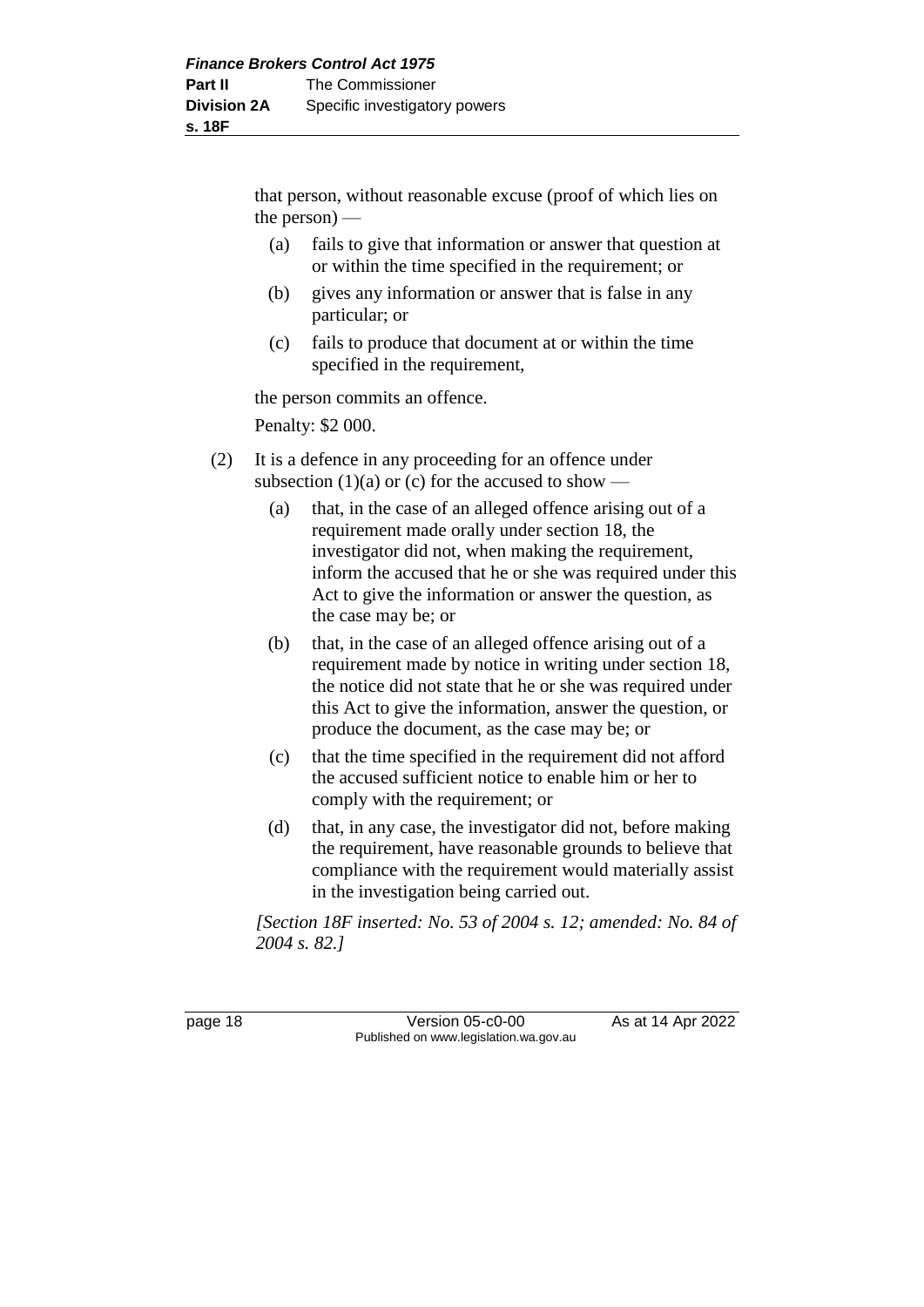#### **18G. Obstruction of investigator**

(1) A person must not prevent or attempt to prevent an investigator from entering premises in the exercise of his or her powers under section 18.

Penalty: \$2 000.

- (2) A person must not obstruct or impede an investigator in the exercise of his or her powers under section 18. Penalty: \$2 000.
- (3) A person must comply with a requirement to furnish reasonable access to a place or motor vehicle, or to give other reasonable assistance to an investigator under section 18C(3).

Penalty: \$2 000.

*[Section 18G inserted: No. 53 of 2004 s. 12.]*

#### **18H. Information**

- (1) Information obtained under this Division by an investigator may (for the purposes of section 88) be recorded, used, or disclosed on the basis that it has been acquired by the investigator for the purposes of this Act.
- (2) A document copied by an investigator under section 18(1)(d), or when executing a warrant, may be certified by that investigator as being a true and accurate copy of a document and, in the absence of proof to the contrary, any copy so certified is to be accepted by any court or tribunal as evidence of, and as having equal validity as, the original.
- $(3)$  In this section —

*information* means information concerning the affairs of a person.

*[Section 18H inserted: No. 53 of 2004 s. 12.]*

As at 14 Apr 2022 Version 05-c0-00 Published on www.legislation.wa.gov.au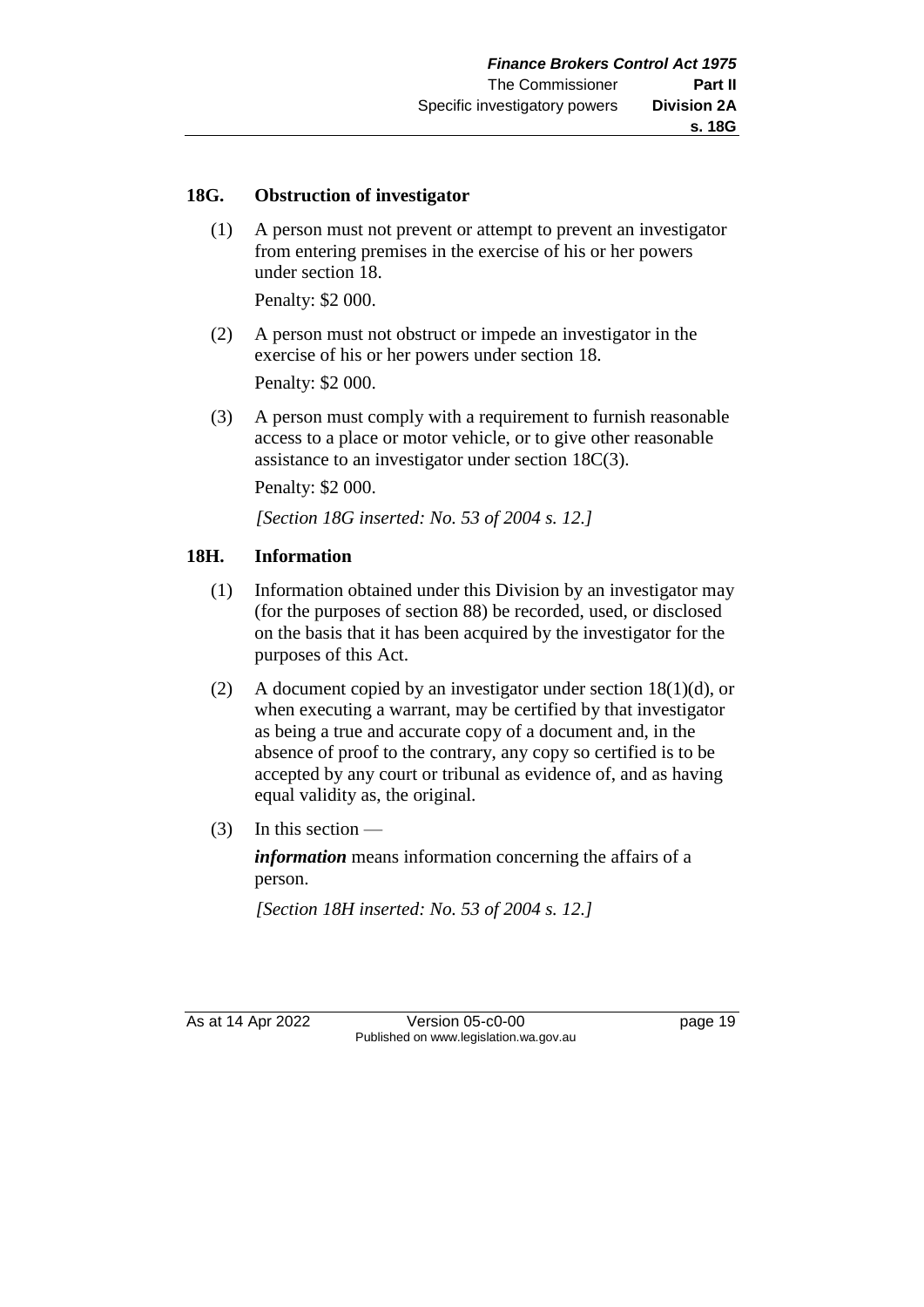# **Division 3 — Review of decisions of the Commissioner**

*[Heading inserted: No. 55 of 2004 s. 342; amended: No. 53 of 2004 s. 13.]*

*[19-22. Deleted: No. 55 of 2004 s. 343.]*

# **23. Application for review**

- (1) Any person aggrieved by a reviewable decision of the Commissioner may apply to the State Administrative Tribunal for a review of the decision.
- (2) In subsection  $(1)$  —

# *person aggrieved* means —

- (a) a person whose licence is affected by a reviewable decision or who, under Part III, applies for or objects to the grant of a licence or applies for or objects to the renewal of a licence; or
- (b) a person affected by a decision of the Commissioner under Part IV Division 2;

# *reviewable decision* means —

- (a) a decision under Part III other than a determination of the form in which an application or objection is to be made;
- (b) a decision under Part IV Division 2 or section 82A(1).

*[Section 23 inserted: No. 55 of 2004 s. 344; amended: No. 53 of 2004 s. 14.]*

page 20 **Version 05-c0-00** As at 14 Apr 2022 Published on www.legislation.wa.gov.au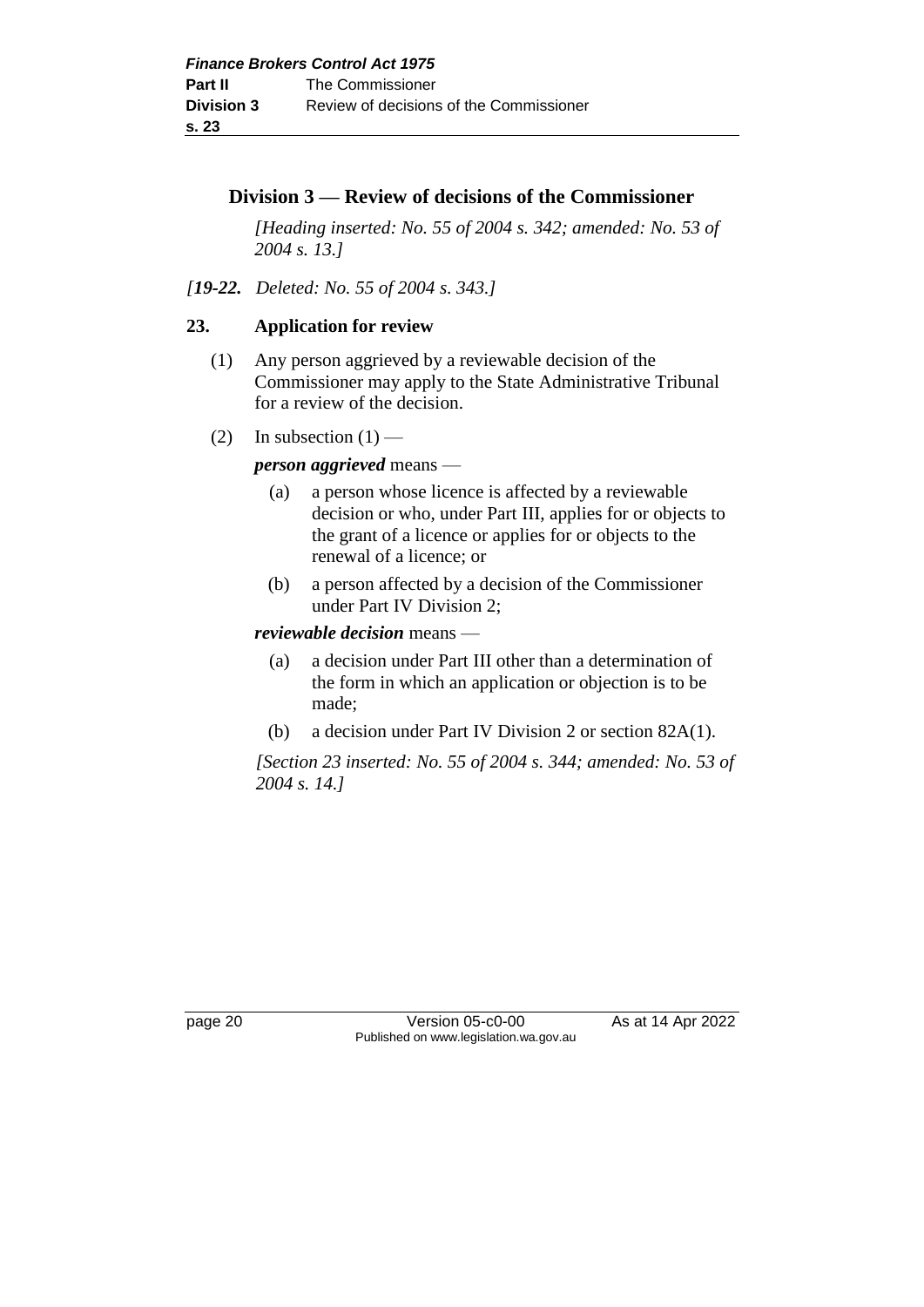# **Part III — Licensing**

#### **24. Application**

- (1A) Despite anything in this Act, on and after the referral day no application for a licence is to be made.
	- (1) An application for a licence shall be made in writing and in the manner prescribed and a form approved by the Commissioner and shall contain such information as is prescribed.
	- (2) Notice of the application shall be advertised in accordance with the regulations.
	- (3) The information contained in the application shall be verified by statutory declaration of the applicant or where the applicant is a firm or a body corporate by the person who is to be in *bona fide* control of the business operated under the licence.
	- (4) In respect of any particular application the applicant shall furnish the Commissioner with such further information as the Commissioner determines, verified if the Commissioner so requires by statutory declaration.

*[Section 24 amended: No. 53 of 2004 s. 15; No. 55 of 2004 s. 345; No. 14 of 2010 s. 42.]*

#### **25. Objections**

- (1A) Despite anything in this Act, on and after the referral day no objection to the grant or renewal of a licence is to be made or determined.
	- (1) An objection to the grant or renewal of a licence may be made by any person on the grounds that the applicant does not satisfy all the requirements under this Act for the grant or renewal of a licence.
	- (2) Any objection made shall be in writing and in a form and manner determined by the Commissioner and shall contain information in support of the grounds on which the objection is made.

As at 14 Apr 2022 Version 05-c0-00 page 21 Published on www.legislation.wa.gov.au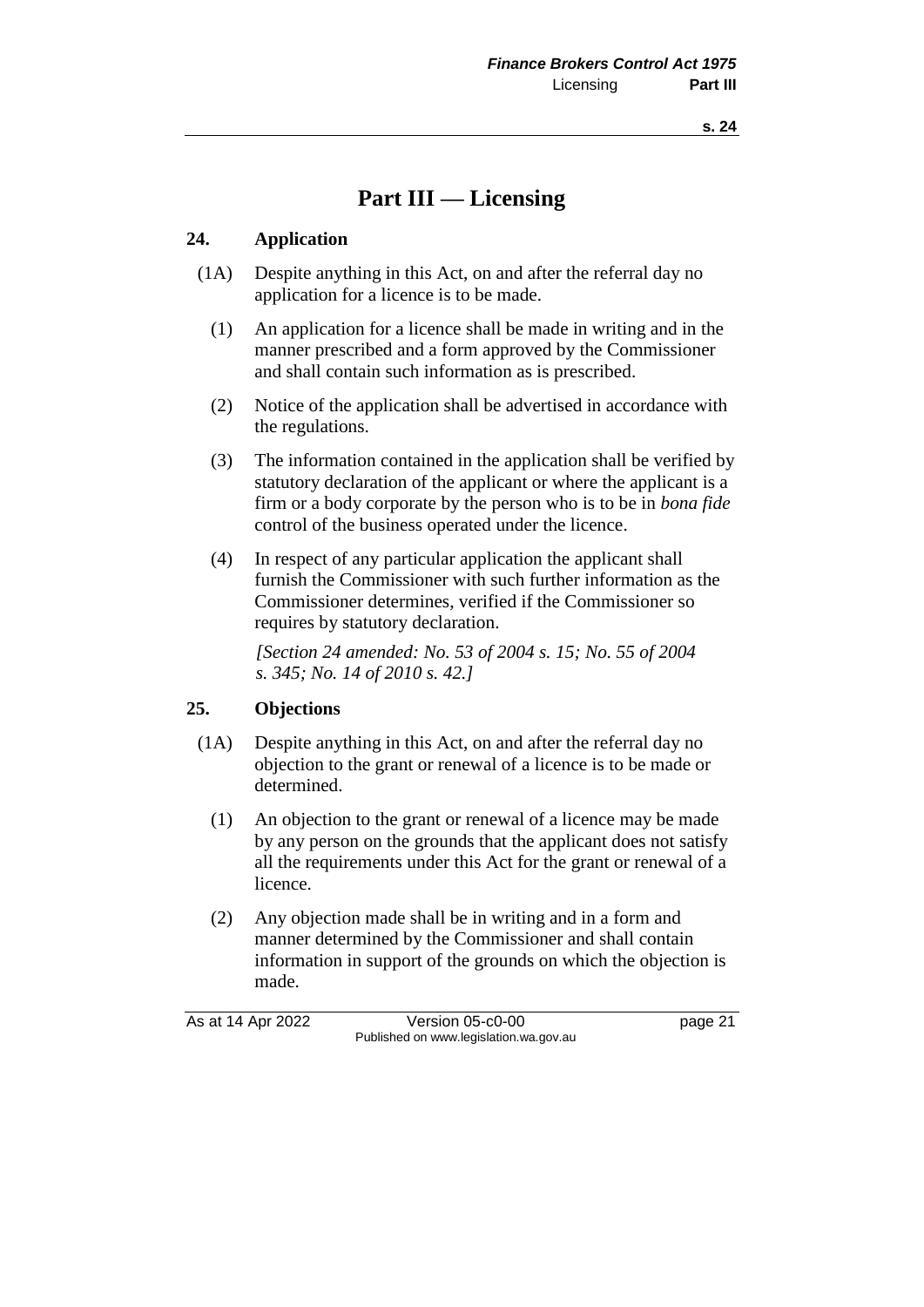- (3) The information contained in the objection shall be verified by statutory declaration of the person making the objection.
- (4) The Commissioner is to have regard to the rules of natural justice in so far as they are relevant to the determination of an objection.
- (5) If an objection is found by the Commissioner to be frivolous or vexatious, the chief executive officer may recover, from the objector, any additional costs incurred as a debt in a court of competent jurisdiction.

*[Section 25 amended: No. 53 of 2004 s. 16; No. 55 of 2004 s. 346; No. 14 of 2010 s. 43.]*

#### **26. Finance brokers to be licensed**

- (1A) On and after the referral day, subsection (1) has no effect.
	- (1) On and after the appointed day a person shall not carry on business, or by any means hold himself or itself out, as a finance broker unless he or it is licensed as such under this Act. Penalty: \$50 000.

(2) In subsection (1) *appointed day* means such day as is fixed by the Minister by notice published in the *Government Gazette* to be the appointed day  $1$  for the purposes of that subsection.

*[Section 26 amended: No. 56 of 1995 s. 23(1); No. 53 of 2004 s. 17; No. 14 of 2010 s. 44.]*

#### **27A. No further grants of licences**

Despite anything in this Act, on and after the referral day, no licences are to be granted under section 27, 28 or 29.

*[Section 27A inserted: No. 14 of 2010 s. 45.]*

#### **27. Grant of licence to natural person**

(1) Subject to this Act, a person, not being a body corporate who applies to the Commissioner for a licence and pays to the chief

page 22 **Version 05-c0-00** As at 14 Apr 2022 Published on www.legislation.wa.gov.au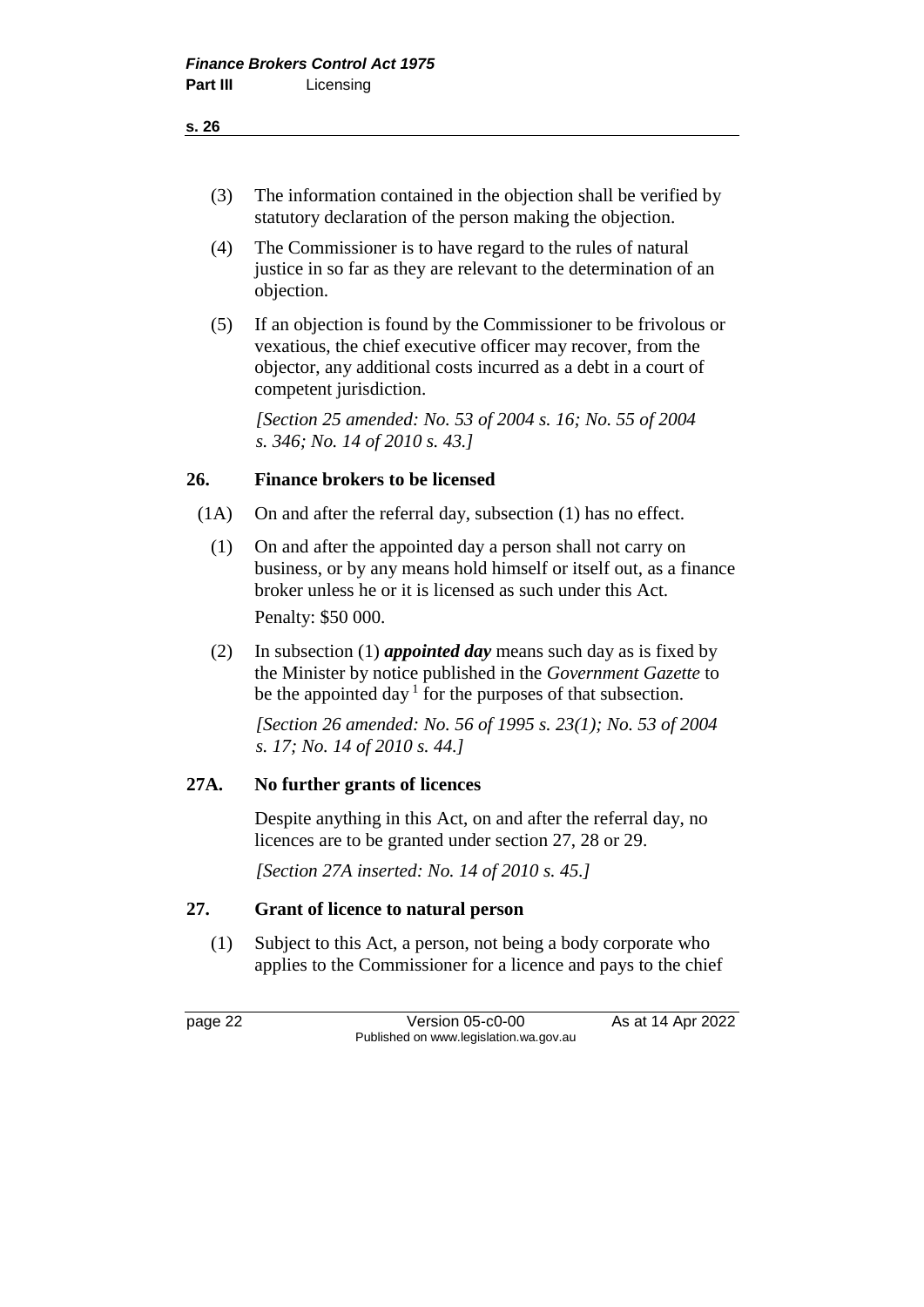executive officer the prescribed fee for the licence shall be granted and may hold a licence if the Commissioner is satisfied  $that -$ 

- (a) he is resident in the State; and
- (b) he is of or over the age of 18 years; and
- (c) he is a person of good character and repute; and
- (ca) he is a fit and proper person to hold a licence; and
- (d) he has sufficient material and financial resources available to him to enable him to comply with the requirements of this Act; and
- (e) he understands fully the duties and obligations imposed by this Act on finance brokers; and
- (f) he has such other qualifications and satisfies such other requirements (if any) as may be prescribed by the regulations.
- *[(2) deleted]*

*[Section 27 amended: No. 53 of 2004 s. 18.]*

#### **28. Grant of licence to firm**

Subject to this Act, 2 or more persons constituting a firm who apply to the Commissioner for a licence and pay to the chief executive officer the prescribed fee for the licence shall be granted and may hold a licence if the Commissioner is satisfied  $that -$ 

- (a) all of the natural persons, if any, by whom the firm is constituted and all of the directors of, and all of the persons concerned in the management or control of, any body corporate by which the firm is constituted are persons of good character and repute; and
- (aa) all of the natural persons, if any, by whom the firm is constituted and all of the directors of, and all of the persons concerned in the management or control of, any body corporate by which the firm is constituted are

As at 14 Apr 2022 Version 05-c0-00 page 23 Published on www.legislation.wa.gov.au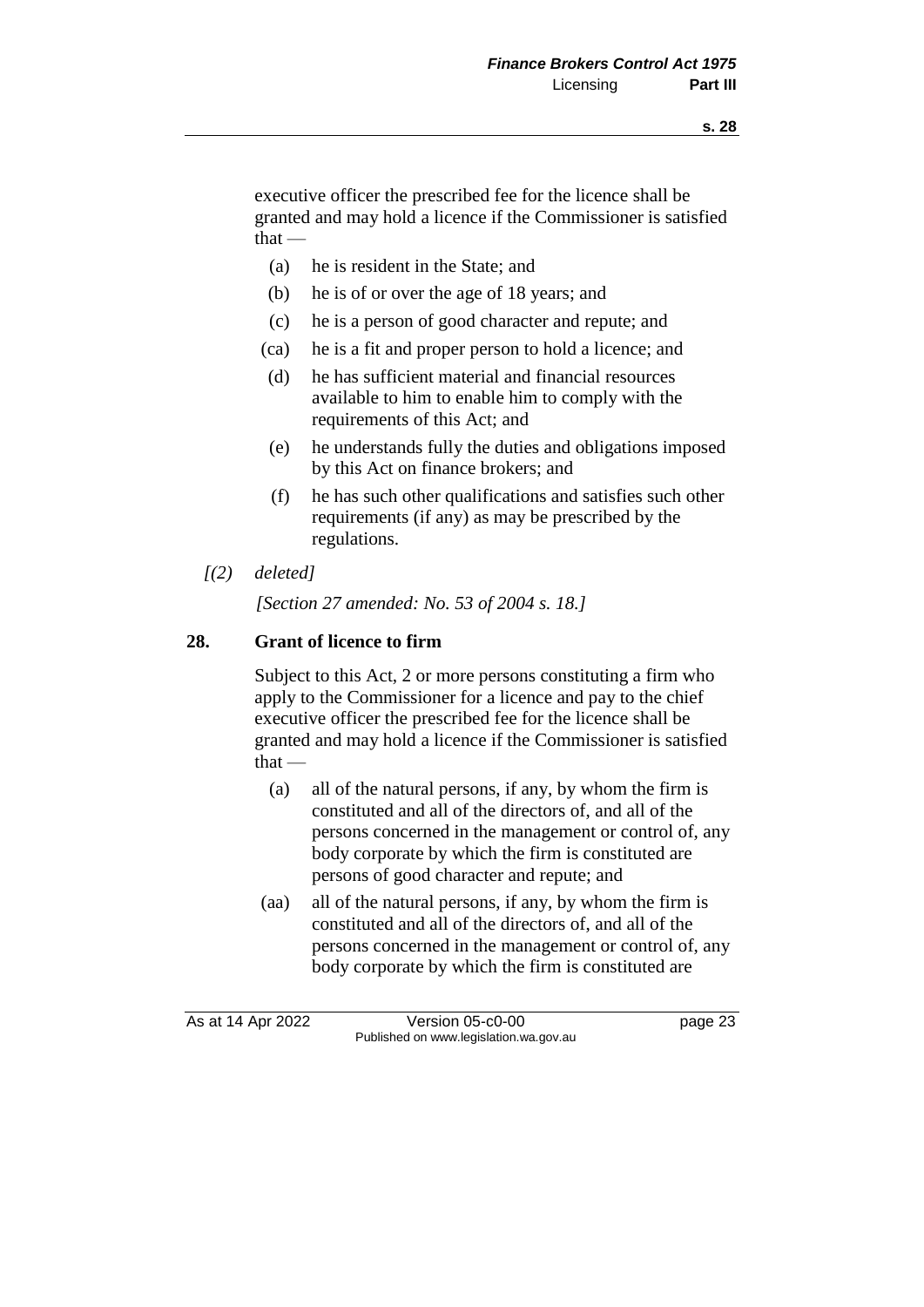persons fit to be concerned as directors of, or in the management and control of a finance broker's business; and

- (b) the persons by whom or by which the firm is constituted have sufficient material and financial resources available to them to enable them to comply with the requirements of this Act; and
- (c) where the firm is constituted by not more than 3 persons at least one of them is licensed or where the firm is constituted by more than 3 persons at least 2 of them are licensed, and in either case the person in *bona fide* control of the business operated under the licence is licensed; and
- (d) the person in bona fide control of the business has such other qualifications and satisfies such other requirements (if any) as may be prescribed by the regulations.

*[Section 28 amended: No. 53 of 2004 s. 19.]*

# **29. Grant of licence to body corporate**

- (1) Subject to this Act, a body corporate which applies to the Commissioner for a licence and pays to the chief executive officer the prescribed fee for the licence shall be granted and may hold a licence if the Commissioner is satisfied that —
	- (a) all of the directors of the body corporate, and all of the persons concerned in the management or conduct of the body corporate, are persons of good character and repute; and
	- (aa) all of the directors of the body corporate, and all of the persons concerned in the management or conduct of the body corporate, are persons fit to be concerned as directors of, or in the management and control of a finance broker's business; and
	- (b) that it has sufficient material and financial resources available to it to comply with the requirements of this Act; and

page 24 Version 05-c0-00 As at 14 Apr 2022 Published on www.legislation.wa.gov.au

**s. 29**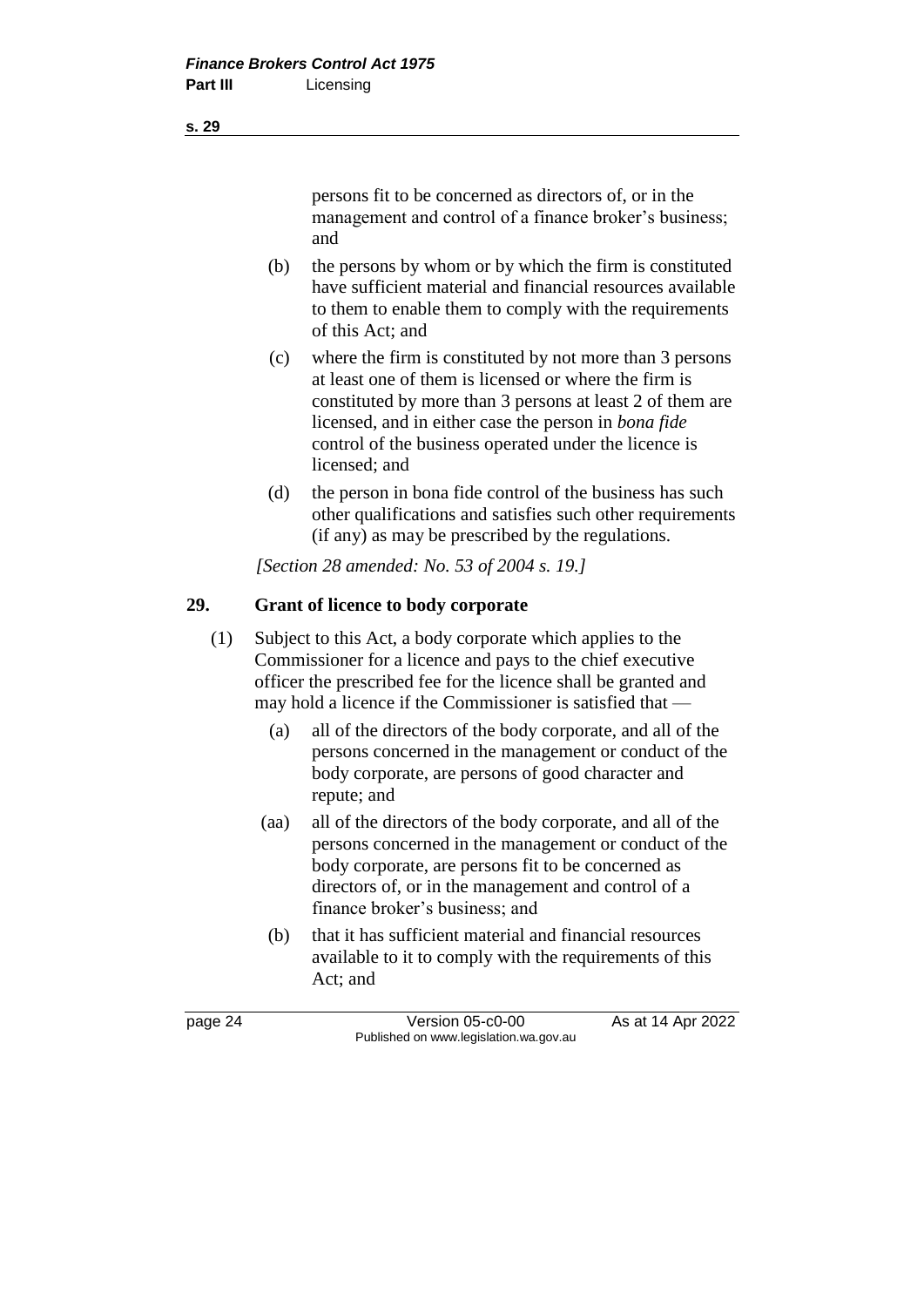- (c) where there are not more than 3 directors of the body corporate at least one of them is licensed or where there are more than 3 directors of the body corporate at least 2 of them are licensed, and in either case the person in *bona fide* control of the business operated under the licence is licensed, or, where a declaration has been made pursuant to subsection (2) and is in force in respect of the body corporate, the officer in *bona fide* control of the finance broker's part of the business of the body corporate is licensed; and
- (d) that the person in bona fide control of the business, or the officer in bona fide control of the finance broker's part of the business (as the case requires), has such other qualifications and satisfies such other requirements (if any) as may be prescribed by the regulations.
- (2) Where the Commissioner is satisfied that finance broker's business is a minor part of the business of any body corporate the Commissioner may recommend to the Minister that a declaration be made to that effect and the Minister may by notice published in the *Government Gazette* make a declaration accordingly and the Minister may upon the recommendation of the Commissioner by notice so published revoke any such declaration.

*[Section 29 amended: No. 53 of 2004 s. 20.]*

#### **30. Effect of licence**

- (1A) Despite anything in this Act, on the referral day every licence which has not already expired or been surrendered expires.
	- (1) Subject to this Act, a licence continues for not longer than 3 years, or such other licence period as may be prescribed.
	- (2) If different classes of licence are prescribed, different licence periods, each not exceeding 3 years, may be prescribed for each or any class of licence.

As at 14 Apr 2022 Version 05-c0-00 page 25 Published on www.legislation.wa.gov.au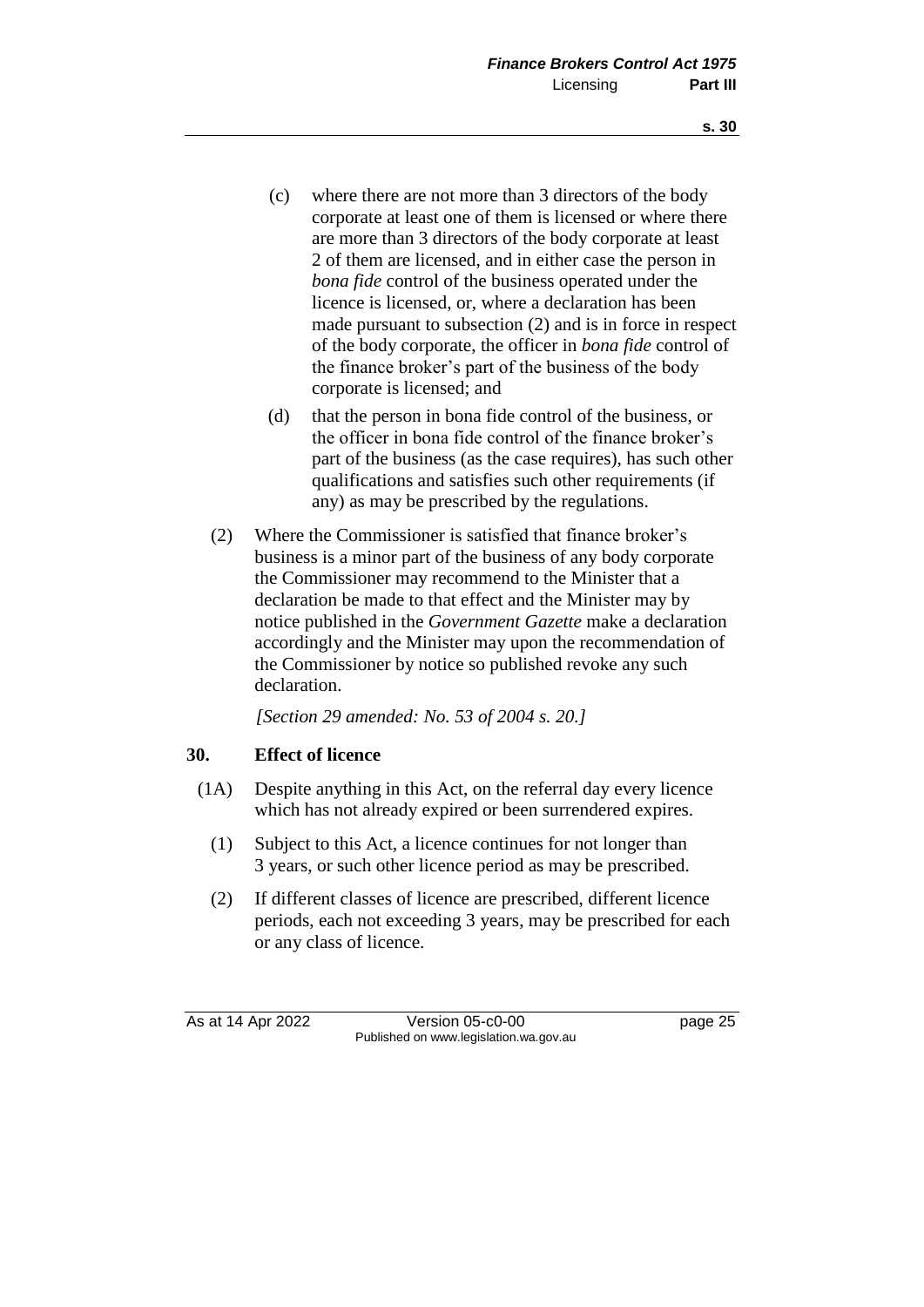- (3) A person may at any time surrender a licence and shall do so
	- (a) if the person ceases to satisfy the requirements for holding the licence; or
	- (b) within 7 days, if the person has the licence suspended by the Commissioner under section 82A.
- *[(4) deleted]*
- (5) Despite the surrender by a person of a licence, this Act applies, for the purpose of enabling the person to be investigated or otherwise dealt with for a matter arising before the surrender, as if the licence had not been surrendered.

*[Section 30 amended: No. 56 of 1995 s. 18 and 23; No. 53 of 2004 s. 21; No. 55 of 2004 s. 347; No. 14 of 2010 s. 46.]* 

#### **31. Duration of licence**

- (1) Despite anything in this Act, on and after the referral day no licence is to be renewed under subsection (2).
- (2) Subject to this Act, a licence may, on application and payment of the prescribed fee, be renewed from time to time for the relevant period described in section 30.

*[Section 31 amended: No. 56 of 1995 s. 19; No. 53 of 2004 s. 22; No. 14 of 2010 s. 47.]*

#### **32. Applications for renewals**

- (1A) Despite anything in this Act, on and after the referral day
	- (a) no application for the renewal of a licence is to be made; and
	- (b) no licence is to be renewed.
	- $(1)$  If
		- (a) an application for renewal is made after, but within 28 days of, the day on which the licence expired; and

page 26 Version 05-c0-00 As at 14 Apr 2022 Published on www.legislation.wa.gov.au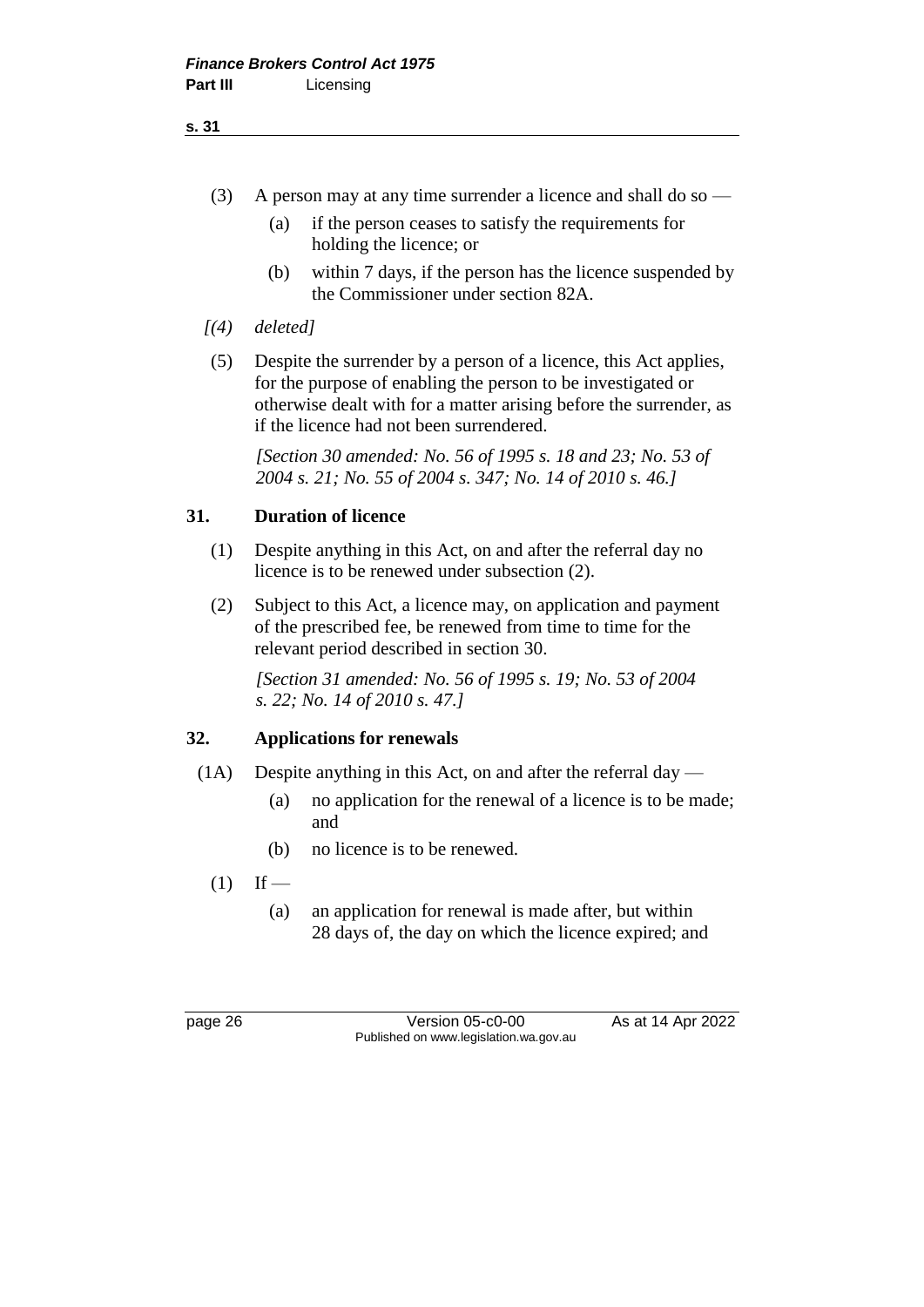(b) the prescribed fee and any amount prescribed by way of penalty for a late application are paid,

the licence may be renewed for the relevant period described in section 30.

- (1a) A renewal under subsection (1) shall be taken for all purposes to have taken effect on the day immediately succeeding the day on which the previous licence expired.
- (2) An application for renewal shall be made in writing and in the manner prescribed and a form approved by the Commissioner in respect of such an application and shall contain such information as is required by the Commissioner in respect of such an application.
- (3) The information contained in the application shall be verified by statutory declaration of the applicant or where the applicant is a firm or body corporate by the person who is to be in *bona fide* control of the business operated under the licence.
- (4) In respect of any particular application the applicant shall furnish the Commissioner with such further information as the Commissioner determines, verified if the Commissioner so requires by statutory declaration.

*[Section 32 amended: No. 56 of 1995 s. 20; No. 53 of 2004 s. 23; No. 55 of 2004 s. 348; No. 14 of 2010 s. 48.]*

#### **33. Refusal to renew**

The Commissioner may refuse to renew a person's licence if —

- (a) the applicant is no longer able to satisfy the requirements for an initial grant of a licence of that class; or
- (b) the applicant has not met further prescribed educational requirements (if any).

*[Section 33 inserted: No. 53 of 2004 s. 24.]*

As at 14 Apr 2022 Version 05-c0-00 page 27 Published on www.legislation.wa.gov.au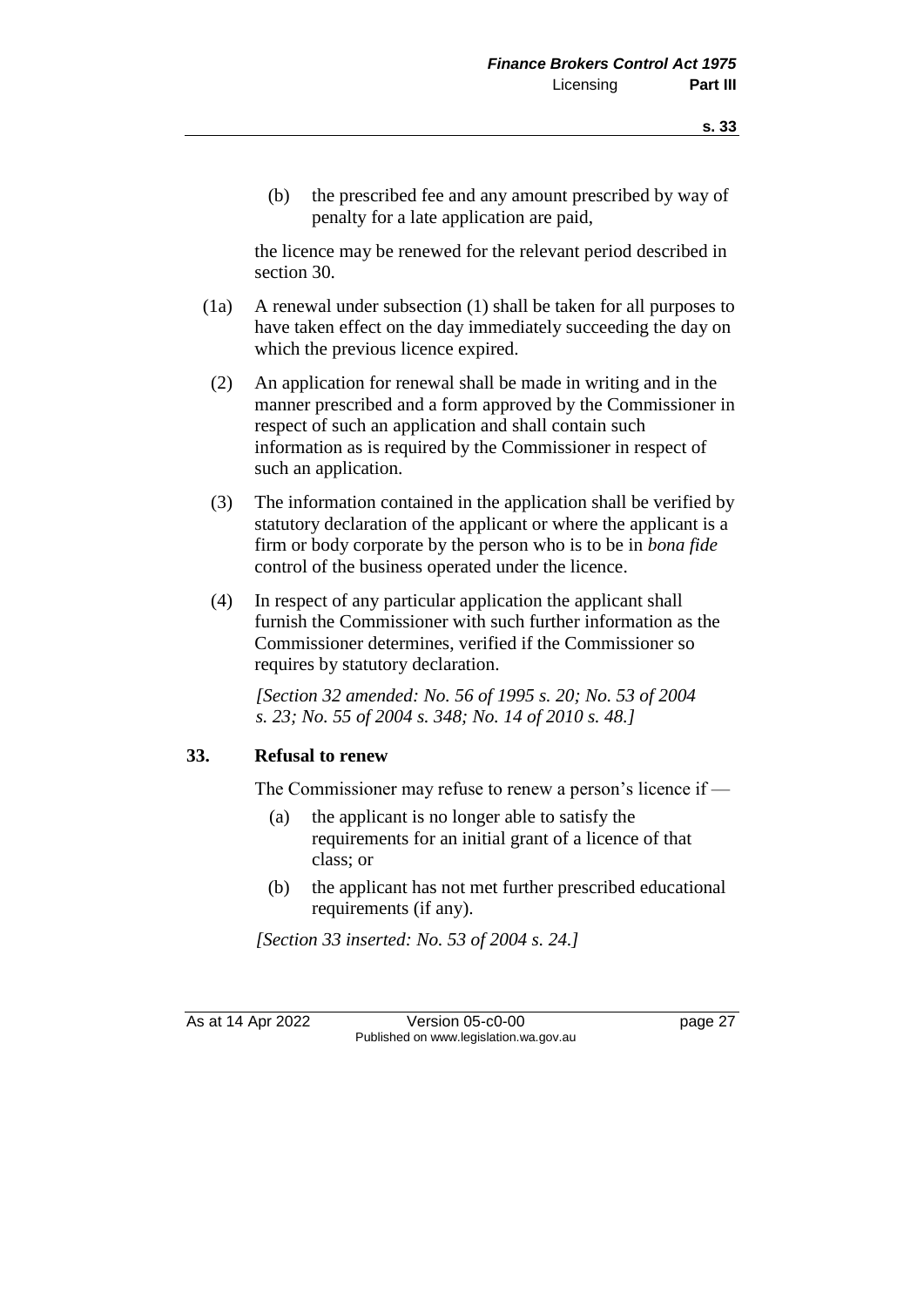**s. 34**

#### **34. Conditions on licences**

- (1) A licensee must until the referral day comply with the provisions of this Act and the finance brokers code of conduct.
- (2) The Commissioner may grant or renew a licence subject to such conditions as the Commissioner thinks fit and, without limiting the generality of the foregoing any of those conditions may relate to the holding of a policy of indemnity insurance in a specified amount.
- (3) A licensee must until the referral day comply with any condition to which under subsection (2) his licence is subject.
- (4) A condition to which a licence is subject may be varied or revoked by the Commissioner, upon the application of the licensee, or on the Commissioner's own motion.
- (5) No condition to which a licence is subject may be varied or revoked under subsection (4) on or after the referral day.

*[Section 34 amended: No. 56 of 1995 s. 23; No. 53 of 2004 s. 25; No. 55 of 2004 s. 350; No. 14 of 2010 s. 49.]*

*[34A. Deleted: No. 53 of 2004 s. 26.]*

#### **34B. Suspension of licence by State Administrative Tribunal**

- (1) Where the State Administrative Tribunal makes an order against a licensee and payment is not made in accordance with the order or the order is otherwise not complied with or is breached, the State Administrative Tribunal may suspend the licence until the payment is made, or for such period or upon such event occurring as the State Administrative Tribunal thinks fit.
- (2) The power conferred on the State Administrative Tribunal by subsection (1) is in addition to, and does not derogate from, the powers conferred on it by Part IV Division 3 or by the *State Administrative Tribunal Act 2004*.

*[Section 34B inserted: No. 55 of 2004 s. 351.]*

page 28 Version 05-c0-00 As at 14 Apr 2022 Published on www.legislation.wa.gov.au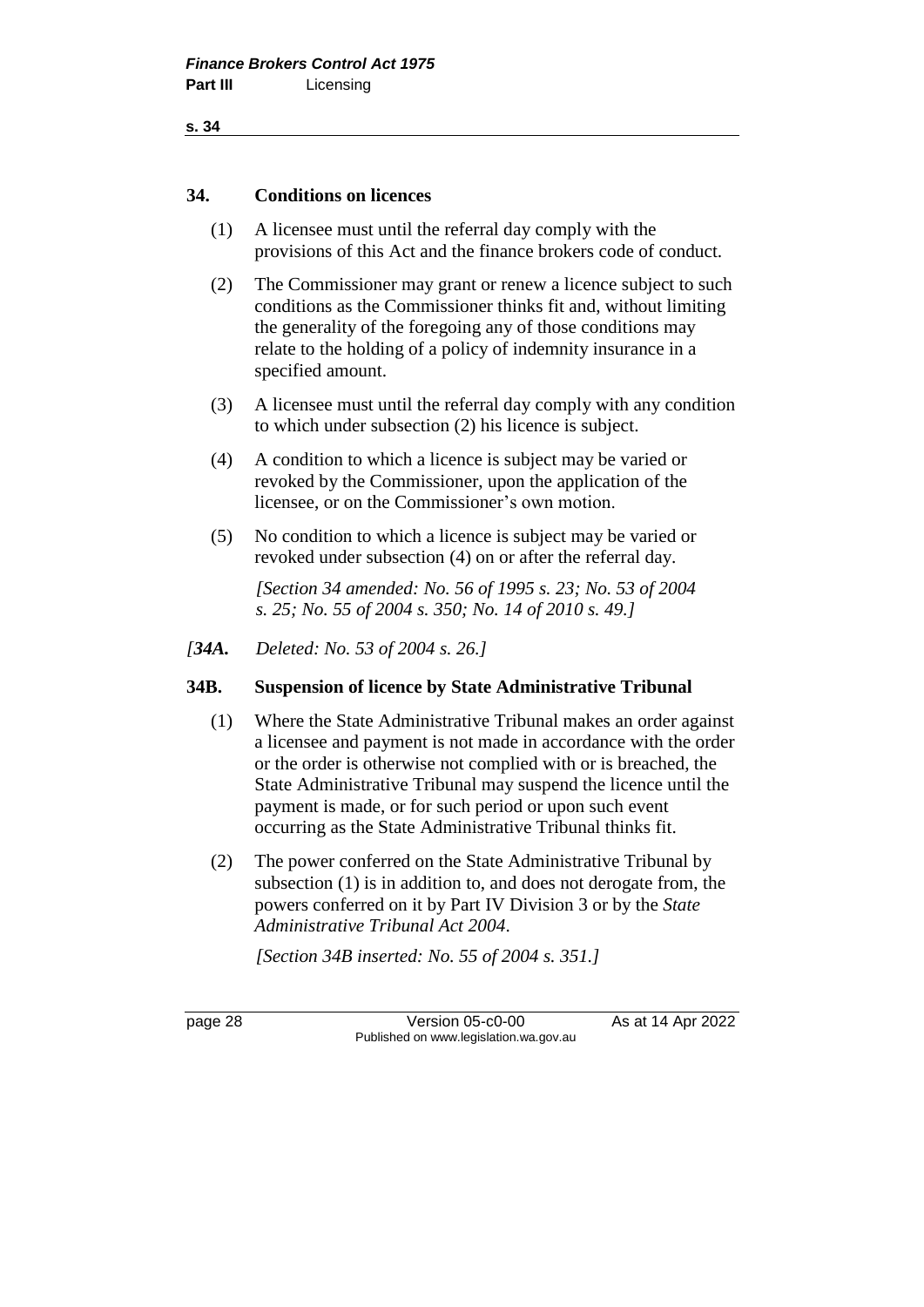#### **35. Bond or guarantee in respect of licence**

- (1) The Commissioner shall not grant or renew a licence unless the applicant lodges or has lodged with the Commissioner a bond or guarantee to Her Majesty and her successors in an approved form and in an amount approved in respect of the applicant, entered into by an insurance company carrying on business under, and in accordance with the *Insurance Act 1973* of the Parliament of the Commonwealth, or by a bank carrying on business under, and in accordance with the *Banking Act 1959* of the Parliament of the Commonwealth, or any other Act in amendment or substitution of those Acts respectively, or by other approved surety or sureties, or by other approved guarantor or guarantors.
- (2) A bond or guarantee lodged pursuant to this section shall be conditioned on the licensee duly and according to law paying, applying, and accounting for moneys coming to his hands and punctually complying with all duties and obligations imposed on him by law in relation to those moneys; and the bond or guarantee shall provide that it enures during the term of the licence for which it is originally given and may also provide that it enures during the term of any licence to the same person granted in renewal of the licence.
- (3) Where a bond or guarantee enures in respect of the renewal or further renewal of a licence, the insurance company, surety, or sureties, or the bank, guarantor, or guarantors may by notice in writing given to the Commissioner determine its, his, or their liability under the bond or guarantee in respect of any act or default that may be done or made after the current licence expires and the Commissioner shall not renew the licence until another approved bond or guarantee has been lodged by the applicant.
- (4) Where, at any time during the currency of a licence, the bond or guarantee lodged in respect of it ceases to be of full force and effect, the person who held the licence is deemed not to be the

As at 14 Apr 2022 Version 05-c0-00 page 29 Published on www.legislation.wa.gov.au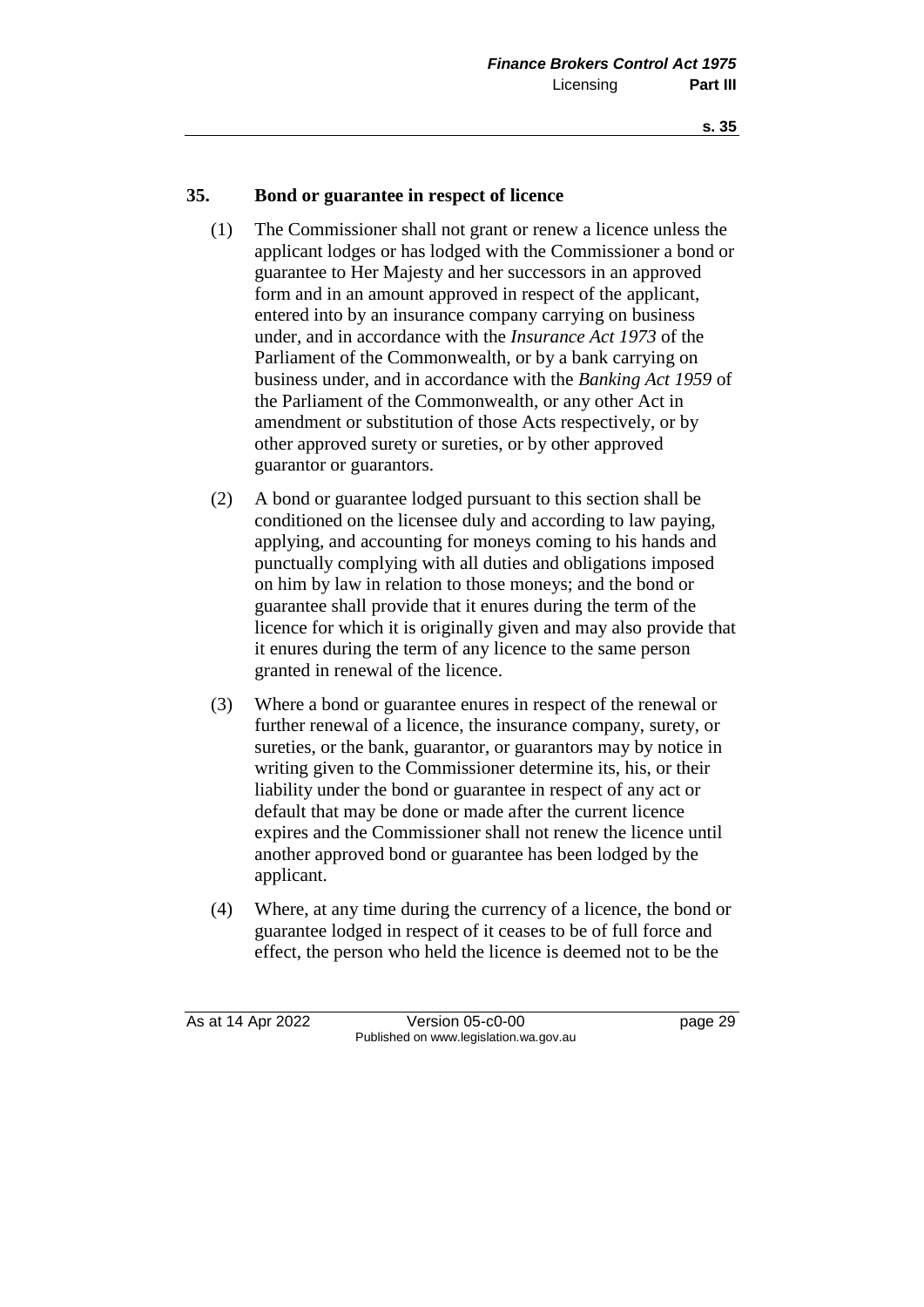**s. 35A**

holder of a licence until another approved bond or guarantee is lodged by him.

(5) The State Administrative Tribunal may, on the application of the Commissioner and on being satisfied that any condition of the bond or guarantee has been broken, assign the moneys recoverable on the bond or guarantee to the Commissioner or to any other person and the Commissioner or any other person to whom such an assignment has been made or the executors or administrators of the estate of that other person is, upon the assignment, entitled to sue upon the bond or guarantee in their own name or names, as if the bond or guarantee had, in the first instance, been given to him, or them and is entitled to receive, as trustees for all persons interested, the full amount recoverable in respect of the breach of a condition of the bond or guarantee.

#### $(6)$  Where —

- (a) a licence has expired under section 30(1A); and
- (b) the Commissioner is reasonably satisfied, having regard to the period of time since the licence has expired, that the former licensee is unlikely to have, or to incur, an undischarged liability in respect of moneys which came to his hands before the referral day,

the Commissioner may release a bond or guarantee lodged by the former licensee under subsection (1) and may return to the former licensee any document associated with the bond or guarantee.

*[Section 35 amended: No. 56 of 1995 s. 23; No. 53 of 2004 s. 27; No. 55 of 2004 s. 352 and 358; No. 14 of 2010 s. 50.]*

# **35A. Prescribed person exempt from bond requirements**

- (1) Despite section 35, the regulations may exempt from the requirement to lodge a bond or guarantee —
	- (a) any person or class of persons; or

page 30 **Version 05-c0-00** As at 14 Apr 2022 Published on www.legislation.wa.gov.au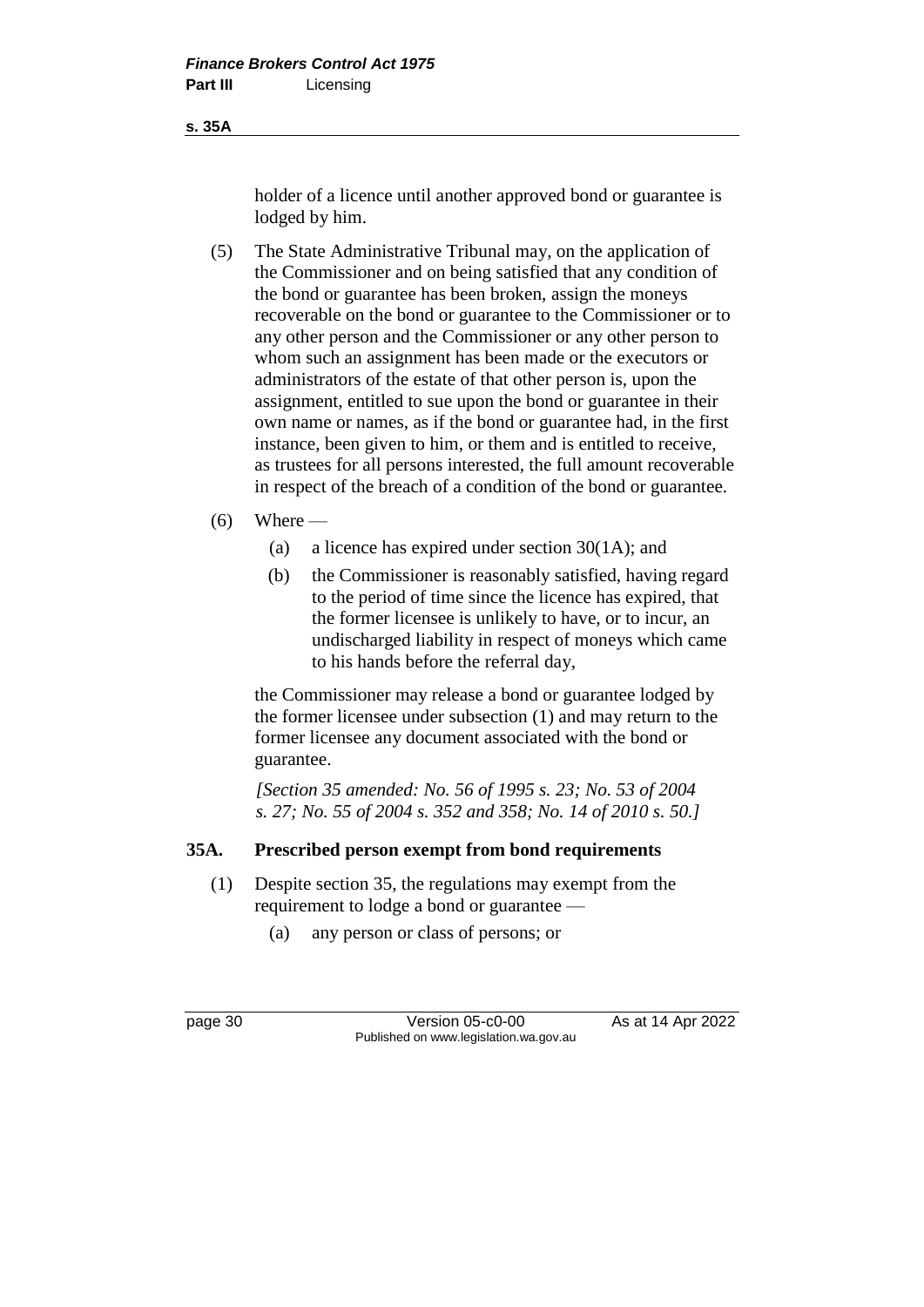- (b) persons carrying on any business or any specified class of business; or
- (c) any other class of person, act or thing.
- (2) An exemption may be expressed to apply
	- (a) generally; or
	- (b) only in respect of a specified area or areas in the State.
- (3) The regulations may provide
	- (a) for circumstances in which, and conditions subject to which, an exemption is to apply; and
	- (b) that an exemption is to have no effect at any time when any condition to which it is subject is not being observed.

*[Section 35A inserted: No. 53 of 2004 s. 28.]*

- *[36-38. Deleted: No. 14 of 2010 s. 51.]*
- *[39. Deleted: No. 53 of 2004 s. 32.]*

#### **40. Licence not transferable**

- (1) A person shall not hold more than one licence and shall not carry on more than one business as a finance broker thereunder. Penalty: \$50 000.
- (2) A licence is not transferable.
- (3) A licensee shall not in any way permit, or hold himself out as being willing to permit, another person to use the licence of the licensee.

Penalty: \$50 000.

*[Section 40 amended: No. 56 of 1995 s. 23; No. 53 of 2004 s. 33.]* 

As at 14 Apr 2022 Version 05-c0-00 Published on www.legislation.wa.gov.au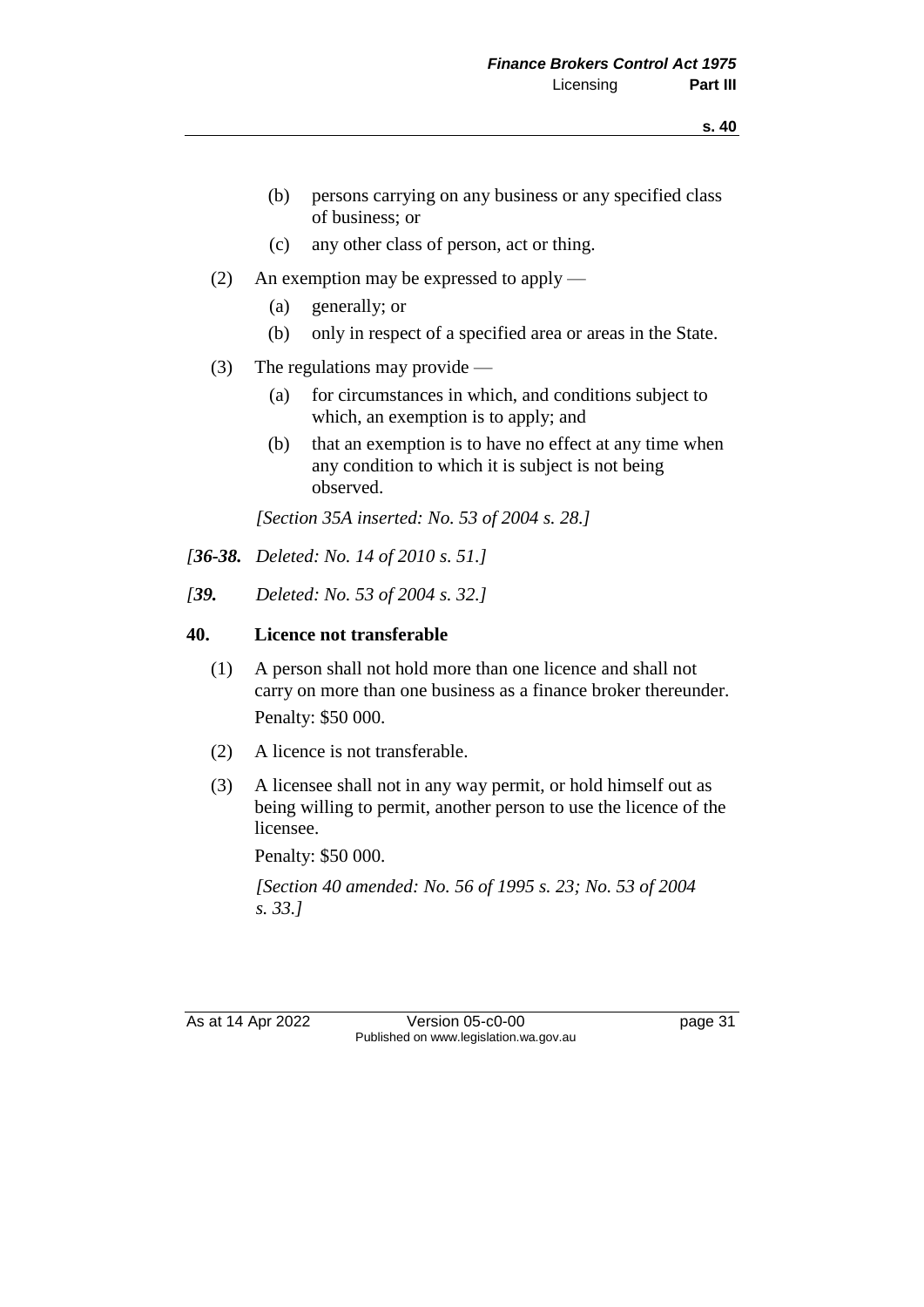### **40A. Prohibition against doing business with unlicensed finance brokers**

- (1A) On and after the referral day, subsections (2) and (3) have no effect.
	- (1) In this section —

*unlicensed finance broker* means a person or firm that is required by section 26(1) to, but does not, hold a licence for the type of finance broking concerned.

(2) A licensee must not enter into an agreement for any finance broking to be carried out by a person or firm that is an unlicensed finance broker.

Penalty: \$50 000.

(3) A licensee must not do any act which assists, or is intended to assist, a person or firm that is an unlicensed finance broker to carry on a business that consists of or includes the carrying out of any finance broking that requires a licence.

Penalty: \$50 000.

*[Section 40A inserted: No. 53 of 2004 s. 34; amended: No. 14 of 2010 s. 52.]*

### **41. Use of business name**

- (1A) On and after the referral day, subsections (1) and (2) have no effect.
	- (1) The use of a business name by a licensee is not subject to the approval of the Commissioner but —
		- (a) a licensee may carry on business as a finance broker under only one business name;
		- (b) all licensees carrying on the business of a finance broker under a business name shall have their surnames and initials at the head of all correspondence from them in that business.

page 32 Version 05-c0-00 As at 14 Apr 2022 Published on www.legislation.wa.gov.au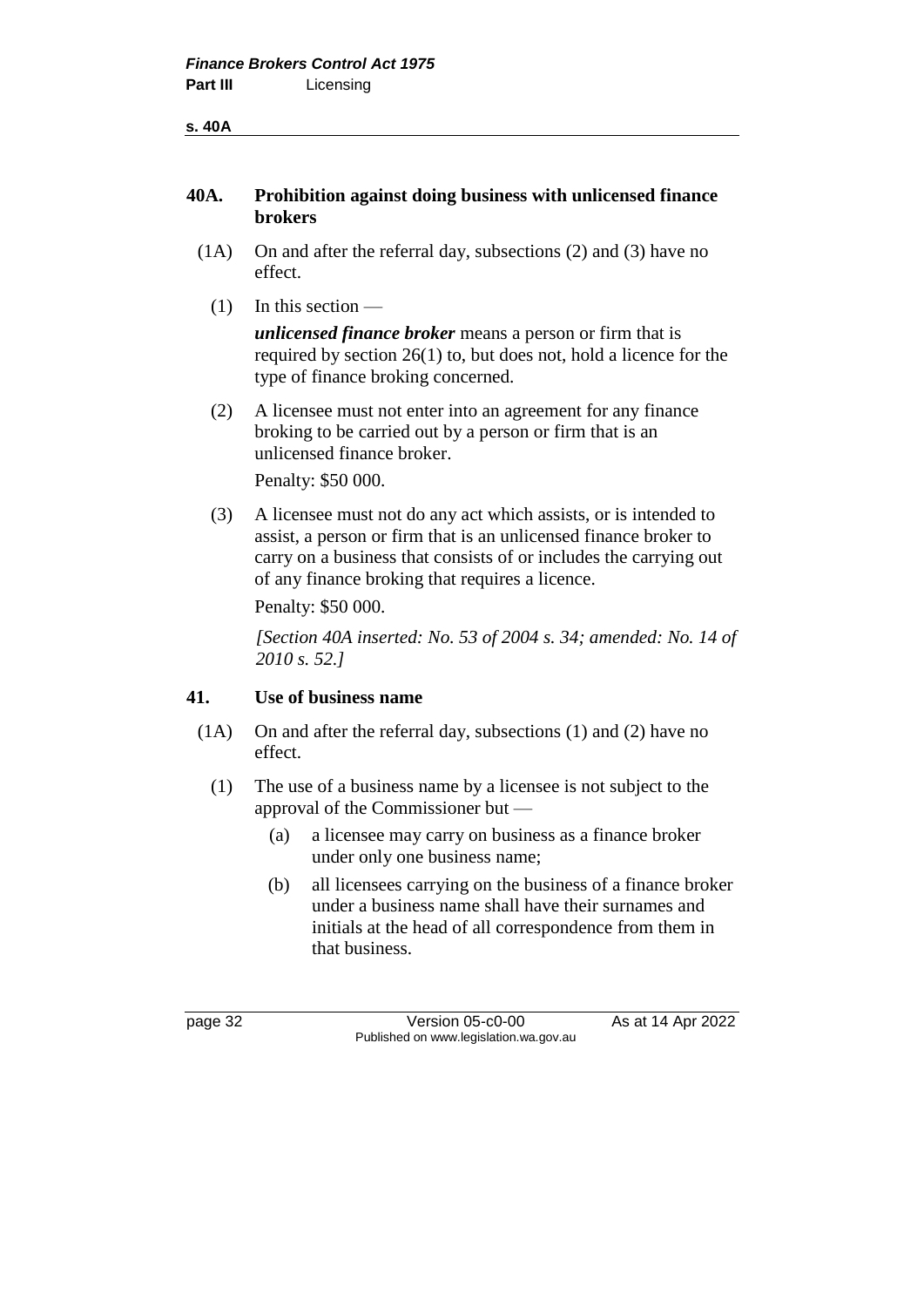(2) A licensee who alters the name, style, title, or designation under which he carries on business as a finance broker shall within 14 days after the day on which he first uses that altered name, style, title, or designation in connection with that business give notice in writing to the Commissioner of the altered name, style, title, or designation.

Penalty: \$1 000.

*[Section 41 amended: No. 56 of 1995 s. 23(1); No. 53 of 2004 s. 35; No. 14 of 2010 s. 53.]* 

#### **42. Notice to be exhibited**

- (1) On and after the referral day, subsection (2) has no effect.
- (2) A licensee shall exhibit, and keep exhibited, in a prominent place at his registered office, and at every branch office of his business, so as to be easily read from outside that office —
	- (a) a notice of his name, and of the fact that he is a licensed finance broker, together with the name, style, title, or designation under which he carries on business as a finance broker, if that business is not carried on in his own name; and
	- (b) in the case of a branch office, a notice of the name of the manager and the address of the registered office of the licensee.

*[Section 42 amended: No. 14 of 2010 s. 54.]*

As at 14 Apr 2022 Version 05-c0-00 page 33 Published on www.legislation.wa.gov.au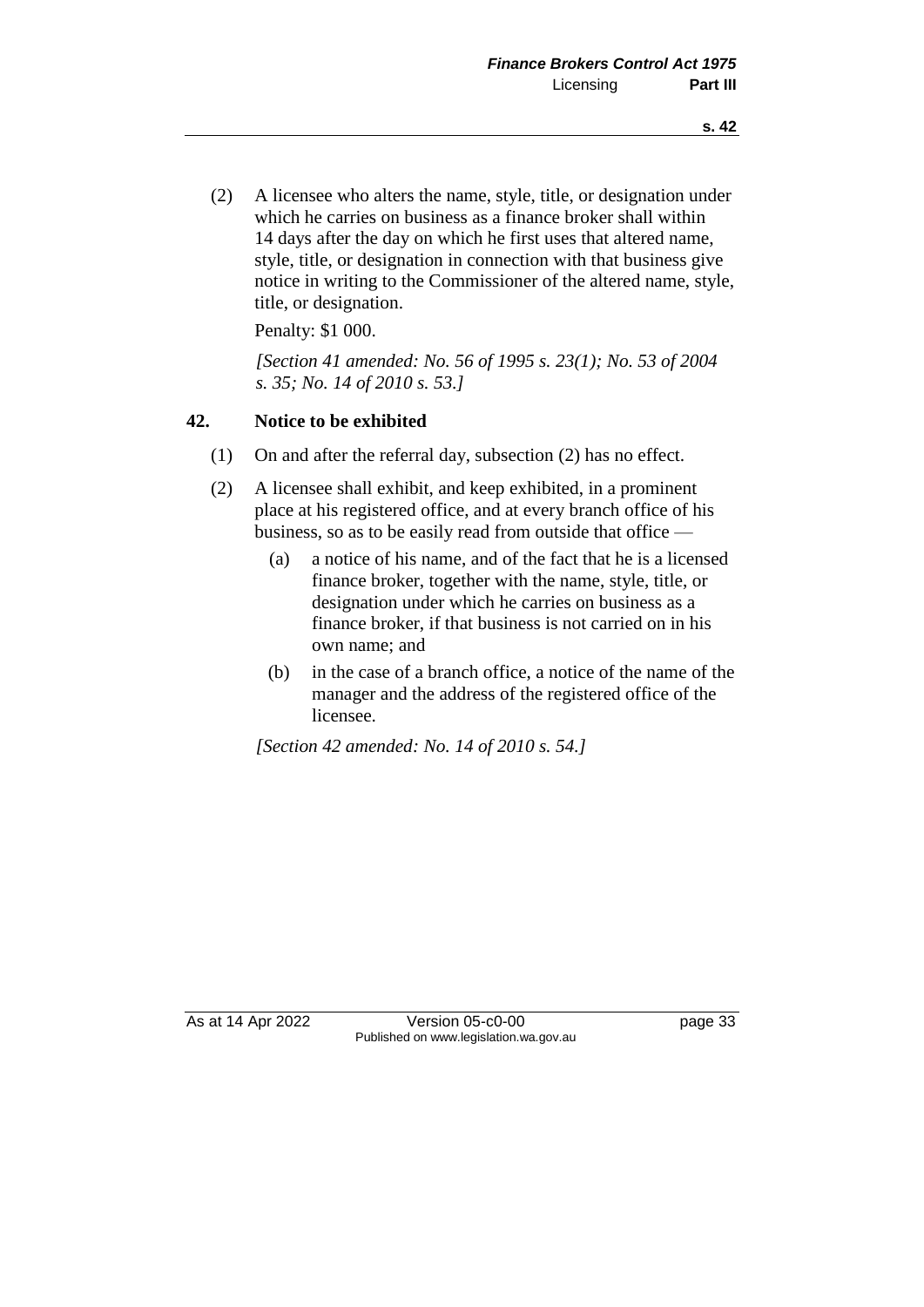# **Part IV — Controls**

### **Division 1 — General**

### **43. Disability of unlicensed person**

- (1A) On and after the referral day, subsection (1) has no effect.
	- (1) A finance broker is not entitled to receive any commission, reward, or other valuable consideration in respect of his services in that capacity unless —
		- (a) he is licensed in that capacity when he renders the services;
		- (b) his appointment to act in that capacity is in writing signed before the receipt of the commission, reward, or other valuable consideration (whether before or after the services are rendered) by the person to be charged therewith or some person lawfully authorised to sign the appointment on his behalf.
	- (2) A person shall not demand or receive any commission, reward, or other valuable consideration in contravention of subsection  $(1)$ .

Penalty: \$5 000.

(3) Any commission, reward, or other valuable consideration received in contravention of subsection (1) may be recovered as a civil debt recoverable summarily in any court of competent jurisdiction.

*[Section 43 amended: No. 56 of 1995 s. 23(1); No. 53 of 2004 s. 36; No. 14 of 2010 s. 55.]*

#### **44. Remuneration of finance brokers**

- (1A) On and after the referral day, subsections (5) and (6) have no effect.
	- (1) After taking advice from the Commissioner, the Minister may, by notice published in the *Government Gazette*, fix the

page 34 Version 05-c0-00 As at 14 Apr 2022 Published on www.legislation.wa.gov.au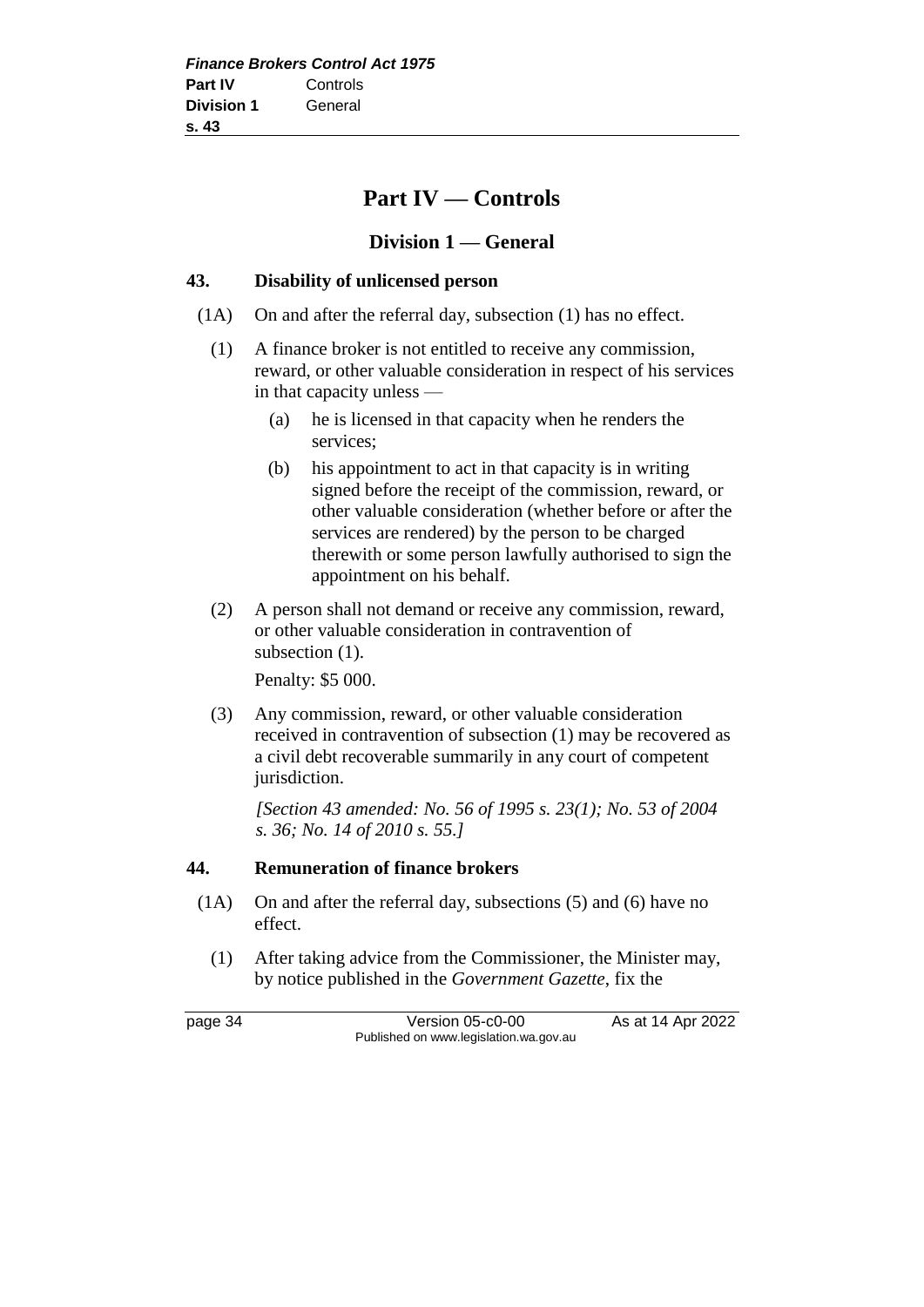maximum amounts of remuneration, by way of commission or otherwise, for services rendered by licensees and may do so by reference to the type of loan negotiated, managed or arranged, and the value thereof, and the type of security, if any, offered or where no security is offered by reference to that fact.

- (2) The respective maximum amounts fixed under subsection (1) shall have effect on and after the date on which the notice fixing them is published in the *Government Gazette* or on and after such subsequent date as is specified in that notice.
- (3) In the absence of an agreement to the contrary between a licensee and the person by whom or on whose behalf he was appointed to negotiate or arrange a loan, the licensee's remuneration is payable only on the loan being obtained unless a failure to obtain the loan is due to the fault of the person by whom or on whose behalf the licensee was so appointed.
- (4) A licensee may require a person by whom or on whose behalf he was appointed to negotiate or arrange a loan to pay to him the estimated cost of obtaining a valuation of any security offered and any amount so paid shall be held in trust by the licensee to pay the costs of the valuation so obtained and to repay the balance of any such amount to the person who paid the money to him.
- (5) A licensee is not entitled to receive for negotiating, managing or arranging a loan any commission, reward, or other valuable consideration that exceeds in value the amount fixed under subsection (1) in respect thereof.
- (6) A licensee shall not demand, receive or hold any commission, reward, or other valuable consideration in contravention of this section.

Penalty: \$5 000.

(7) Any commission, reward, or other valuable consideration received or held in contravention of this section may be

As at 14 Apr 2022 Version 05-c0-00 page 35 Published on www.legislation.wa.gov.au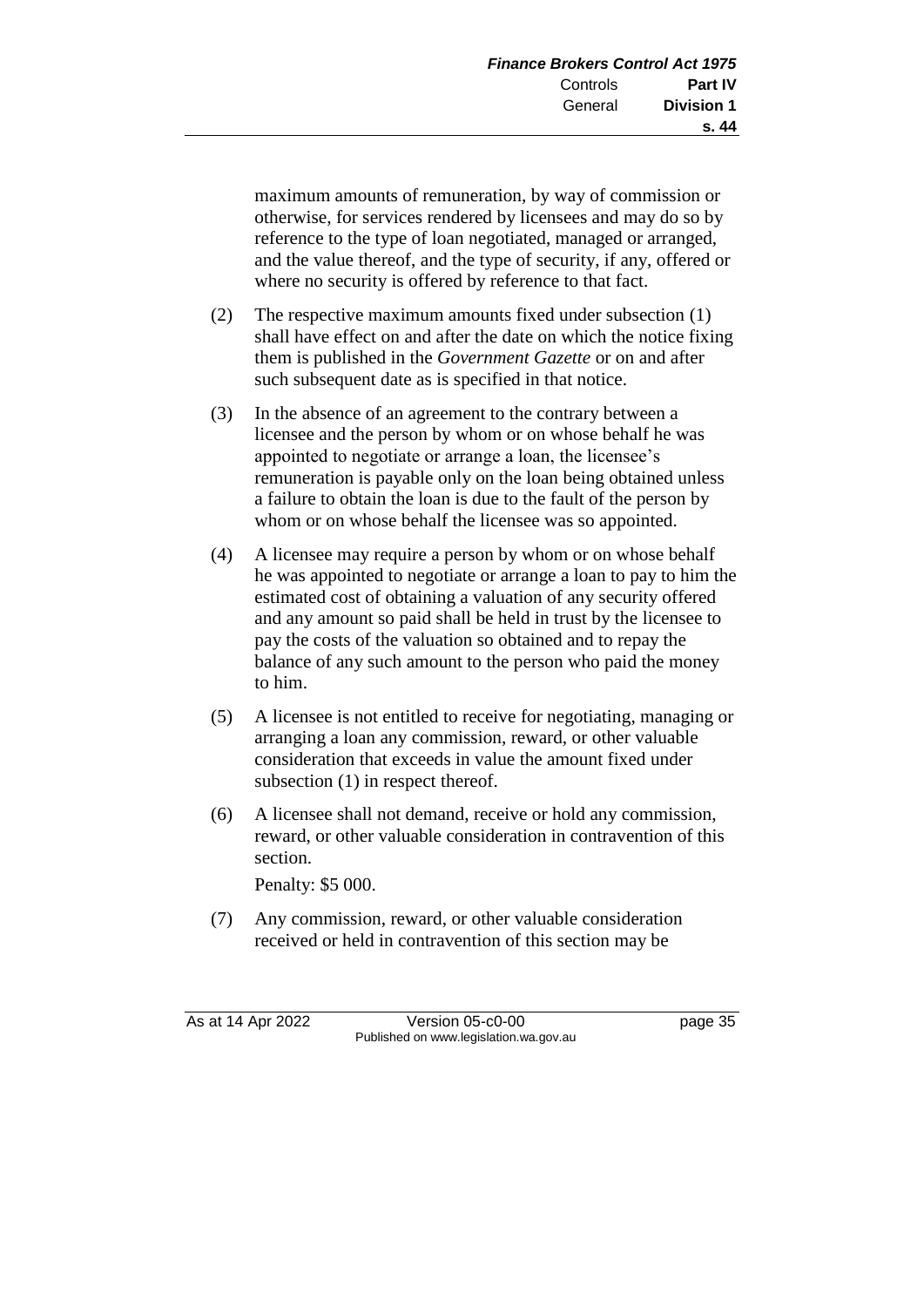recovered as a civil debt recoverable summarily in any court of competent jurisdiction.

*[Section 44 amended: No. 53 of 2004 s. 37; No. 14 of 2010 s. 56.]*

### **45. Advertisements by licensees**

- $(1A)$  On and after the referral day, subsections  $(1)$ ,  $(2)$  and  $(3)$  have no effect.
	- (1) An advertisement in respect of the business of a licensee shall not be published without his authority.
	- (2) A duly authorised advertisement in respect of the business of a licensee shall contain (as a minimum) the licence number of the licensee, and such other details (if any) as are prescribed.
	- (3) A duly authorised advertisement in respect of the business of a licensee other than an advertisement for credit to which the Consumer Credit (Western Australia) Code applies, shall not mention an interest rate in respect of loans which may be negotiated or arranged unless it is mentioned in respect of specific amounts and it includes the percentage rate of interest in relation thereto calculated in accordance with the formula provided in the Schedule.
	- (4) A borrower who enters into a contract with a lender as a consequence of an advertisement which contravened subsection (3) is not thereby entitled to avoid the contract.
	- (5) In this section —

*Consumer Credit (Western Australia) Code* has the meaning given to it in the *Consumer Credit (Western Australia) Act 1996* <sup>3</sup> .

*[Section 45 amended: No. 53 of 2004 s. 38; No. 14 of 2010 s. 57.]*

page 36 Version 05-c0-00 As at 14 Apr 2022 Published on www.legislation.wa.gov.au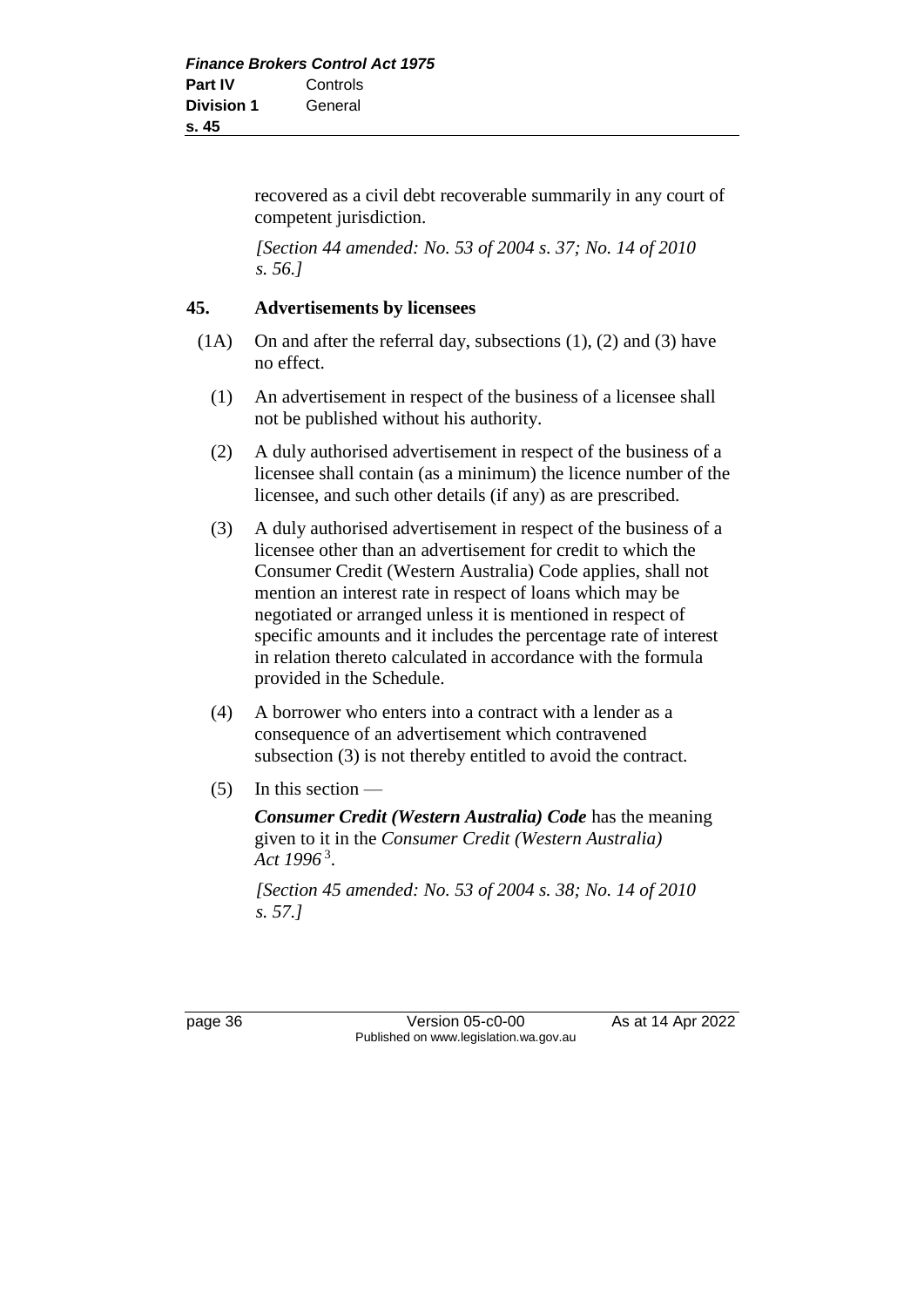### **46. Copy of loan documents**

Where before the referral day a person signs any contract, or any document purporting to be a contract, relating to any loan that has been negotiated or arranged wholly or in part by a licensee, the licensee shall forthwith supply the person who signed the contract or document with a true copy thereof and obtain from such person an acknowledgment in writing of the receipt of such copy.

*[Section 46 amended: No. 14 of 2010 s. 58.]*

## **Division 2 — Trust accounts**

### **47. Terms used**

In this Division, unless the context otherwise requires —

*banker* means the manager, or other officer, for the time being in charge of the office of a bank in which any account of a finance broker is kept;

*business day* means a day other than Saturday, Sunday, or a public holiday;

*trust accounts* means accounts relating to moneys received or held by a finance broker for or on behalf of any other person in respect of loans negotiated or arranged by the finance broker;

*year* means a period of 12 months ending on 31 December, subject however to the provisions of section 51.

#### **48. Trust accounts**

- (1A) On and after the referral day, subsections (1), (2), (3) and (4) have no effect.
	- (1) Every finance broker shall maintain at least one trust account, designated or evidenced as such, with a bank in the State and shall, as soon as practicable, pay to the credit of that account all moneys received by him for or on behalf of any other person in respect of loans negotiated or arranged by the finance broker or in respect of interest on such loans collected by him.

As at 14 Apr 2022 Version 05-c0-00 page 37 Published on www.legislation.wa.gov.au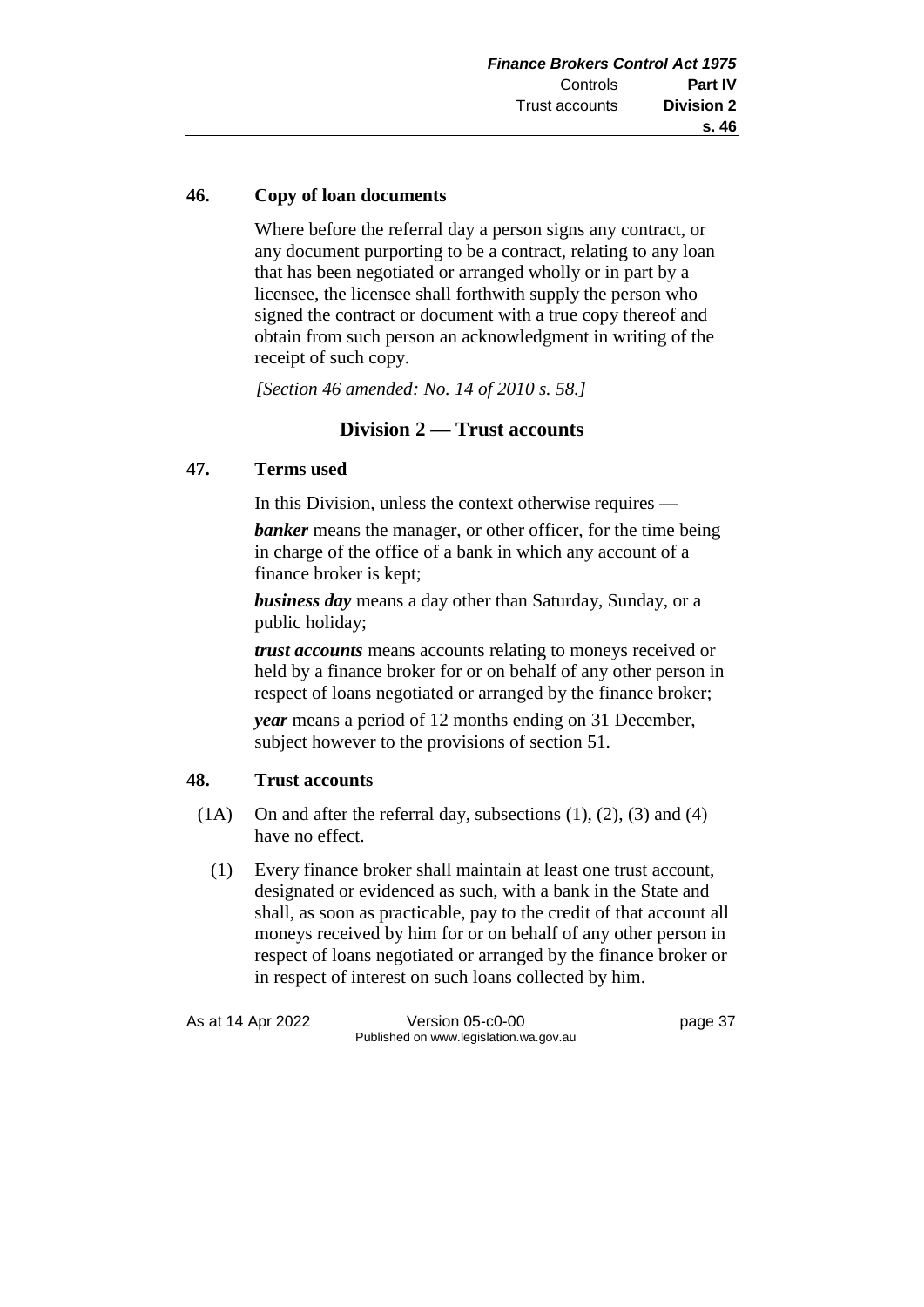- (2) Moneys so paid into any such trust account shall not be available for the payment of the debt of any other creditor of the finance broker, or be liable to be attached or taken in execution under the order or process of any court at the instance of any such creditors.
- (3) Loan moneys received by a finance broker in the course of negotiating or arranging a loan and moneys received by a finance broker in respect of interest on loans, shall not be withdrawn from his trust account except for the purpose of completing the loan or paying in accordance with subsection (4) the moneys in respect of interest on loans, or as otherwise authorised by this Act, or as otherwise authorised by the prior written consent of all parties to the loan.
- (4) A finance broker shall pay moneys withdrawn from a trust account to the person or persons lawfully entitled or authorised to receive them.
- (5) A finance broker shall
	- (a) keep full and accurate accounts of all money received or held by him on account of any other person and of all payments made by him of that money; and
	- (b) before the end of the next business day after the day on which the money is received or paid enter in the accounts particulars of the amount so received or paid and the person from whom it was so received or to whom it was so paid; and
	- (c) keep the accounts in such manner that they can be conveniently and properly audited; and
	- (d) correctly balance the accounts at the end of each month.

*[Section 48 amended: No. 14 of 2010 s. 59.]*

### **49. Receipts and accounting to principal**

 $(1A)$  On and after the referral day, subsections  $(1)$ ,  $(2)$ ,  $(3)$ ,  $(4)$ ,  $(5)$ and (6) have no effect.

page 38 Version 05-c0-00 As at 14 Apr 2022 Published on www.legislation.wa.gov.au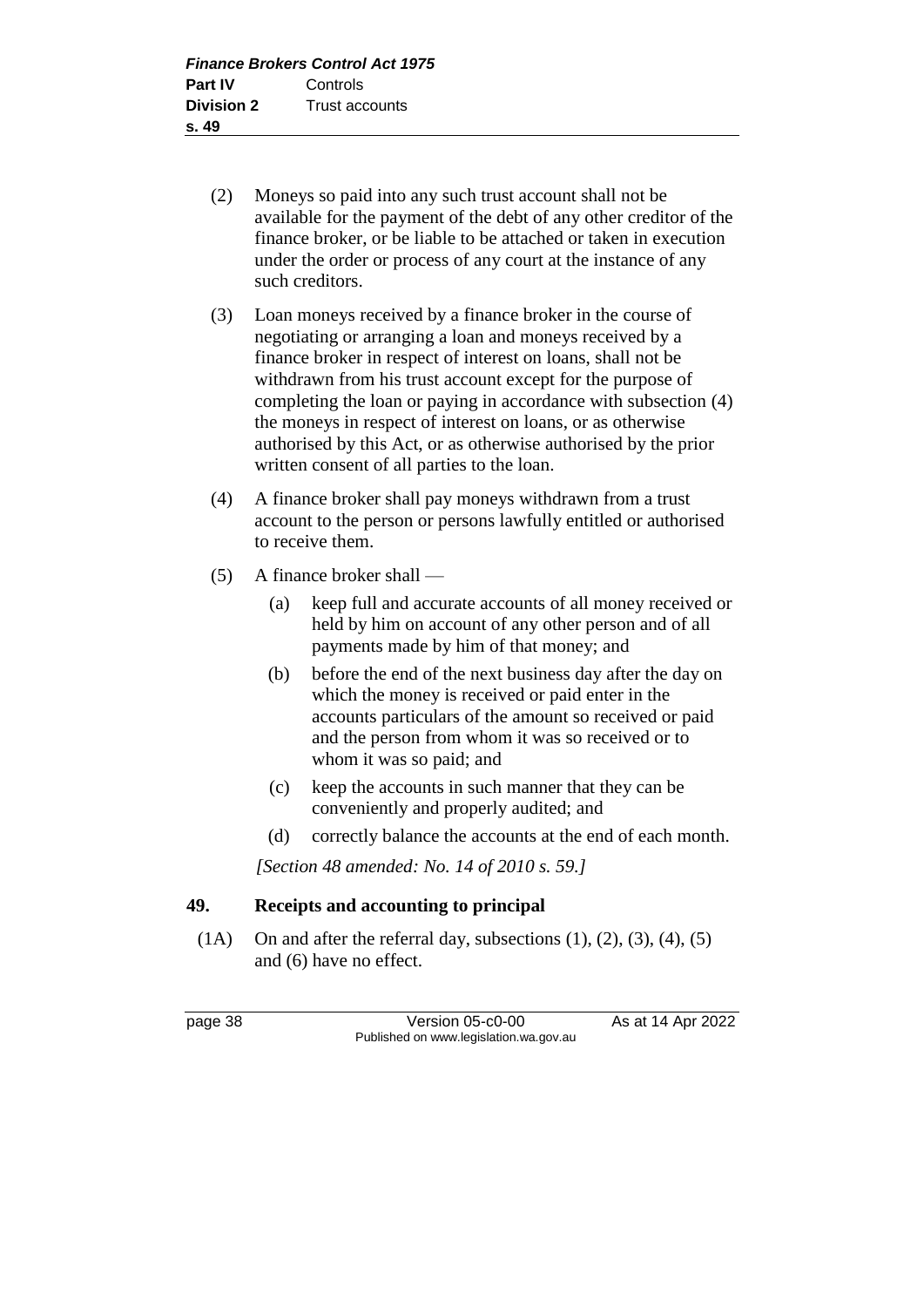- (1) When a finance broker receives money for or on behalf of any other person he shall forthwith give to the person paying the money a receipt for it complying with this section and specifying briefly the subject matter or purpose in respect of which the money was received, and shall retain legible carbon duplicates of the receipt.
- (2) Receipts issued under subsection (1) shall be taken from bound books containing not less than 100 receipts and arranged so that a carbon duplicate of each receipt issued shall be retained in the book.
- (3) The finance broker shall produce the retained duplicates in the appropriate books to the auditor at every audit, and at such other times as the auditor may reasonably require.
- (4) The receipts and the duplicates thereof shall be so numbered and or lettered or both that every receipt can be identified and so that the receipt and duplicate have the same number or letter.
- (5) Subsections (1) to (4) do not apply in the case of a finance broker if the finance broker's auditor certifies to the Commissioner that he is satisfied with the system employed by the finance broker and that the receipt books are so kept and entered up as to enable the accounts to be properly and conveniently audited, and the Commissioner approves of the system employed by the finance broker of recording the receipt of moneys.
- (6) On receipt of any moneys by a finance broker in respect of a loan, or in respect of interest on a loan, he shall render to the person on whose behalf the money is received an account in writing of all such moneys and of the application thereof.

*[Section 49 amended: No. 53 of 2004 s. 39; No. 14 of 2010 s. 60.]*

#### **50. Duty of finance broker to have trust accounts audited**

 $(1A)$  On and after the referral day, subsections  $(1)$ ,  $(2)$ ,  $(3)$ ,  $(4)$ ,  $(5)$ , (6), (7), (8) and (9) have no effect.

As at 14 Apr 2022 Version 05-c0-00 page 39 Published on www.legislation.wa.gov.au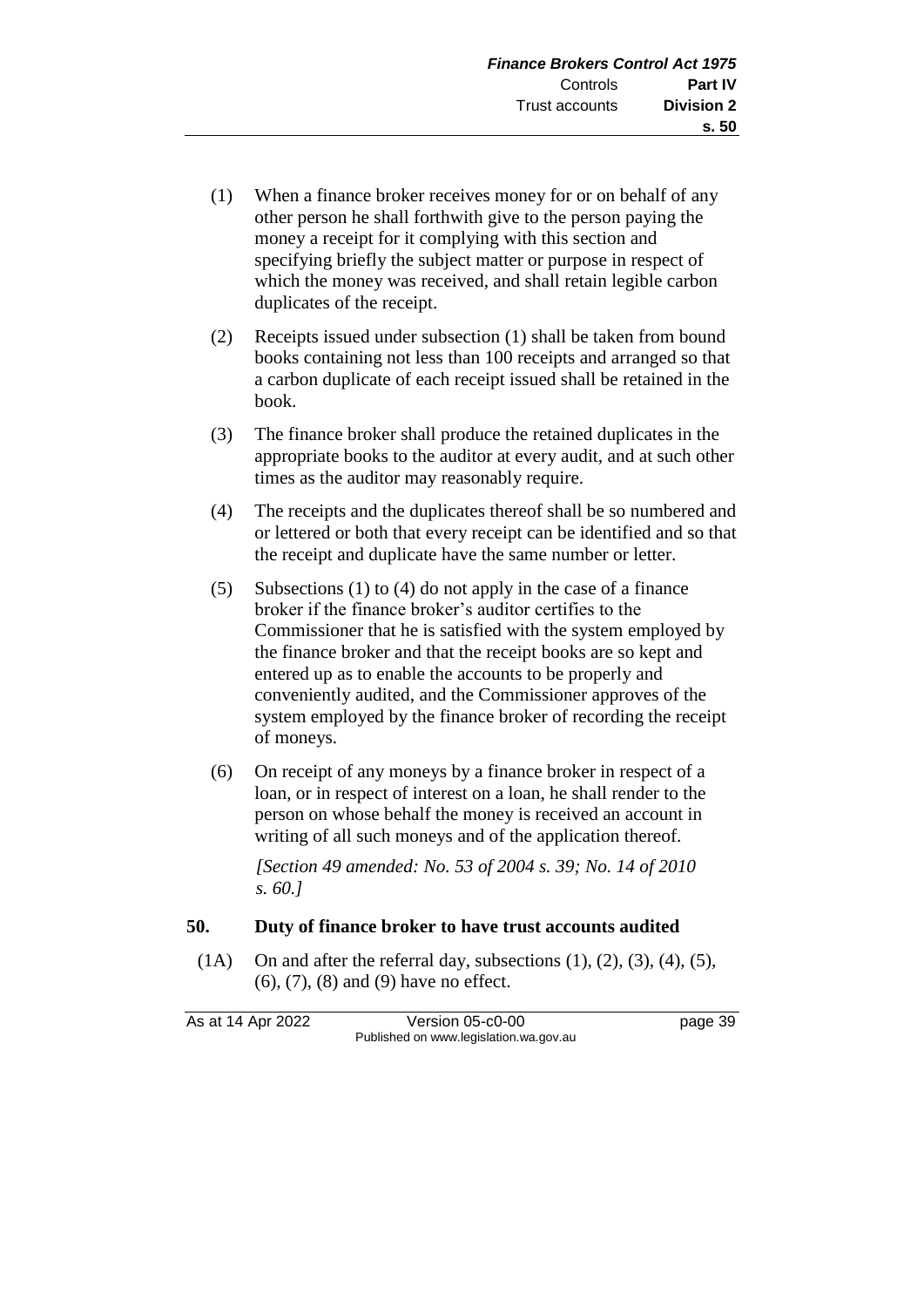- (1) Every person who carries on business as a finance broker during the whole or any part of that year shall cause his trust accounts for that year, or part of a year, as the case may be, to be audited by an auditor duly qualified or approved under this division.
- (2) The auditor shall conduct the audit in accordance with accepted auditing practice, including selective testing when the auditor considers it appropriate and in accordance with such other requirements as are determined by the Commissioner.
- (3) The auditor shall within 3 months after the end of each year
	- (a) deliver to the Commissioner a report of the result of the audit, verified by statutory declaration of the auditor, in an approved form; and
	- (b) deliver a copy of the report so verified to the finance broker.
- (4) The finance broker shall retain the copy of the report and produce it on demand pursuant to section 60(3).
- (5) The Commissioner may, in circumstances the Commissioner considers appropriate, extend the time limit for lodging reports.
- (6) The auditor shall deliver an interim report to the Commissioner if at any time he discovers any irregularity in the trust accounts of the finance broker or discovers any other matter in respect of those accounts which the auditor considers should be reported to the Commissioner and he shall verify the interim report by statutory declaration and deliver a copy of the report so verified to the finance broker.
- (7) The Commissioner may require the auditor to furnish further information or carry out a further audit at any time, and the auditor shall comply with that requirement, and the cost of so doing shall be paid by the finance broker if the Commissioner so directs but otherwise shall be paid by the chief executive officer.
- (8) Apart from the annual audit and any interim audit provided for in this section, there shall be a quarterly audit in respect of the

page 40 Version 05-c0-00 As at 14 Apr 2022 Published on www.legislation.wa.gov.au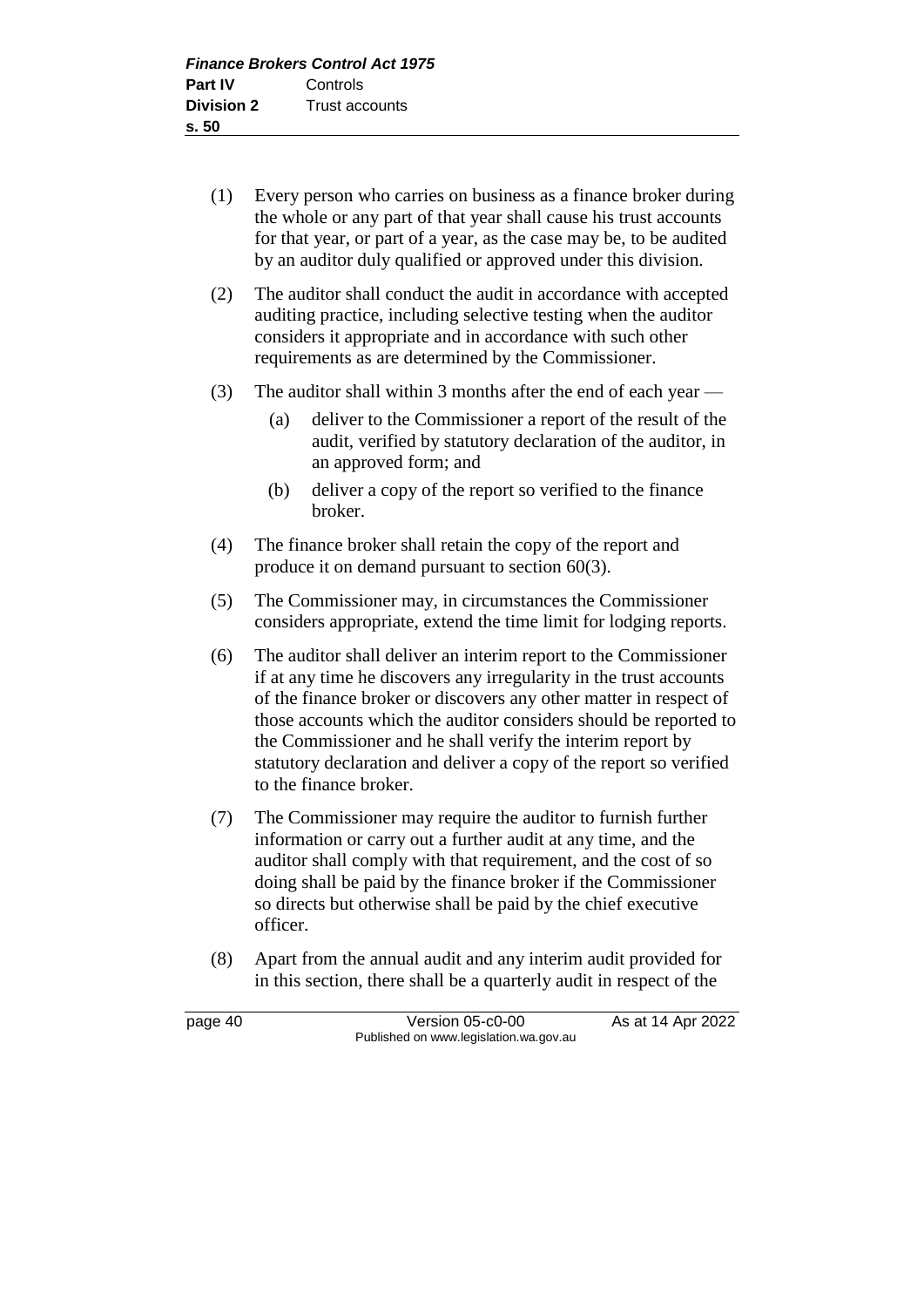trust accounts of a finance broker for the first 3 months during which he carries on business as such after the appointed day, and such quarterly audit shall be conducted in accordance with such provisions of this division in respect of the annual audit as are capable of being applied to the quarterly audit, and the auditor shall within 2 months after the end of the first 3 months deliver to the Commissioner a report of the result of such quarterly audit.

(9) The Commissioner may, if the Commissioner thinks fit, waive in respect of a finance broker's trust accounts the requirement of a quarterly audit mentioned in subsection (8).

*[Section 50 amended: No. 53 of 2004 s. 40; No. 46 of 2009 s. 17; No. 14 of 2010 s. 61.]*

## **51. Variation of date of audit**

- (1) Notwithstanding anything in this Division a finance broker may apply in writing to the Commissioner to fix some date other than 31 December, as the date up to which his trust accounts are to be audited, and the Commissioner may, in the Commissioner's discretion, permit the finance broker to substitute such other date for 31 December.
- (2) The Commissioner may, upon giving not less than one years' notice to the finance broker affected, revoke any permission granted under this section.
- (3) When permission is granted under this section the Commissioner shall fix the period in respect of which the first audit shall be made, and the permission may be given upon such conditions, with respect to the time within which the first or any subsequent audit shall be made or otherwise, as the Commissioner may think fit.
- (4) So long as the permission remains in force, and subject to any conditions which may be imposed, section 50 shall, in relation to the finance broker concerned, be read as if such other date was substituted for 31 December.

As at 14 Apr 2022 Version 05-c0-00 page 41 Published on www.legislation.wa.gov.au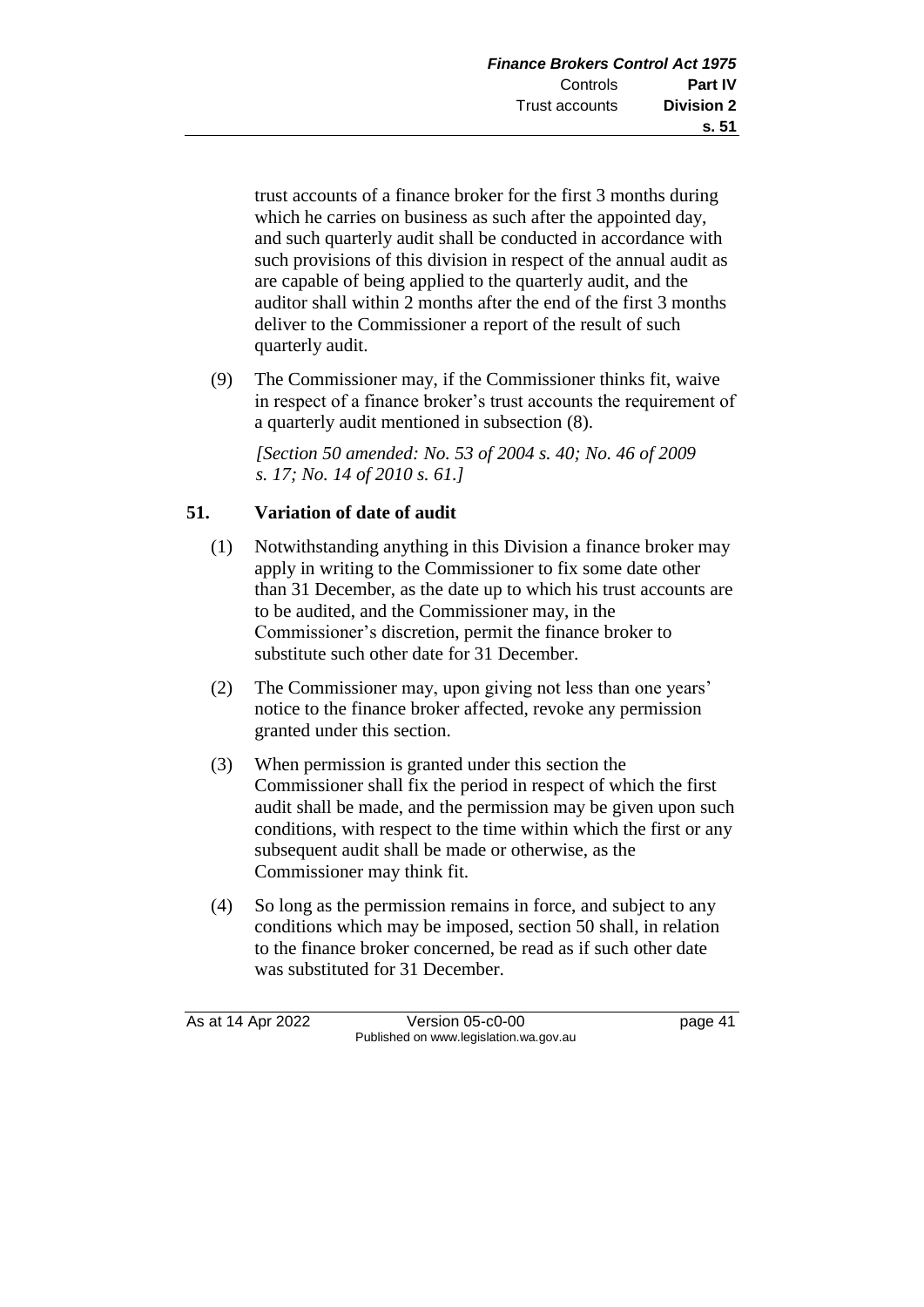(5) When any date has been substituted for 31 December under this section, the date so substituted shall not be further changed except by permission of the Commissioner granted in accordance with this section.

*[Section 51 amended: No. 53 of 2004 s. 41.]*

### **52. Qualification and approval of auditors**

- (1) Subject to subsection (2), no person is qualified to act as an auditor under this Division unless he is a registered company auditor within the meaning of the *Corporations Act 2001* of the Commonwealth.
- (2) In districts in respect of which the Commissioner is satisfied that no registered company auditor within the meaning of the *Corporations Act 2001* of the Commonwealth is available, such other persons with such other qualifications as are approved by the Commissioner may act as auditors under this Division.
- (3) No person shall audit the accounts of a finance broker if he is an employee or partner of that finance broker, or if he is an employee or partner of any other finance broker actually carrying on business as such, or he is himself carrying on business as such.
- (4) An auditor shall disclose to the Commissioner any close relationship by blood or marriage he has with a finance broker whose trust accounts he has been appointed to audit or any business dealings he has with or through such finance broker at any time during his appointment as auditor, and the Commissioner may, if the Commissioner thinks fit, disqualify that auditor from acting in that particular case.

*[Section 52 amended: No. 10 of 1982 s. 28; No. 10 of 2001 s. 221; No. 53 of 2004 s. 42.]* 

### **53. Appointment of auditor**

(1) Subject to the provisions of this Division the auditor by whom the audit of, and reports on, a finance broker's trust accounts are

page 42 Version 05-c0-00 As at 14 Apr 2022 Published on www.legislation.wa.gov.au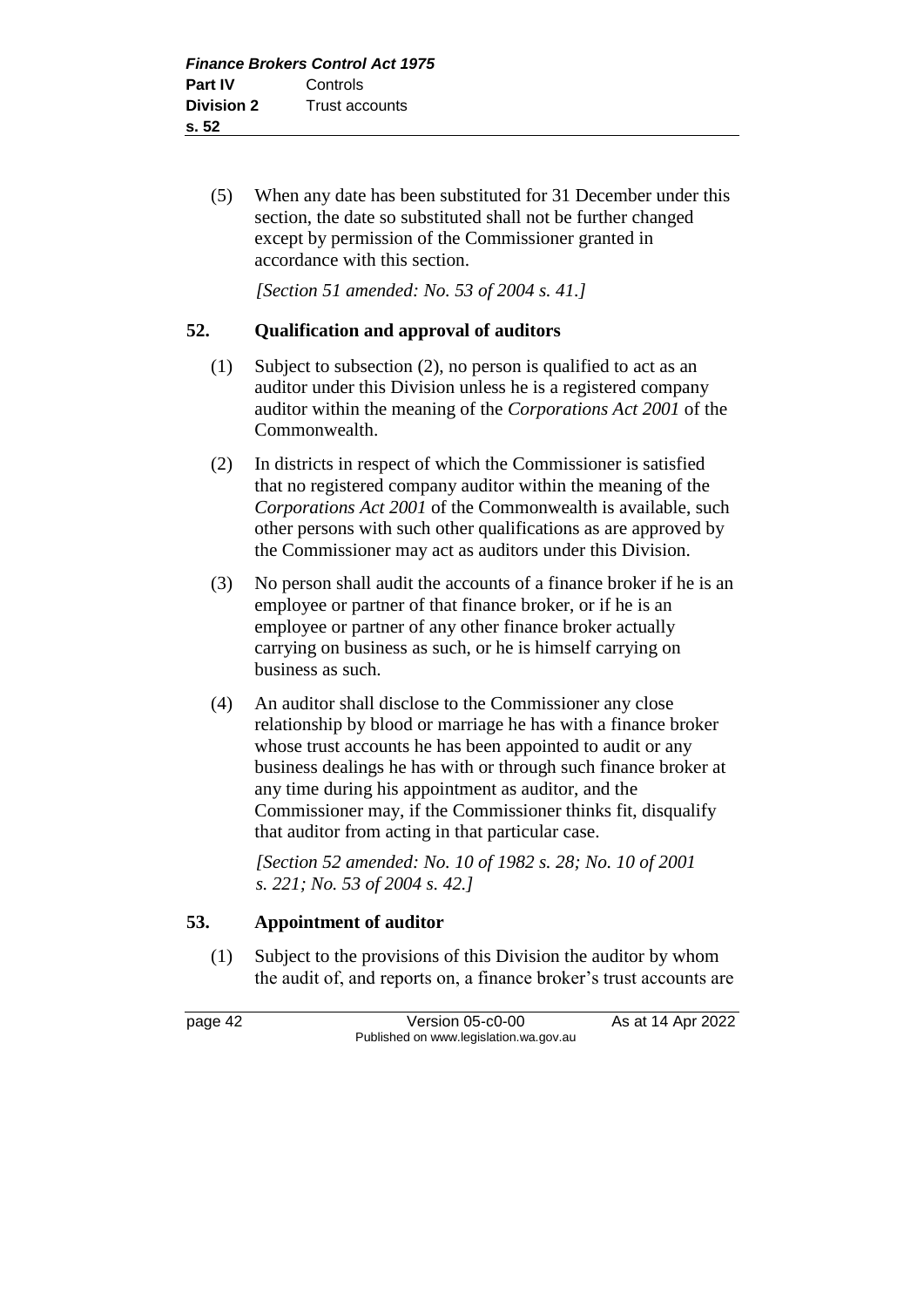to be made under this Division shall be appointed and employed for that purpose by that finance broker.

- (2) A finance broker shall appoint his auditor at the time of applying for his licence.
- (3) Subject to this Act, an auditor's appointment under this section is continuous unless the Commissioner approves a subsequent change in the appointment.

*[Section 53 amended: No. 53 of 2004 s. 43; No. 14 of 2010 s. 62.]*

### **54. Power to give directions for audit of business carried on at more than one place**

In the event of a finance broker carrying on business at more than one place the Commissioner may from time to time give such directions as the Commissioner thinks fit for separate audits under this Division of the trust accounts in respect of the business carried on at each place, or for the acceptance by the auditor of the certificates of some person or persons approved by the Commissioner with respect to the examination of the trust accounts kept at any branch office of the business.

*[Section 54 amended: No. 53 of 2004 s. 44; No. 14 of 2010 s. 63.]*

### **55. Alteration of rights under this Division**

The Commissioner may, if in the Commissioner's opinion just cause exists for doing so —

- (a) cancel or suspend the right of any person to act as auditor under this Division;
- (b) vary or revoke any other approval, direction, permission, or authority granted or given by the Commissioner under this Division.

*[Section 55 amended: No. 53 of 2004 s. 45.]*

*[56. Deleted: No. 55 of 2004 s. 353.]*

As at 14 Apr 2022 Version 05-c0-00 page 43 Published on www.legislation.wa.gov.au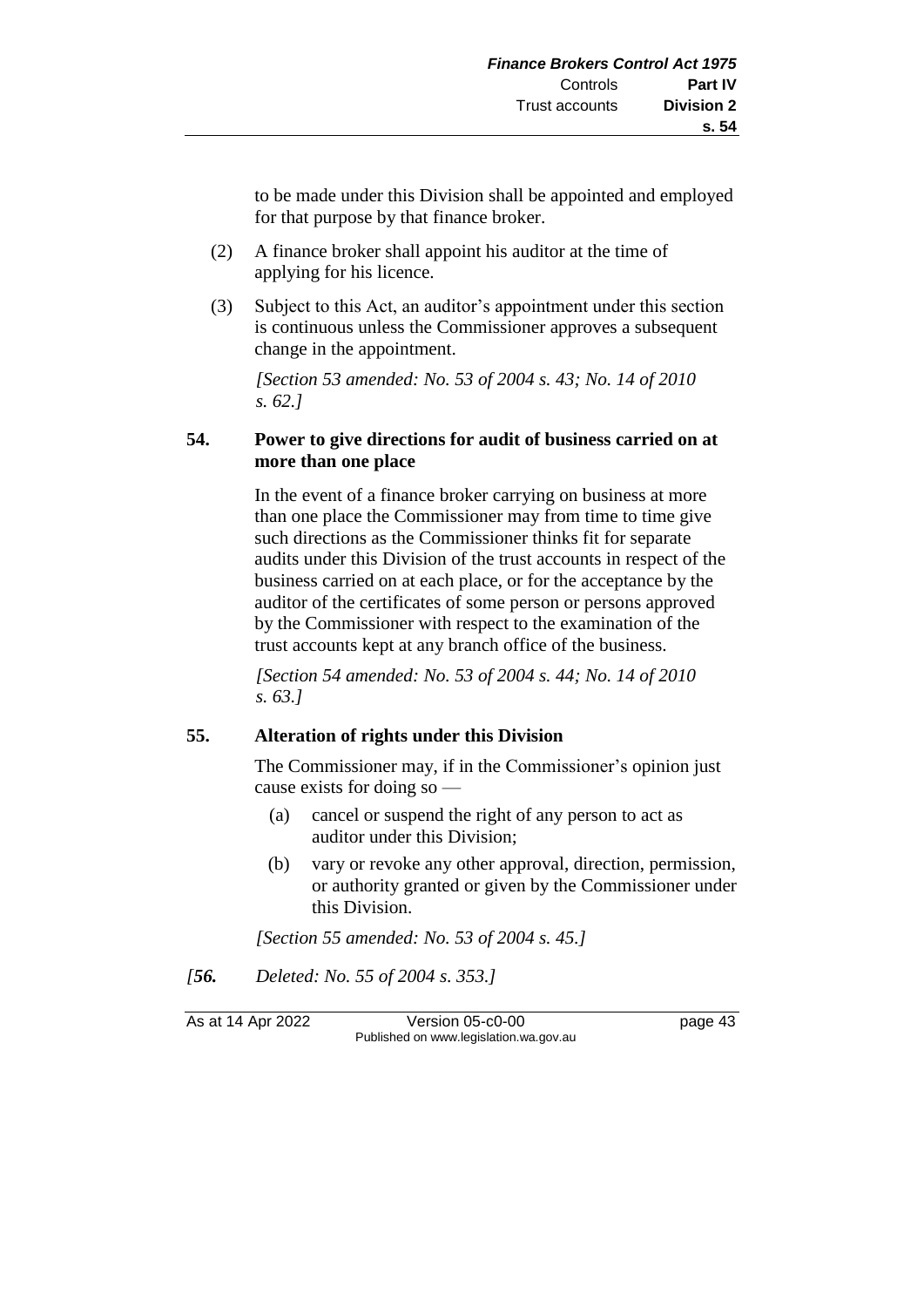### **57. Duties of finance brokers with respect to audit**

- (1) For the purposes of an audit or report under this Division every finance broker shall, as and when the auditor requires, produce to the auditor his books and all papers, accounts, documents, and securities in his possession, custody, or power in any way relating to any moneys received by the finance broker for or on behalf of any other person and shall furnish the auditor with all such information and particulars as he reasonably requires.
- (2) The auditor may examine such books, papers, accounts, documents, and securities at any time, either during or after, the end of the period in respect of which the audit is made.

### **58. Duty of banker with respect to audit**

Every banker of a finance broker shall, on request of any auditor engaged in the audit of that finance broker's trust accounts under this Division, produce to that auditor all such books, papers, accounts, documents and securities as may be reasonably necessary for the purposes of the audit.

### **59. Contents of auditor's report**

Every auditor of a finance broker's trust accounts shall include in his report furnished pursuant to section 50 a statement as to the following matters —

- (a) whether the trust accounts of such finance broker have in the opinion of the auditor been kept regularly and properly written up; and
- (b) whether the trust accounts of such finance broker have been ready for examination at the periods appointed by the auditor; and
- (c) whether such finance broker has complied with the auditor's requirements; and
- (d) whether in the opinion of the auditor such finance broker's trust accounts are in order or otherwise; and

page 44 Version 05-c0-00 As at 14 Apr 2022 Published on www.legislation.wa.gov.au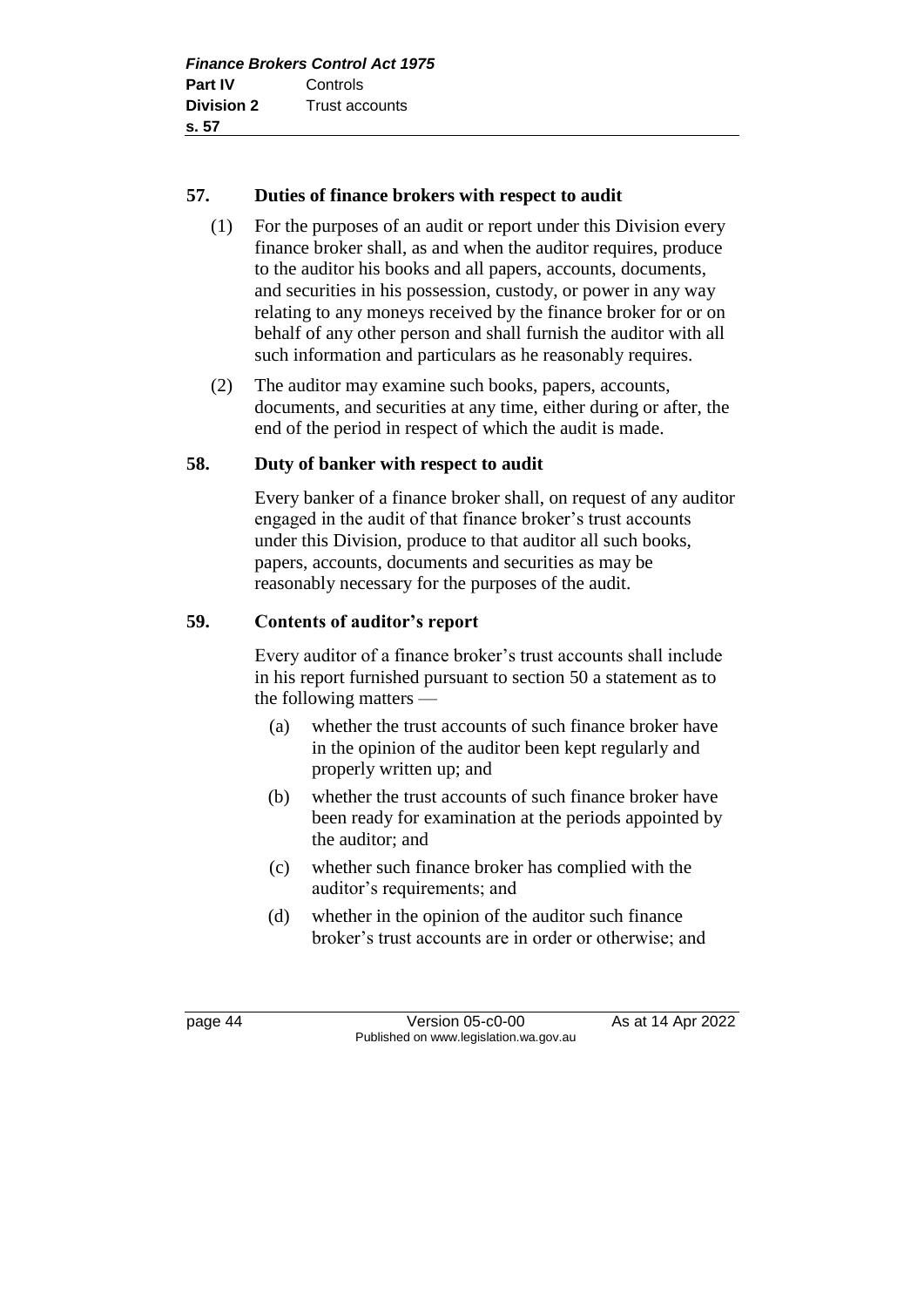(e) any matter or thing in relation to such trust accounts which should in the opinion of the auditor be communicated to the Commissioner.

*[Section 59 amended: No. 53 of 2004 s. 46.]*

### **60. Statement of moneys etc. held by finance broker for or on behalf of other persons**

- (1) Every finance broker shall prepare and certify under his hand and produce to the auditor who audits his trust accounts under this Division a statement setting forth in detail particulars of —
	- (a) moneys held, on the last day of the period to which the audit relates, by the finance broker for or on behalf of any other person; and
	- (b) negotiable or bearer securities or deposit receipts in the name of the finance broker which represent moneys drawn from the finance broker's trust accounts and which are held by the finance broker on that day.
- (2) The auditor shall examine the statement and endorse on it a certificate as to whether or not it is correct, and deliver it to the finance broker.
- (3) The statement so delivered shall be retained by the finance broker and be produced on demand to the auditor making the next succeeding audit of the finance broker's trust accounts together with a copy of the report of the last preceding audit of those accounts verified by statutory declaration of the then auditor.
- (4) Where a finance broker's accounts are being audited under this Division for the first time or, where for any other reason, no statement containing the particulars set out in subsection (1) and relating to the previous period of audit is available for the purpose of audit, the finance broker shall in lieu thereof make out and produce to the auditor before the making of his report, a statement containing the like particulars as to moneys and

As at 14 Apr 2022 Version 05-c0-00 page 45 Published on www.legislation.wa.gov.au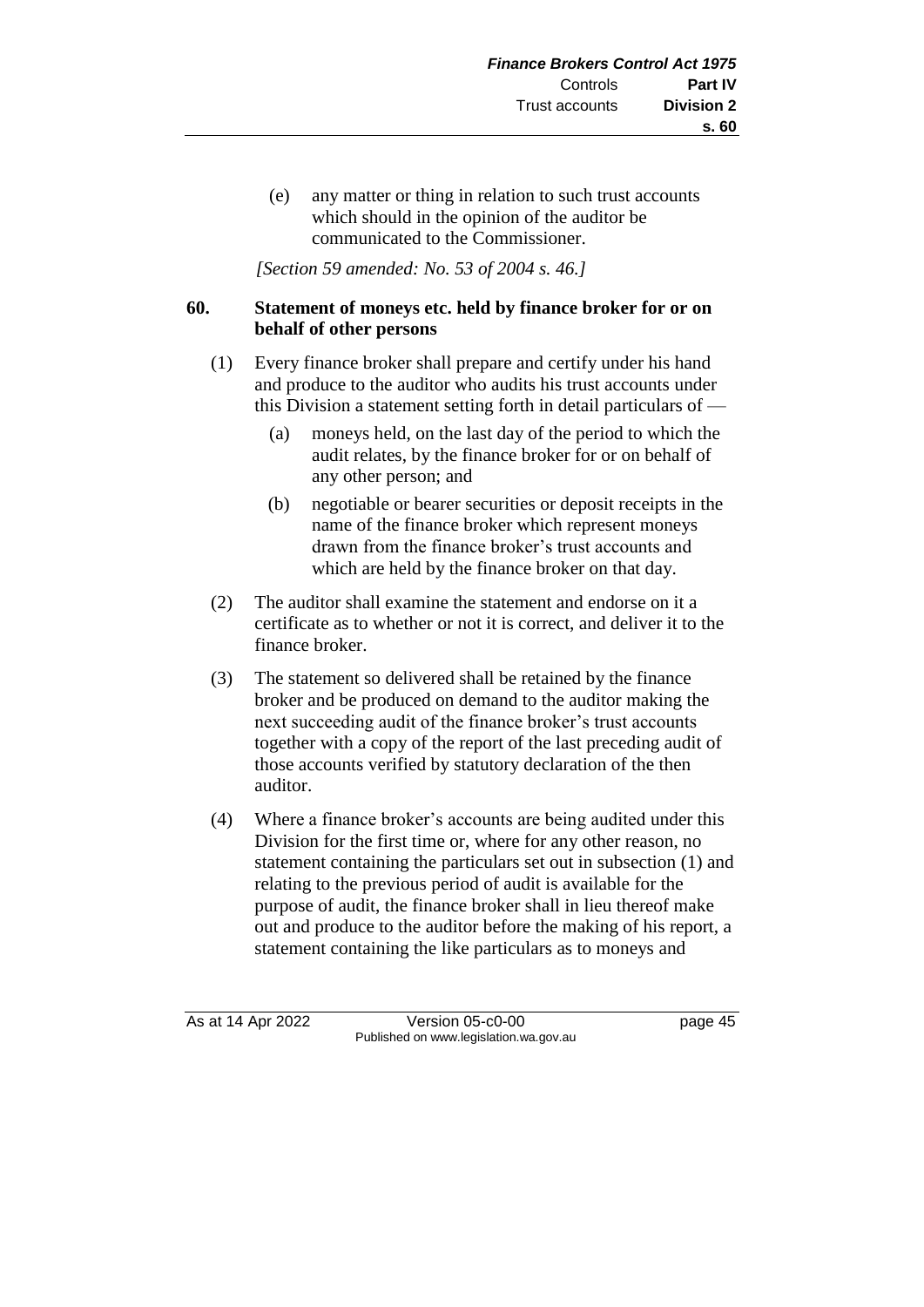negotiable securities held on the first day of the period to which the audit relates.

(5) Every statement made under this section shall be verified by the statutory declaration of the finance broker, or, in the case of a firm, by the statutory declaration of one of the partners, or, in the case of a body corporate, by the person in *bona fide* control of the finance broker's business.

*[Section 60 amended: No. 14 of 2010 s. 64.]*

### **61. Auditor's report where finance broker has not complied with Act etc.**

If an auditor in the course of auditing a finance broker's trust accounts under this Division discovers that one or more of the accounts are not kept in such a manner as to enable them to be properly audited, or discovers any matter which appears to him to involve dishonesty or a breach of the law on the part of the finance broker, or discovers loss or deficiency of trust moneys (whether generally or in an individual trust ledger account), or failure to pay or account for any such moneys, or to comply with the provisions of this Division, he shall fully set out the facts so discovered by him in the report to be delivered to the Commissioner.

*[Section 61 amended: No. 53 of 2004 s. 47; No. 14 of 2010 s. 65.]*

### **62. Non-disclosure by auditors**

- (1) Except where this Division provides otherwise an auditor shall not divulge to any person, or in any proceeding, any information which he has obtained in the course of conducting any audit under this Division.
- (2) An auditor is not guilty of a breach of subsection (1) by disclosing information —
	- (a) by means of, or in a report made pursuant to this Division; or

page 46 Version 05-c0-00 As at 14 Apr 2022 Published on www.legislation.wa.gov.au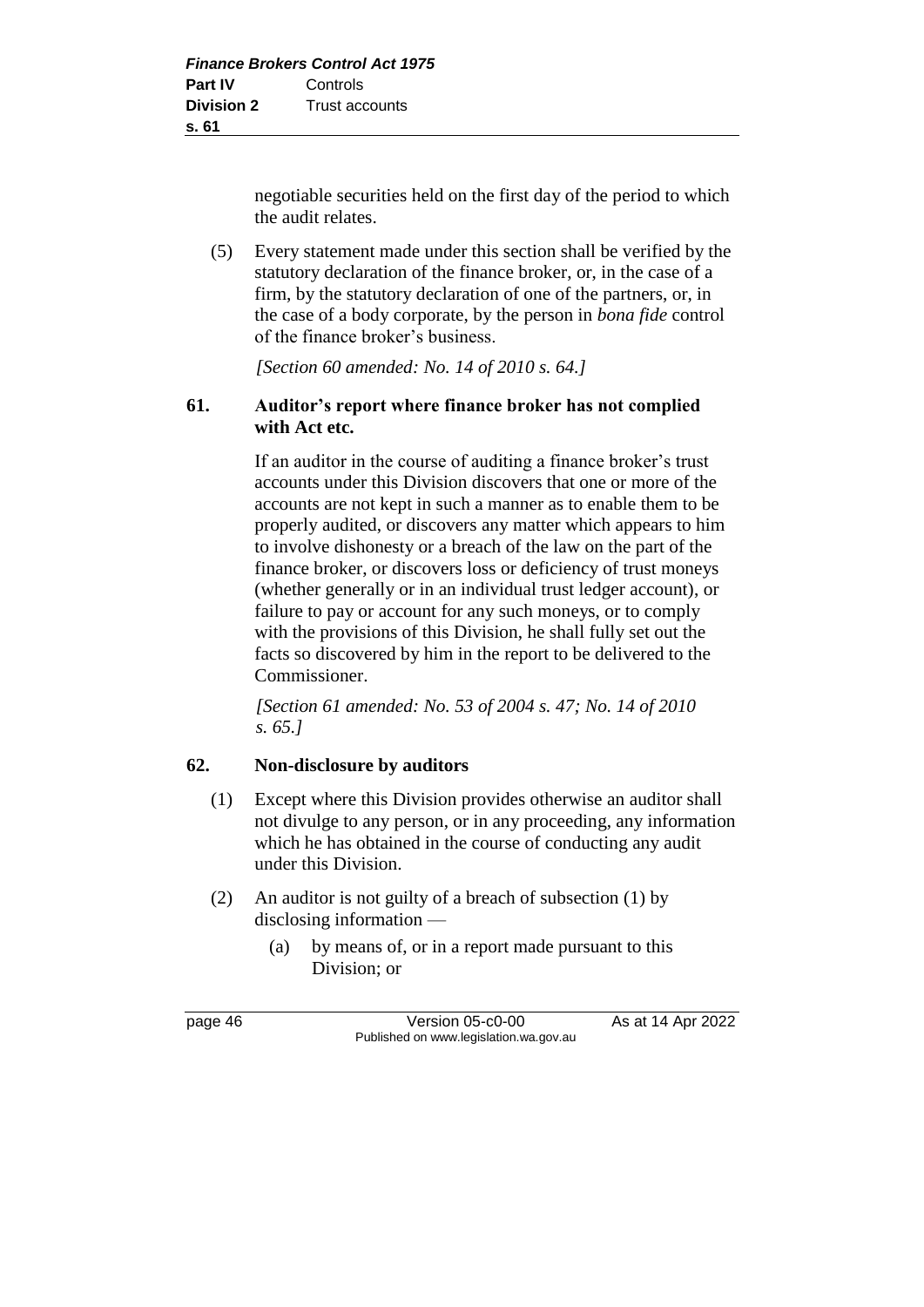(b) in or for the purpose of any legal proceedings arising out of any such report or instituted in connection with the trust accounts of the finance broker to whom the information relates.

### **63. Right of persons beneficially interested to obtain information**

- (1) On request by any person interested in any moneys or securities held or which ought to be held or which have been received by a finance broker, the Commissioner may disclose to such person or his solicitor such portion of any report of an auditor, or of any statutory declaration, statement, or other document delivered to the Commissioner under this Division as affects or may affect such person.
- (2) A report of an auditor under this Division or a statutory declaration, statement, or other document delivered to the Commissioner under this Division shall be available in the hands of the Commissioner for inspection by any other auditor appointed to audit the accounts of the same finance broker for the next succeeding year.

*[Section 63 amended: No. 53 of 2004 s. 48.]*

### **64. Penalty for breach**

- (1) A person who contravenes or does not observe any of the foregoing provisions of this Division commits an offence. Penalty: \$10 000.
- (2) If an offence against those provisions is committed by a body corporate, the body corporate itself and every director, manager, secretary or other officer of the body corporate who commits, authorises or permits the act or omission constituting the offence, commits the offence.

*[Section 64 amended: No. 53 of 2004 s. 49.]*

As at 14 Apr 2022 Version 05-c0-00 Page 47 Published on www.legislation.wa.gov.au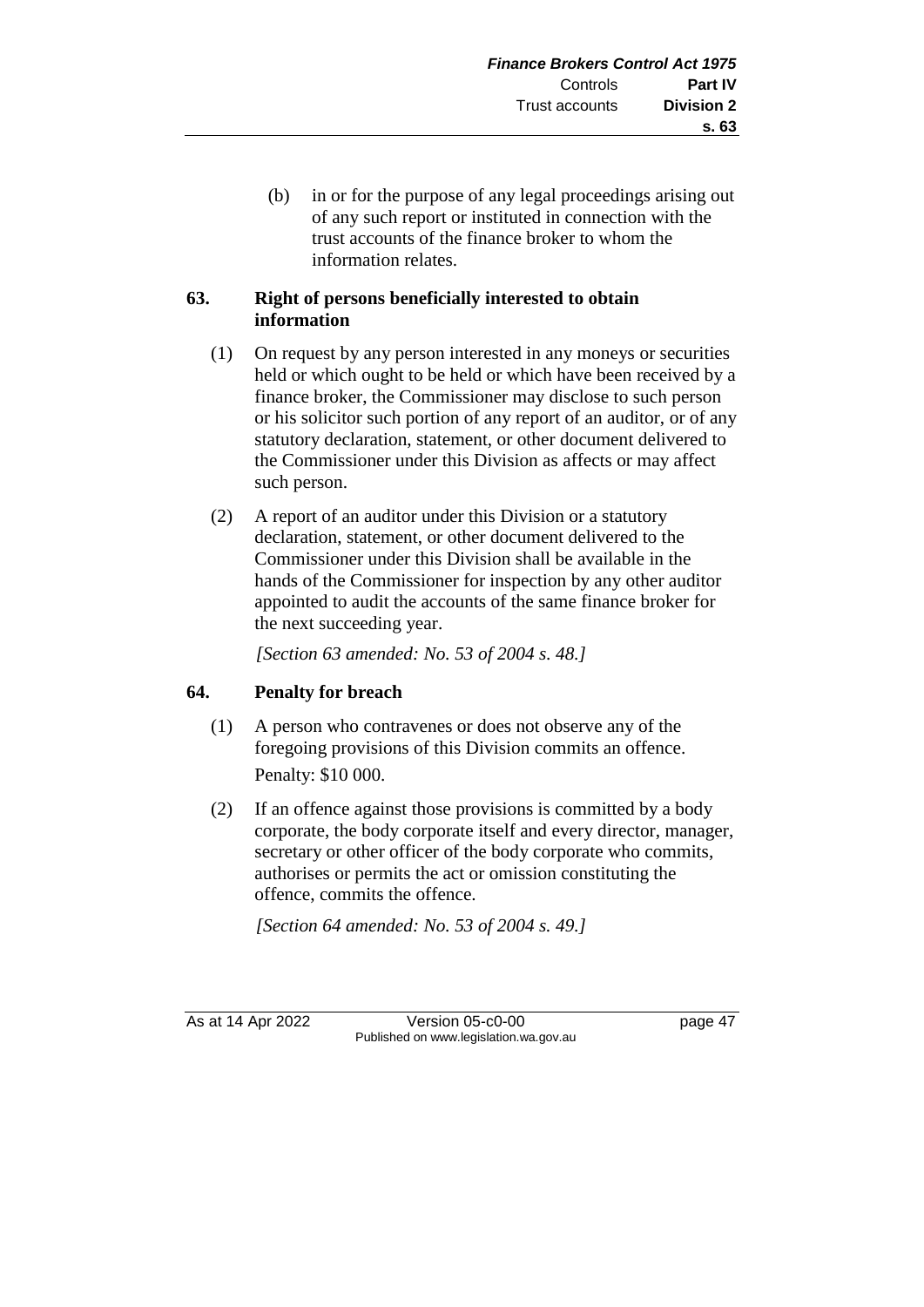#### **65. Remuneration of auditor**

Subject to the other provisions of this Division, the reasonable fees and expenses of an auditor for an audit under this Division shall be payable by the finance broker.

### **66. Finance brokers having no accounts to audit**

A finance broker who, in the course of his business, has in any year for which an audit of trust accounts under this Division would otherwise be required neither received nor held any money for or on behalf of any other person shall be deemed to have complied with this Division if within the period of 3 months after the end of that year he makes a statutory declaration to that effect and delivers it to the Commissioner.

*[Section 66 amended: No. 53 of 2004 s. 50; No. 14 of 2010 s. 66.]*

### **67. Accounts of firm or body corporate or finance broker with branch office**

- (1) Where trust accounts are kept by a firm of finance brokers an audit of those accounts under this Division and the certificates and report of the auditor thereof operate as regards those trust accounts as an audit certificate and report in relation to each finance broker who is a member of such firm.
- (2) Where trust accounts are kept by a body corporate an audit of those accounts under this Division and the certificates and report of the auditor thereof operate as regards those trust accounts as an audit certificate and report in relation to a finance broker who is a director of that body corporate and in relation to the finance broker who is in *bona fide* control of the finance broker's business of the body corporate.
- (3) Where trust accounts are kept by a finance broker who or which has a branch office an audit of those accounts under this Division and the certificates and report of the auditor thereof operate as regards those trust accounts as an audit certificate and

page 48 Version 05-c0-00 As at 14 Apr 2022 Published on www.legislation.wa.gov.au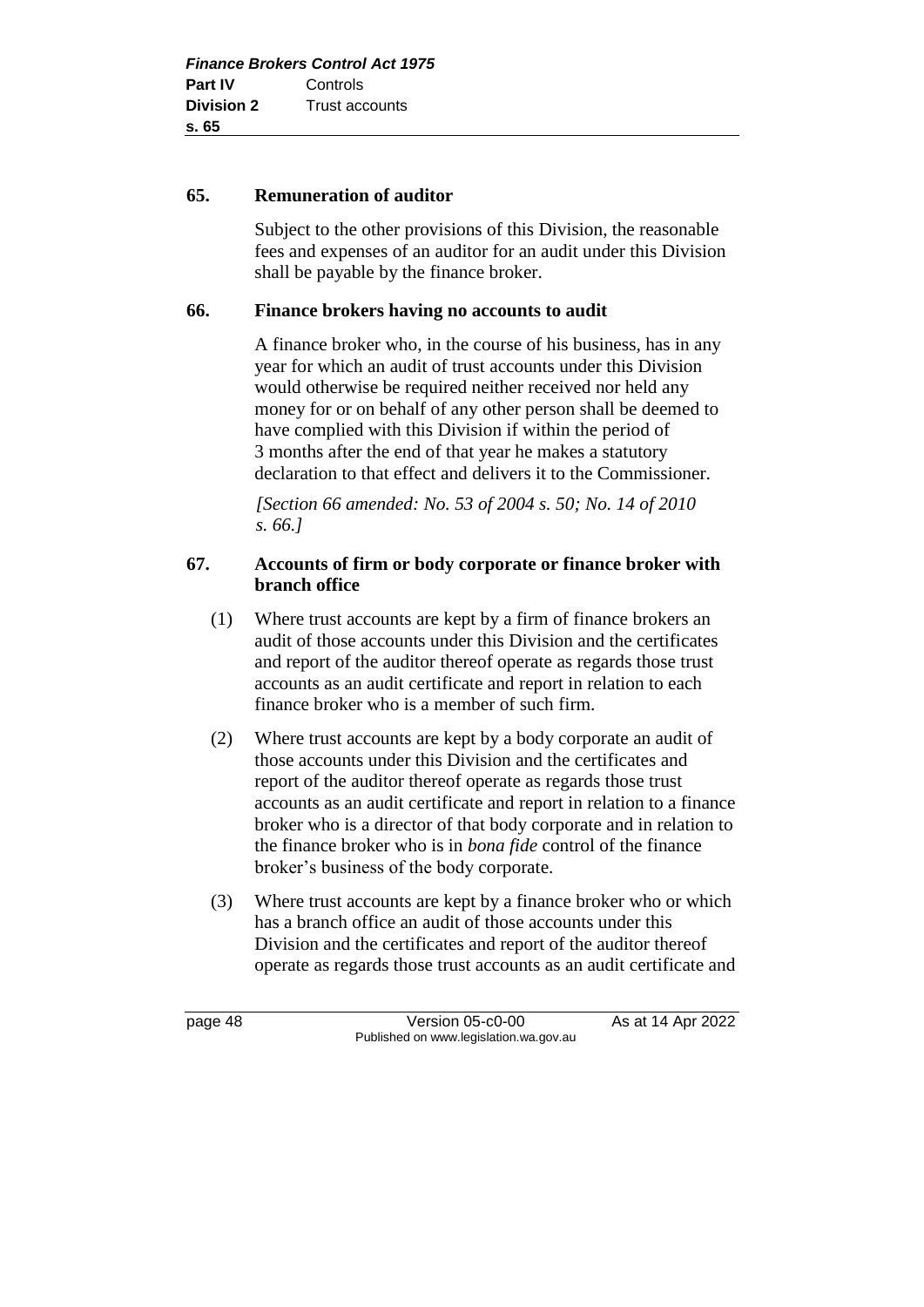report in relation to a finance broker who is the manager of the branch office.

### **68. Power of Commissioner to order audit of trust account**

Without prejudice to the operation of the foregoing provisions of this Division, where the Commissioner is of the opinion that it is in the public interest to do so, the Commissioner may, at any time, cause the trust accounts of a finance broker maintained in compliance with section 48 to be audited by an auditor nominated in writing by the Commissioner for that purpose.

*[Section 68 amended: No. 53 of 2004 s. 51; No. 14 of 2010 s. 67.]*

### **69. Finance broker to produce books etc. to auditor**

Every finance broker shall, at all reasonable times at each place of business at which he carries on business as a finance broker, keep open for inspection —

- (a) by the auditor nominated by the Commissioner under section 68; or
- (b) by any other person authorised in writing in that behalf by that auditor,

all of his trust accounts maintained in compliance with section 48 that relate to the business carried on by him at that place of business and all other books, accounts and records relating to that business that are required by the auditor for the purpose of carrying out an effective audit of the trust accounts.

*[Section 69 amended: No. 53 of 2004 s. 52; No. 14 of 2010 s. 68.]*

### **70. Cost of audit**

The cost of an audit carried out pursuant to section 68 shall be as agreed between the Commissioner and the auditor and paid as the Commissioner in writing directs, either by the chief

As at 14 Apr 2022 Version 05-c0-00 page 49 Published on www.legislation.wa.gov.au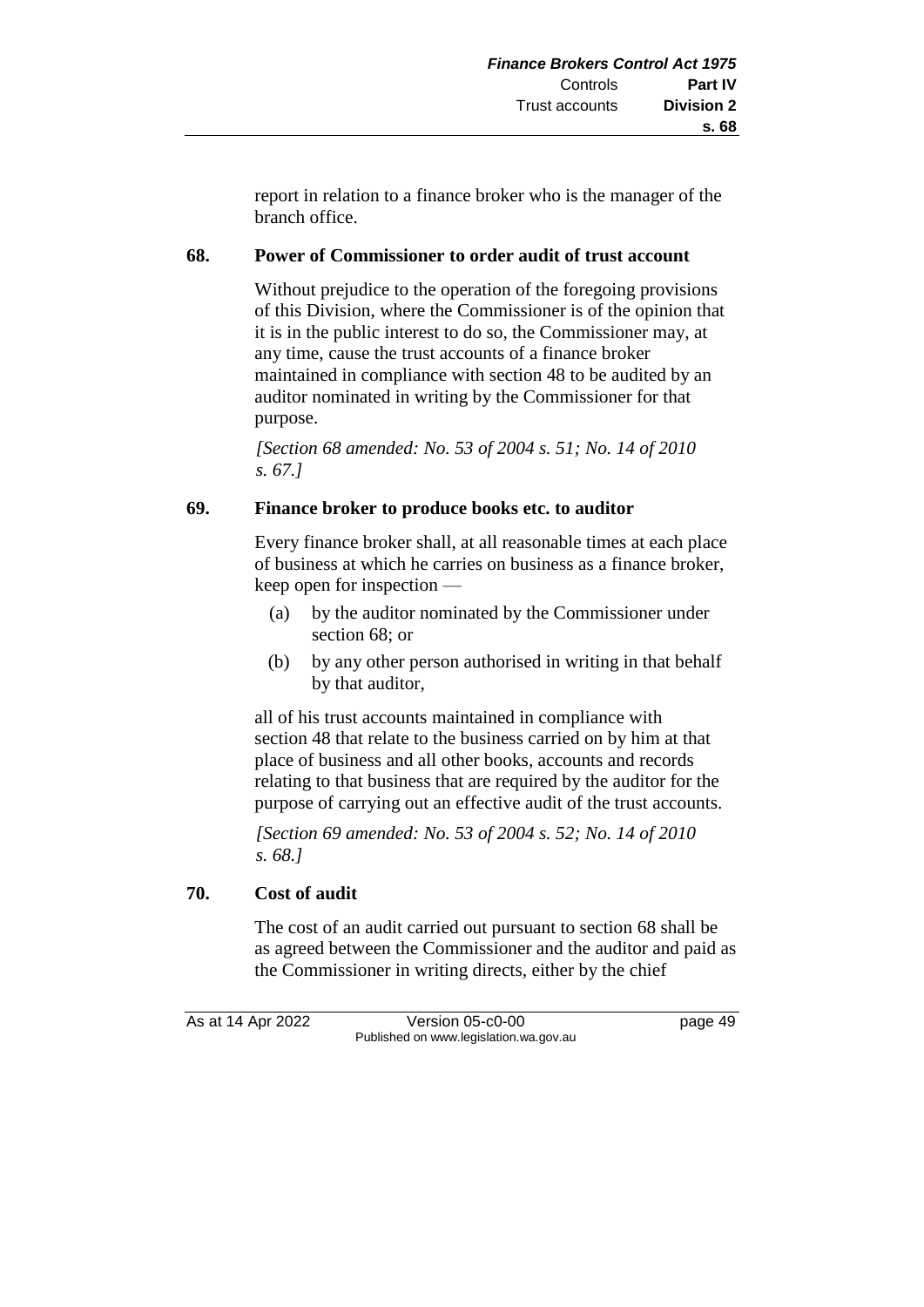executive officer or by the finance broker whose trust accounts have been the subject of the audit.

*[Section 70 amended: No. 53 of 2004 s. 53.]*

## **71. Application of s. 62**

The provisions of section 62 apply to an auditor nominated by the Commissioner under section 68 or any person authorised by him under section 69 with such modifications as circumstances require.

*[Section 71 amended: No. 53 of 2004 s. 54.]*

### **72. Power of restraining dealing with trust accounts or other accounts**

- (1) Where the Commissioner, on an application made by it to the State Administrative Tribunal, shows by evidence on affidavit to the satisfaction of the State Administrative Tribunal that —
	- (a) there are reasonable grounds for believing that there is a deficiency in a trust account maintained in compliance with section 48 by any finance broker; or
	- (b) there has been undue or unreasonable refusal, neglect or delay on the part of any finance broker in paying moneys —
		- (i) which are, or may be, or have been payable out of a trust account maintained in compliance with section 48 by the finance broker; or
		- (ii) which were required to be paid into a trust account by the finance broker under the provisions of this Division,

to a person who is entitled thereto or is authorised to receive the moneys,

the State Administrative Tribunal may, if it thinks fit, make an order that the manager or other officer for the time being in charge of the bank in which the trust account or any other account in the name of the finance broker is kept, be restrained,

page 50 **Version 05-c0-00** As at 14 Apr 2022 Published on www.legislation.wa.gov.au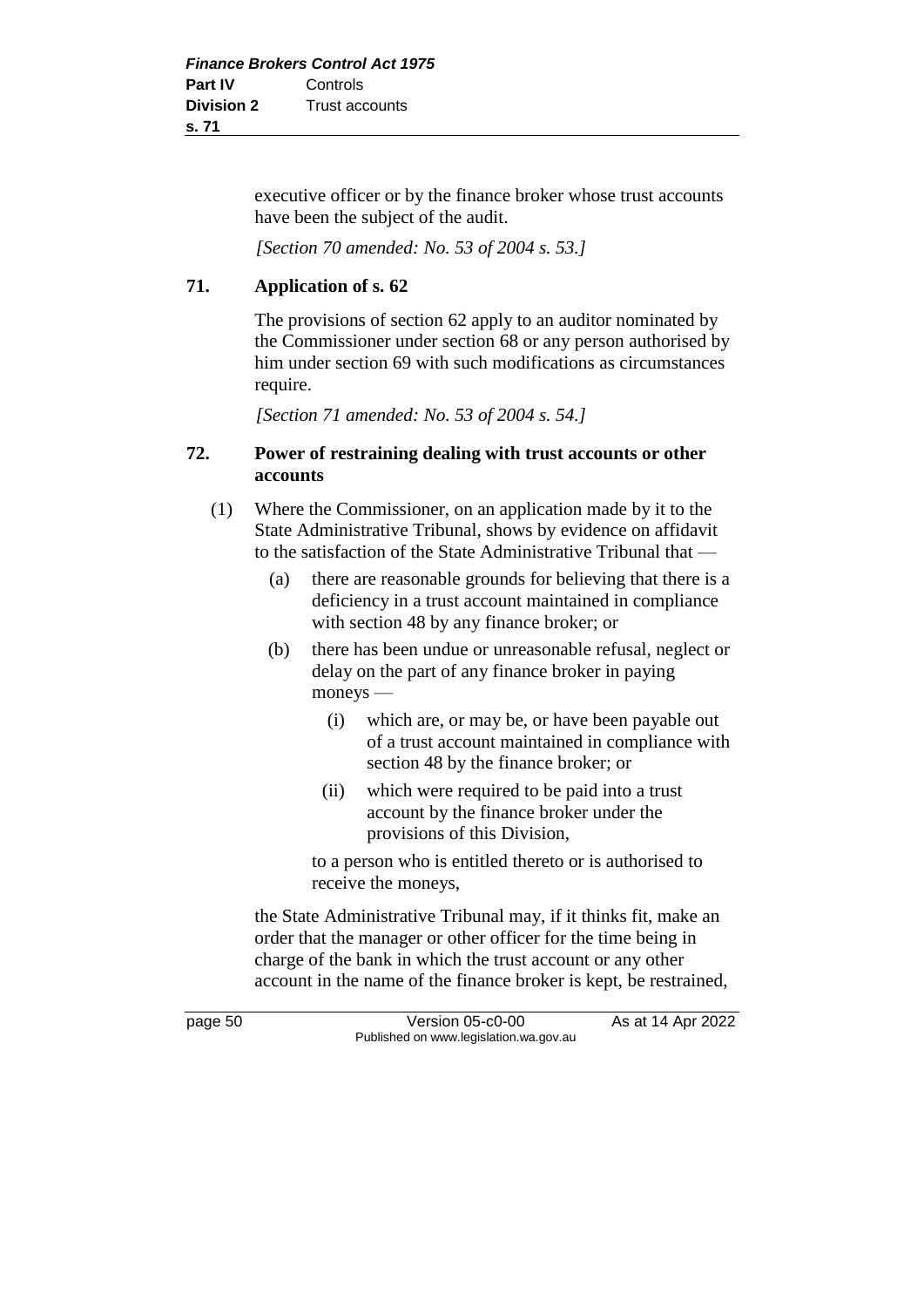until the order is made absolute or discharged, from paying out, transferring or otherwise dealing with any moneys standing to the credit of the trust account or any other account kept at the bank in the name of the finance broker.

- (2) An order made under the provisions of this section may contain such terms and conditions as the State Administrative Tribunal in the circumstances thinks fit and the order may relate to all or any one or more of the trust or other accounts, as the State Administrative Tribunal determines.
- (3) The order shall be made in the first instance *ex parte*, without any notice to the finance broker and is an order to show cause only.
- (4) Unless the finance broker referred to in the order shows to the State Administrative Tribunal within the time specified in the order sufficient cause to the contrary, the order, after proof of service as required by section 79, shall be made absolute.
- (5) In this section and in such provisions of other following sections of this Division as relate to this section or an order made under  $it -$ 
	- (a) *trust account* includes a bank account, whether a general or a separate account, into which account, moneys received or held by a finance broker for or on behalf of any other person are or were required to be paid under this Division; and
	- (b) *finance broker* includes a person who has carried on business as a finance broker at any time within a period of 12 months prior to the date of the making of the application under subsection (1).

*[Section 72 amended: No. 53 of 2004 s. 55; No. 55 of 2004 s. 358; No. 14 of 2010 s. 69.]*

*[73-80. Deleted: No. 14 of 2010 s. 70.]*

As at 14 Apr 2022 Version 05-c0-00 Page 51 Published on www.legislation.wa.gov.au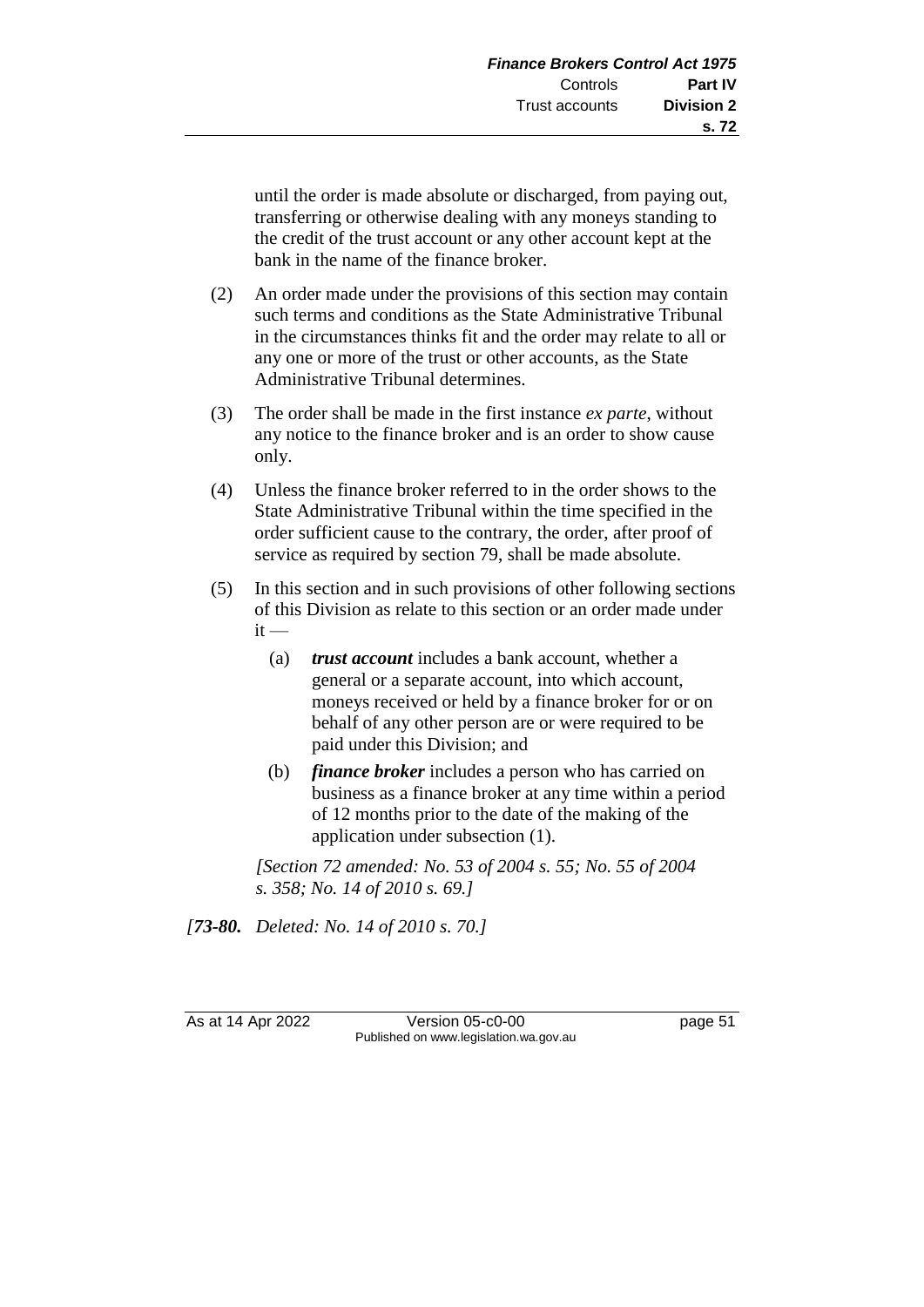# **Division 3 — Discipline**

#### **81. Code of conduct for finance brokers**

The Governor may make regulations prescribing a code of conduct for finance brokers.

*[Section 81 amended: No. 53 of 2004 s. 63.]*

#### **82. Disciplinary proceedings against finance brokers**

The Commissioner may allege to the State Administrative Tribunal that there is proper cause for disciplinary action, as mentioned in section  $83(2)$ , to be taken against —

- (a) a person who was immediately before the referral day a licensed finance broker; or
- (b) a person who was a licensed finance broker when the conduct the subject of an inquiry allegedly occurred.

*[Section 82 inserted: No. 55 of 2004 s. 354; amended: No. 53 of 2004 s. 64; No. 14 of 2010 s. 71.]*

*[82A. Deleted: No. 14 of 2010 s. 72.]*

#### **83. Powers on inquiry**

- (1) If, in a proceeding commenced by an allegation under section 82 against a finance broker, the State Administrative Tribunal is satisfied that proper cause exists for disciplinary action, the State Administrative Tribunal may do any both of the following things —
	- (a) reprimand or caution the finance broker; and
	- (b) impose a fine not exceeding \$10 000 on him.
- (2) There shall be proper cause for disciplinary action if, before the referral day —
	- (a) the finance broker improperly obtained a licence; or
	- (b) the finance broker, or any person acting with the authority or upon the instructions of the finance broker,

page 52 Version 05-c0-00 As at 14 Apr 2022 Published on www.legislation.wa.gov.au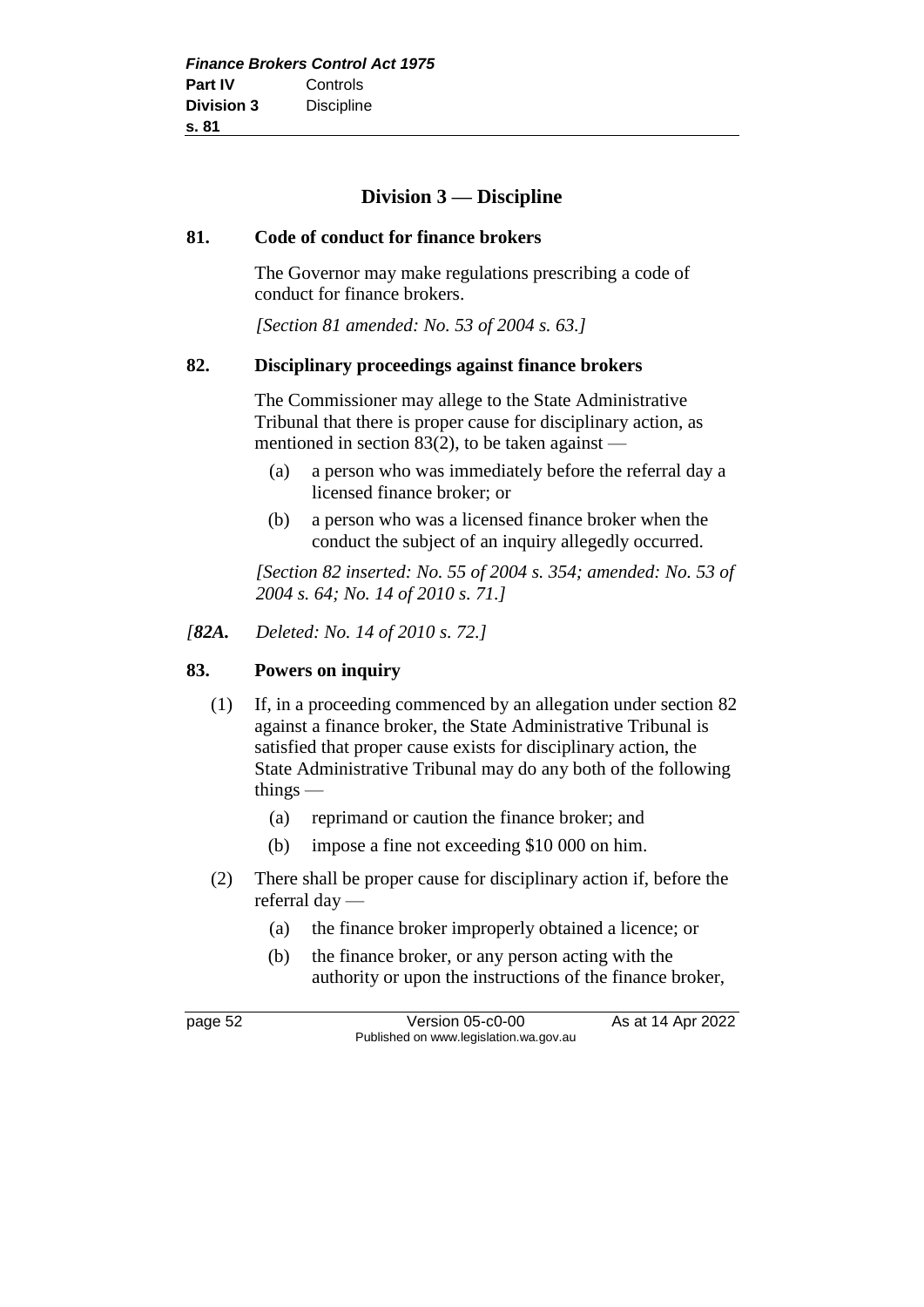in the course of any dealings with a borrower or a lender or a prospective borrower or lender, engaged in conduct that constituted a breach of any law other than this Act and that prejudices or may prejudice any rights or interests of the borrower or lender or prospective borrower or lender; or

- (c) the finance broker acted in breach of
	- (i) a condition of his licence; or
	- (ii) the requirements of this Act; or
	- (iii) the finance brokers code of conduct;

or

(d) any other cause exists that, in the opinion of the State Administrative Tribunal, renders the finance broker unfit to hold a licence.

*[Section 83 amended: No. 56 of 1995 s. 23; No. 53 of 2004 s. 66; No. 55 of 2004 s. 355; No. 14 of 2010 s. 73.]*

As at 14 Apr 2022 Version 05-c0-00 page 53 Published on www.legislation.wa.gov.au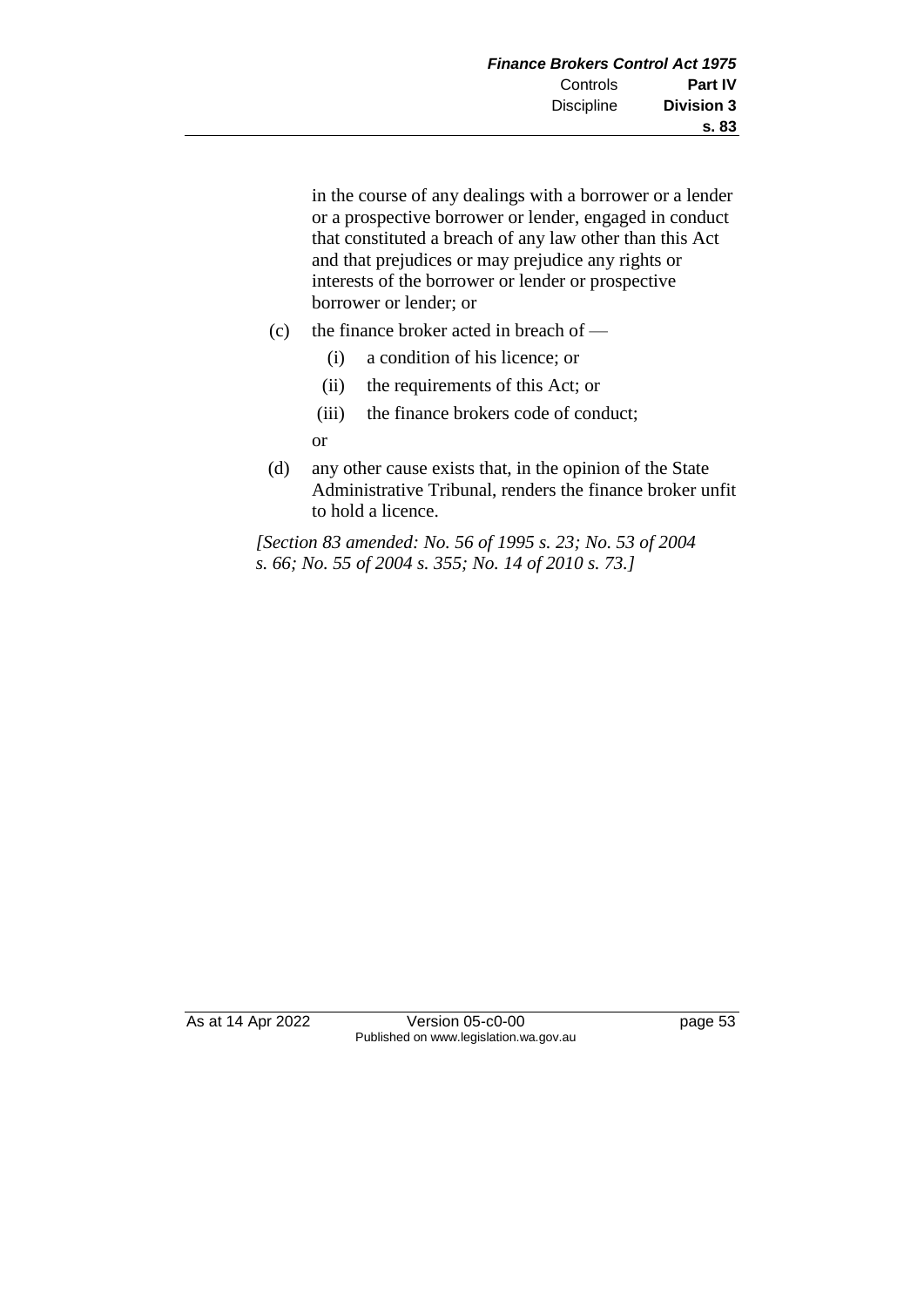**s. 85**

# **Part V — Miscellaneous**

*[84. Deleted: No. 14 of 2010 s. 74.]*

### **85. Certificates**

*[(1), (2) deleted]*

(3) A certificate under the hand of the Commissioner that any person was or was not, licensed on the date referred to in the certificate shall, in the absence of proof to the contrary, be taken as proof of the matter so certified.

*[Section 85 amended: No. 56 of 1995 s. 23(2); No. 53 of 2004 s. 68; No. 14 of 2010 s. 75.]*

*[86. Deleted: No. 53 of 2004 s. 69.]*

### **87. Immunity of officers**

No liability shall attach to a person for any act or omission by him in good faith and in the exercise or purported exercise of his powers or functions, or in the discharge or purported discharge of his duties under this Act.

*[Section 87 amended: No. 53 of 2004 s. 70.]*

### **88. Secrecy**

- (1) This section applies to
	- (a) any person who has been, a member or the deputy of a member, or the Registrar, or any other officer, whether permanent or temporary, of the former Board; and
	- (b) a person who has, or has had, a function under this Act.
- (2) A person to whom this section applies shall not either directly or indirectly, except in the performance of a duty under or in connection with this Act, make a record of, or divulge or communicate to any person, any information concerning the affairs of any other person acquired by him by reason of his

page 54 Version 05-c0-00 As at 14 Apr 2022 Published on www.legislation.wa.gov.au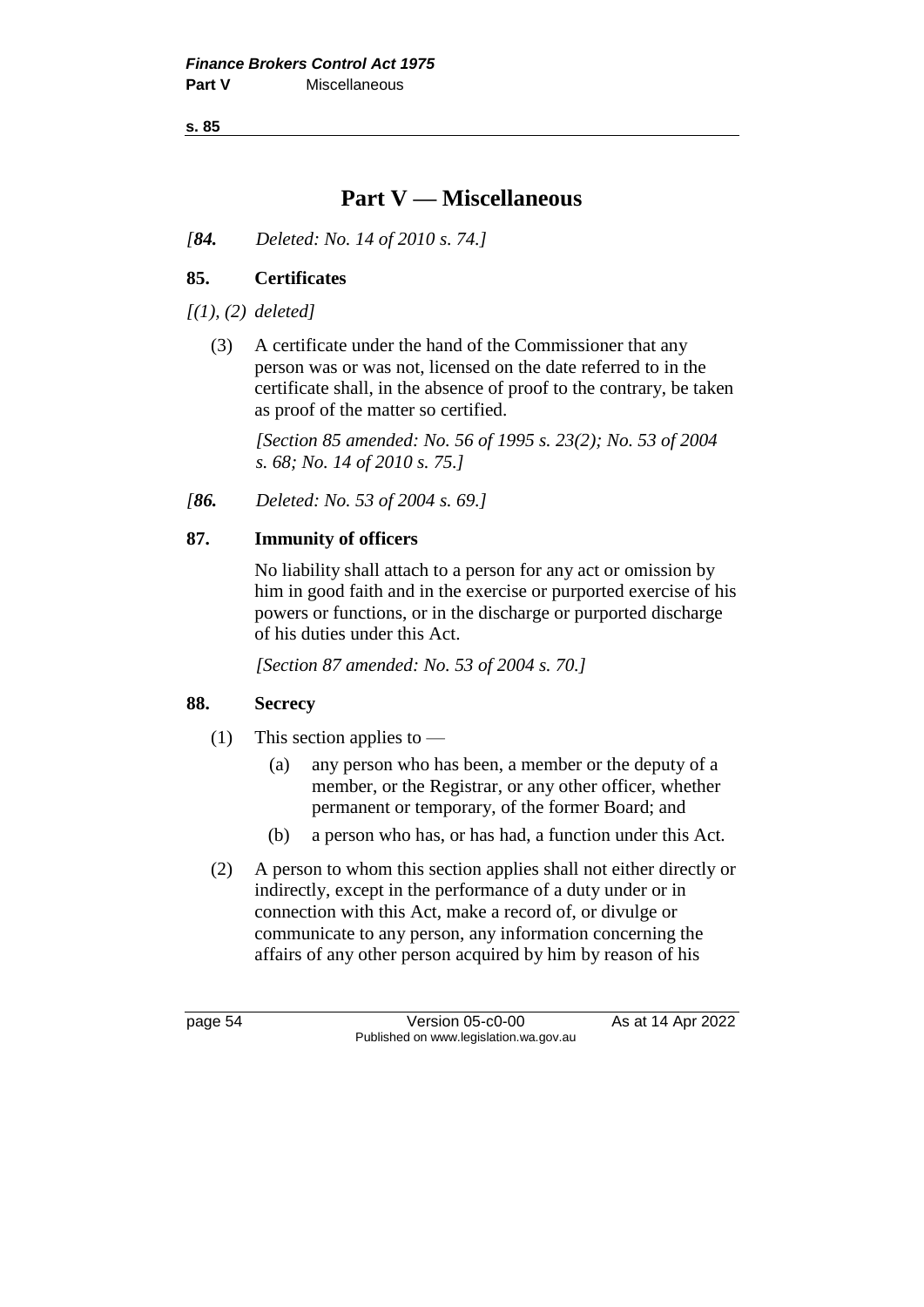office, position or employment under or for the purposes of this Act.

Penalty: \$5 000.

- (3) Nothing in subsection (2) prohibits the recording, divulging or communicating of any information referred to in that subsection —
	- (a) for the purpose of performing a function under or in connection with this Act; or
	- (b) for the purpose of giving information concerning the affairs of a licensee or a former licensee to a body established under a written law in relation to the performance by that body of a function under or in connection with that written law; or
	- (c) for the purposes of legal proceedings arising out of the administration of this Act or another written law; or
	- (d) for the purpose of investigation of any suspected offence or the conduct of proceedings against any person for any offence; or
	- (e) by the Commissioner for the purpose of making the public aware of —
		- (i) investigations or inquiries being conducted into the conduct of a licensee, a former licensee or a purported licensee, and the results of those inquiries; and
		- (ii) disciplinary action being contemplated or undertaken in relation to a licensee, a former licensee or a purported licensee, and the outcome of that action.
- $(4)$  In subsection  $(1)$  —

*former Board* means the Finance Brokers Supervisory Board constituted under section 6 of this Act immediately before the commencement of the *Finance Brokers Control Amendment Act 2004*.

*[Section 88 inserted: No. 53 of 2004 s. 71.]*

As at 14 Apr 2022 Version 05-c0-00 page 55 Published on www.legislation.wa.gov.au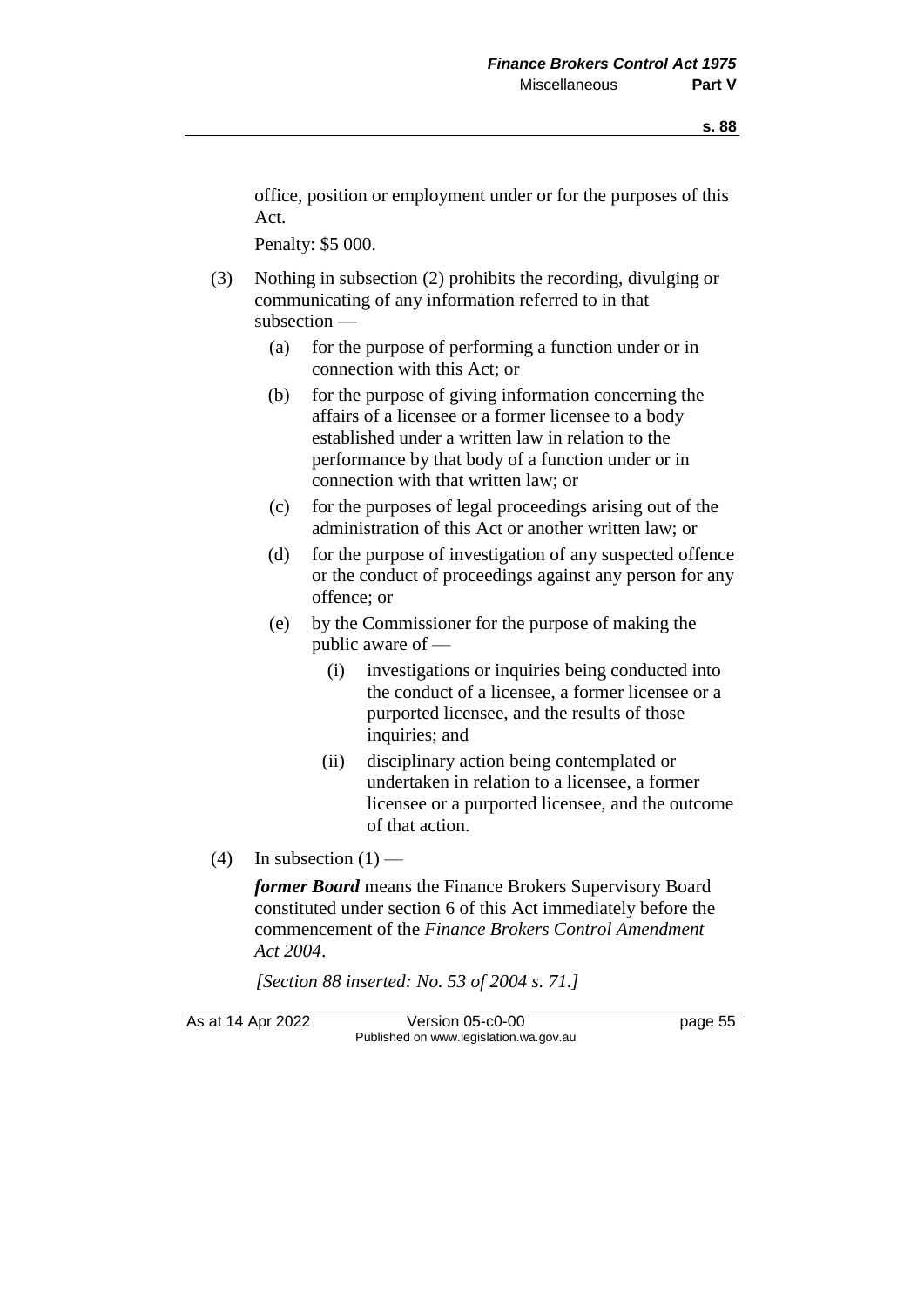#### **s. 89**

#### **89. Liability of directors of body corporate**

Where a finance broker is a body corporate all its directors are jointly and severally liable to the clients of the body corporate for its acts and defaults in respect of the proper application of trust funds received by the body corporate from or on behalf of its clients.

### **90. Other rights or remedies**

Except as is expressly provided in this Act, nothing in this Act shall have the effect of limiting, restricting, or otherwise affecting any right or remedy a person would have had if this Act had not been enacted.

### **91. No waiver of rights**

A person is not competent to waive any rights conferred on him by this Act.

### **92. General penalty**

- (1) A person who contravenes or fails to comply with any provision of this Act commits an offence against this Act.
- (2) A person who commits an offence against this Act for which no other penalty is expressly provided in this Act is liable to a penalty of \$2 000.

*[Section 92 amended: No. 53 of 2004 s. 72.]*

### **92A. Infringement notices**

(1) In subsection (2), (3), (6), or  $(7)$  —

*authorised person* means a person appointed under subsection (13) by the chief executive officer to be an authorised person for the purposes of the subsection in which the term is used.

(2) An authorised person who has reason to believe that a person has committed a prescribed offence under this Act may, within 21 days after the alleged offence is believed to have been committed, give an infringement notice to the alleged offender.

page 56 **Version 05-c0-00** As at 14 Apr 2022 Published on www.legislation.wa.gov.au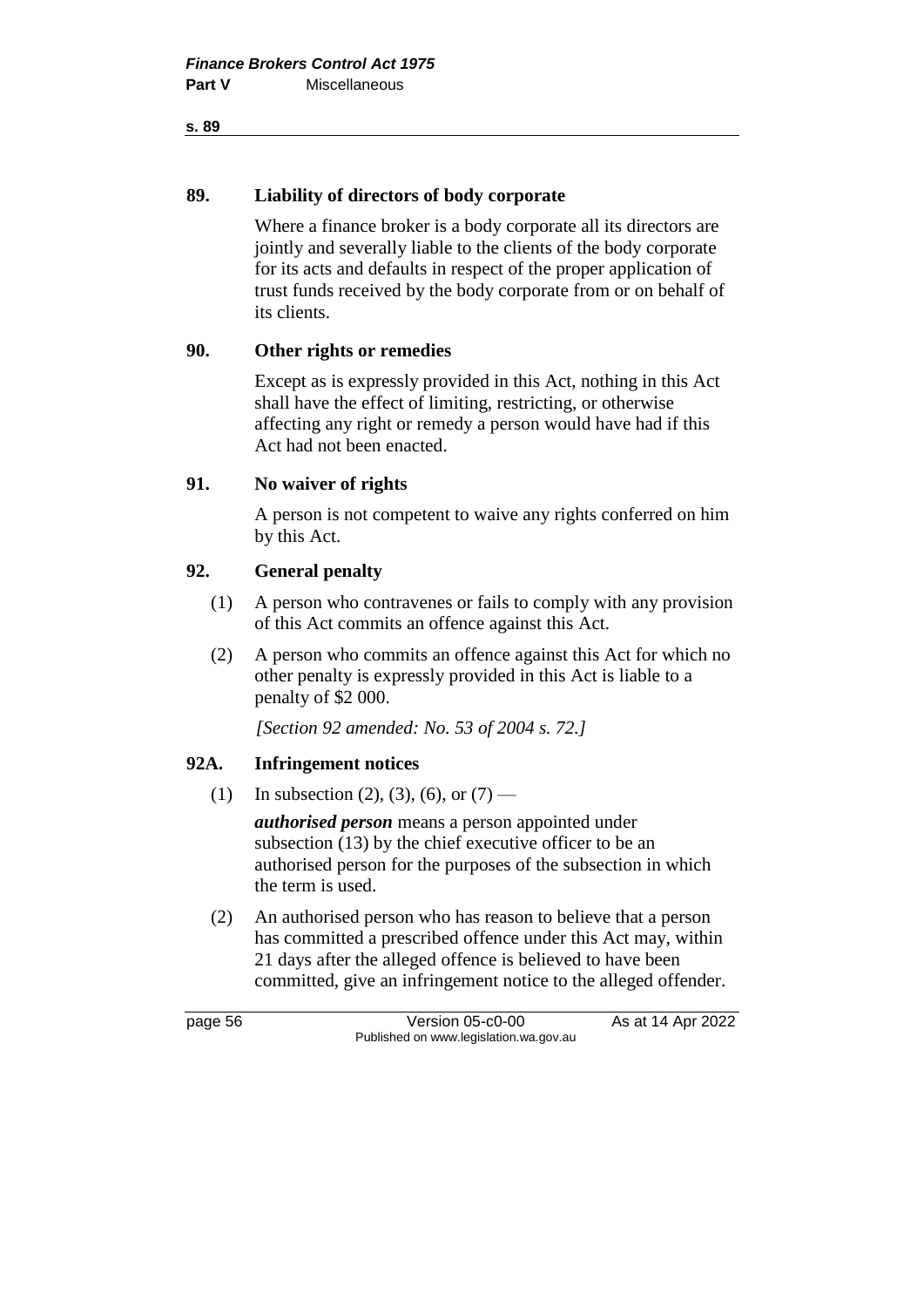- (3) An infringement notice is to be in the prescribed form and is  $to -$ 
	- (a) contain a description of the alleged offence; and
	- (b) advise that if the alleged offender does not wish to be prosecuted for the alleged offence in a court, the amount of money specified in the notice as being the modified penalty for the offence may be paid to an authorised person within a period of 28 days after the giving of the notice; and
	- (c) inform the alleged offender as to who are authorised persons for the purposes of receiving payment of modified penalties.
- (4) In an infringement notice the amount specified as being the modified penalty for the offence referred to in the notice is to be the amount that was the prescribed modified penalty at the time the alleged offence is believed to have been committed.
- (5) The modified penalty that may be prescribed for an offence is not to exceed 20% of the maximum penalty that could be imposed for that offence by a court.
- (6) An authorised person may, in a particular case, extend the period of 28 days within which the modified penalty may be paid and the extension may be allowed whether or not the period of 28 days has elapsed.
- (7) An authorised person may, whether or not the modified penalty has been paid, withdraw an infringement notice by sending to the alleged offender a notice in the prescribed form stating that the infringement notice has been withdrawn.
- (8) Where an infringement notice is withdrawn after the modified penalty has been paid, the amount is to be refunded.
- (9) Subsection (10) applies if the modified penalty specified in an infringement notice has been paid within 28 days or such further time as is allowed and the notice has not been withdrawn.

As at 14 Apr 2022 Version 05-c0-00 page 57 Published on www.legislation.wa.gov.au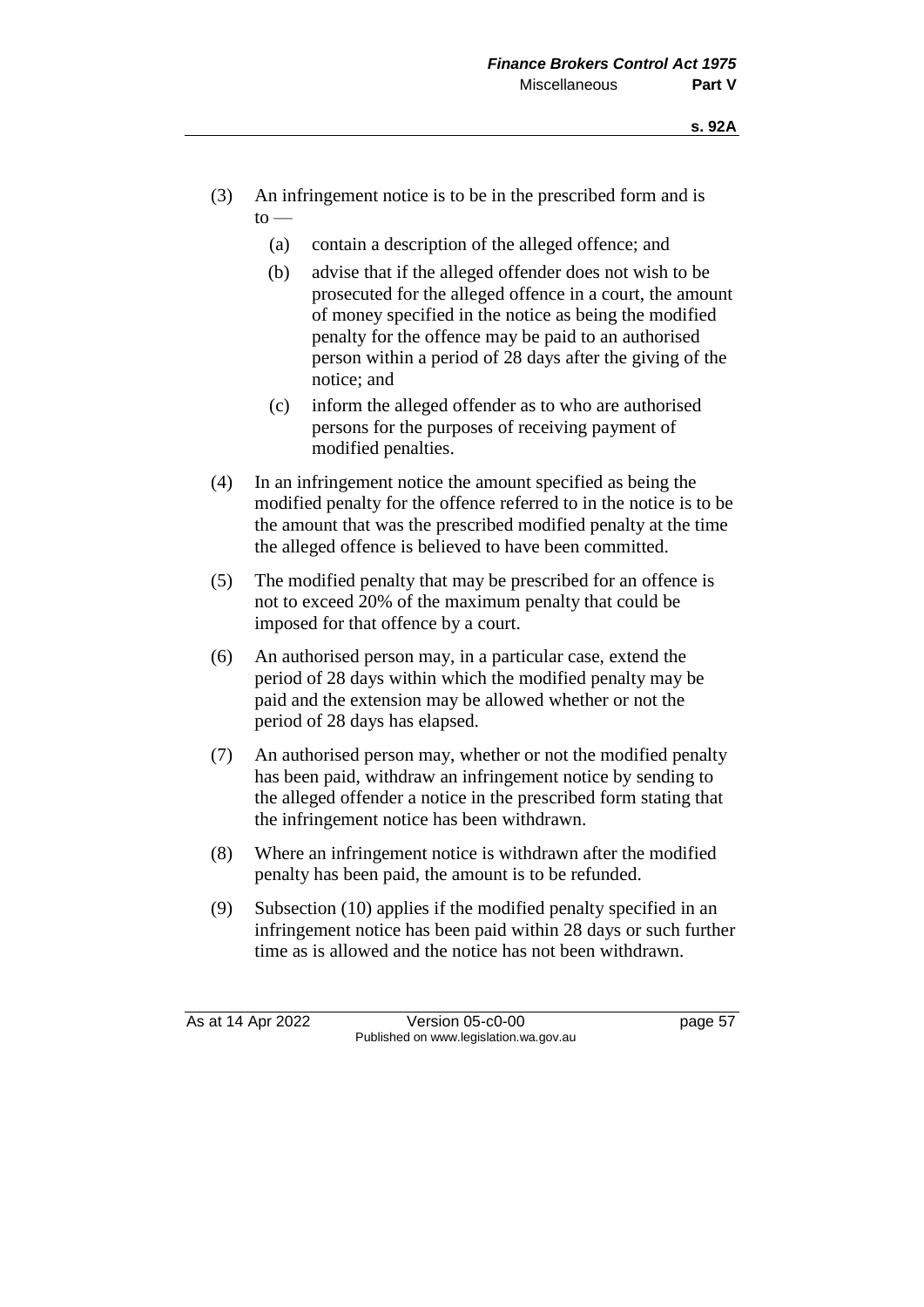- (10) If this subsection applies it prevents the bringing of proceedings and the imposition of penalties to the same extent that they would be prevented if the alleged offender had been convicted by a court of, and punished for, the alleged offence.
- (11) Payment of a modified penalty is not to be regarded as an admission for the purposes of any proceedings, whether civil or criminal.
- (12) Unless subsection (8) requires it to be refunded, an amount paid as a modified penalty is to be dealt with as if it were a penalty imposed by a court as a penalty for an offence.
- (13) The chief executive officer may, in writing, appoint persons or classes of persons to be authorised persons for the purposes of subsection  $(2)$ ,  $(3)$ ,  $(6)$ , or  $(7)$  or for the purposes of 2 or more of those subsections, but a person who is authorised to give infringement notices under subsection (2) is not eligible to be an authorised person for the purposes of any of the other subsections.
- (14) The chief executive officer is to issue to each person who is authorised to give infringement notices under this section a certificate of that person's authorisation, and the authorised person is to produce the certificate whenever required to do so by a person to whom an infringement notice has been or is about to be given.

*[Section 92A inserted: No. 53 of 2004 s. 73; amended: No. 84 of 2004 s. 80.]*

*[92B. Deleted: No. 14 of 2010 s. 76.]*

### **93. Proceedings**

- (1) Proceedings for an offence against this Act may be taken by the Commissioner.
- (2) Notwithstanding the provisions of any other Act, proceedings for an offence against this Act may be brought within the period

page 58 Version 05-c0-00 As at 14 Apr 2022 Published on www.legislation.wa.gov.au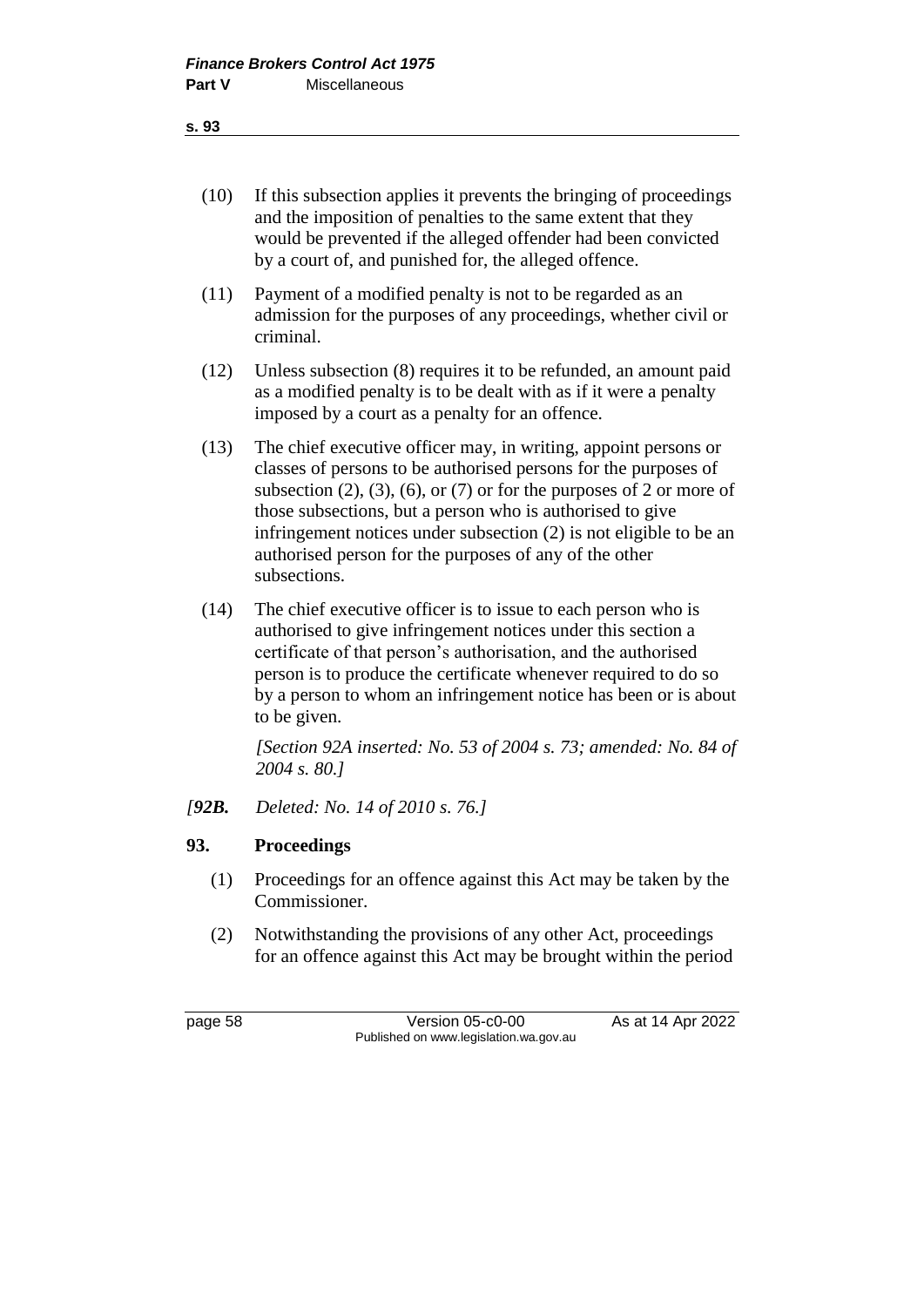of 3 years after the commission of the alleged offence or, with the consent of the Minister, at any later time.

(3) An allegation in a charge of an offence under this Act that a person named therein was or was not licensed at the time specified therein shall, in the absence of proof to the contrary, be taken as proved.

*[Section 93 amended: No. 56 of 1995 s. 23(2); No. 53 of 2004 s. 74; No. 59 of 2004 s. 141; No. 84 of 2004 s. 78.]*

#### **94. Forms**

In addition to the forms for purposes expressly mentioned elsewhere in this Act, the Commissioner may determine the forms to be used for other purposes under this Act and the information to be contained therein and may require that such information be verified by statutory declaration.

*[Section 94 amended: No. 53 of 2004 s. 75.]*

#### **95. Regulations**

- (1) The Governor may make such regulations as are contemplated by this Act or as he considers necessary or expedient for the purposes of this Act.
- (2) Without limiting the generality of subsection (1), those regulations may —
	- (a) prescribe the form that a licence is to take, and the details to be included on that licence;
	- (b) prescribe particular classes of licence that may be granted or renewed under this Act;
	- (ba) prescribe particular qualifications or requirements that may be imposed as criteria for the grant or renewal of a particular class of licence;
	- (c) provide for the advertising of notices of applications for licences;

As at 14 Apr 2022 Version 05-c0-00 page 59 Published on www.legislation.wa.gov.au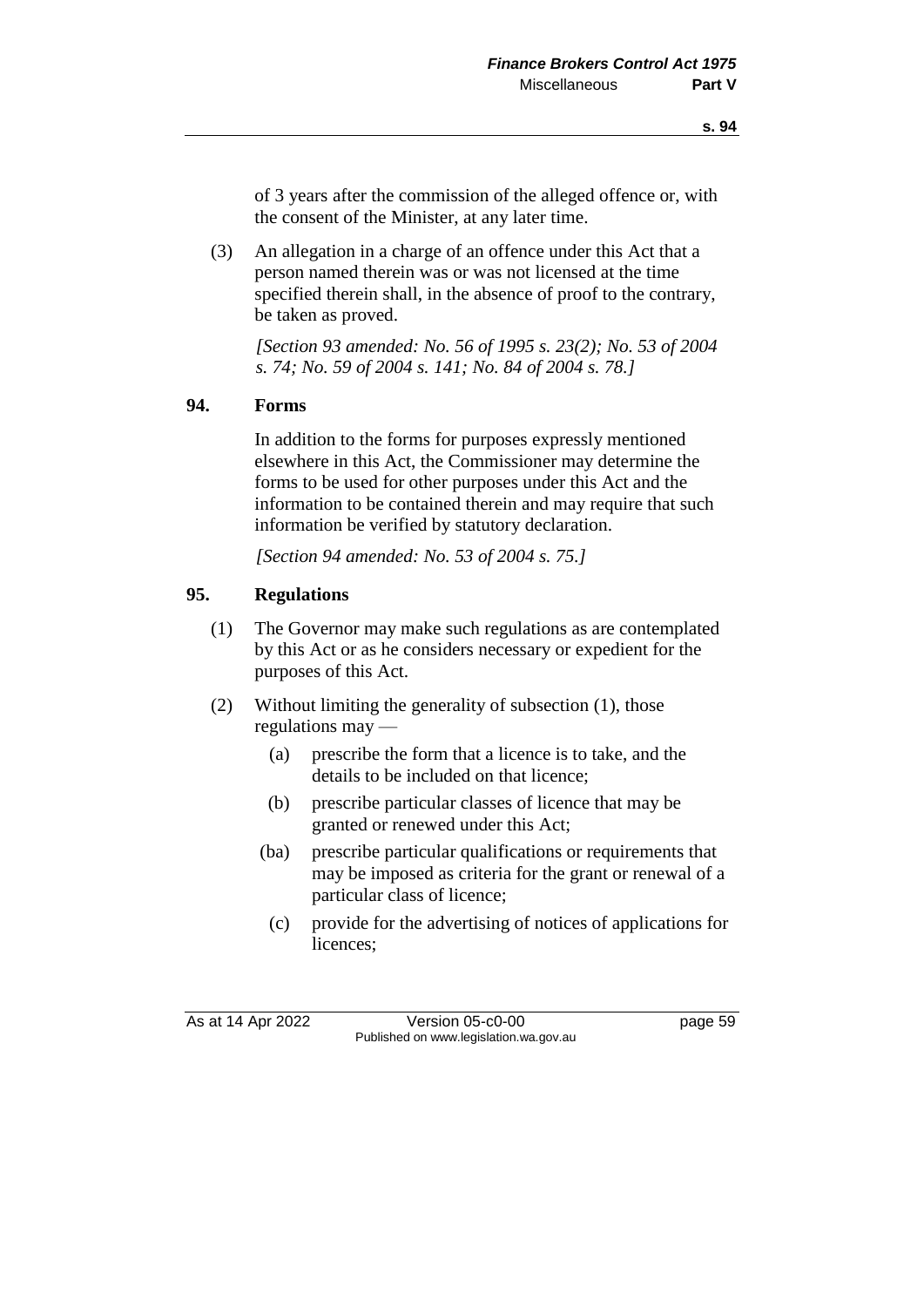(d) prescribe, and provide for the recovery of, any fee for the purposes of this Act, but not in connection with the commencement of a proceeding before the State Administrative Tribunal;

- (ea) provide for the refund, on the expiry of a licence under section 30(1A), of the whole or part of a fee paid on the grant or most recent renewal of the licence;
- (e) prescribe the particulars to be recorded in the registers required to be kept under this Act;
- (f) prescribe
	- (i) offences for which an infringement notice may be given under section 92A; and
	- (ii) for each prescribed offence
		- (I) a modified penalty; or
		- (II) a different modified penalty according to the circumstances of the offence,

but not in any case exceeding the amount allowed by section 92A(5);

- (g) prescribe penalties not exceeding \$1 000 for any breach of the regulations.
- *[(3) deleted]*

*[Section 95 amended: No. 65 of 1987 s. 37; No. 56 of 1995 s. 22; No. 53 of 2004 s. 76; No. 55 of 2004 s. 357; No. 14 of 2010 s. 77; No. 34 of 2020 s. 98(2).]*

*[Part VI (s. 96-98) deleted: No. 53 of 2004 s. 77.]*

page 60 **Version 05-c0-00** As at 14 Apr 2022 Published on www.legislation.wa.gov.au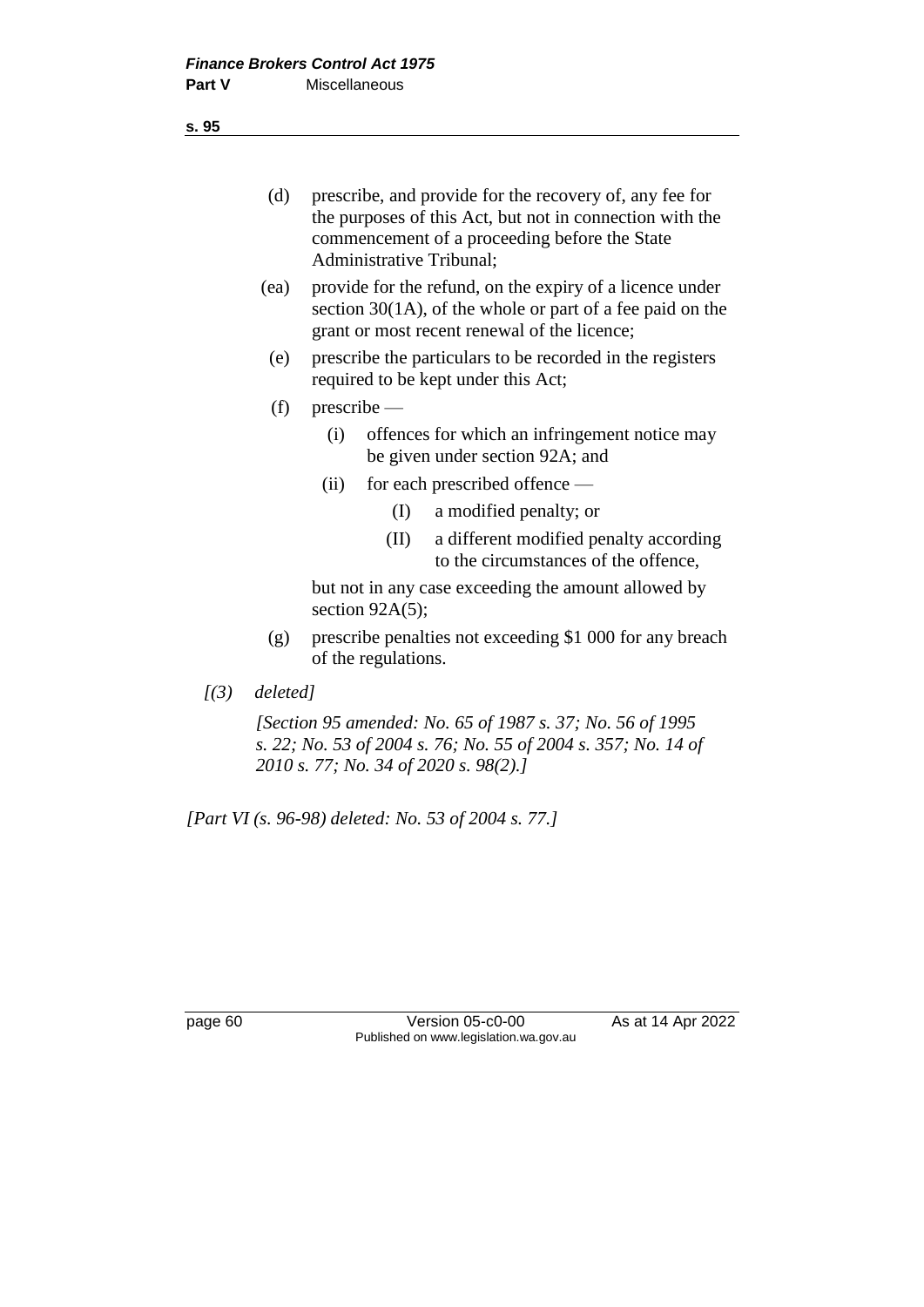**cl. 1**

# **Schedule — Formula for calculating percentage rate of interest**

[s. 45]

*[Heading amended: No. 19 of 2010 s. 4.]*

#### **1. Formula for calculating percentage rate of interest**

- (1) The rate at which the interest accrues upon the principal is that nominal annual percentage rate (correct to within 0.5%) which, when applied to the unpaid balances of the principal calculated according to the actuarial method, will yield a sum equal to the total amount of the interest.
- (2A) In lieu of applying the actuarial method above, where repayment of the principal and interest is to be made by equal regular periodic payments, the first of which is to fall due at the end of the first period then the nominal annual percentage rate referred to in paragraph (1) may be calculated in accordance with the following formulae —
	- (a) to calculate the flat rate of interest per cent:

$$
F = \frac{100c \times i}{n \times P}
$$

(b) to convert the flat rate of interest per cent into the nominal annual percentage rate:

$$
R = \frac{2nF (300c + nF)}{2n^2F + 300c (n + 1)}
$$

where (in each case)

- " $F$ " = the flat rate of interest per cent
- "c" = the number of payments per annum
- "i"  $=$  the total amount of the interest
- " $n"$  = the number of payments"
- " $P" =$  the amount financed
- $"R" =$  the nominal annual percentage rate.
- (2B) For the purpose of applying the above formulae, all payments shall be deemed to be equal if the variance between any one payment only and all other payments does not exceed 5%.

As at 14 Apr 2022 Version 05-c0-00 Published on www.legislation.wa.gov.au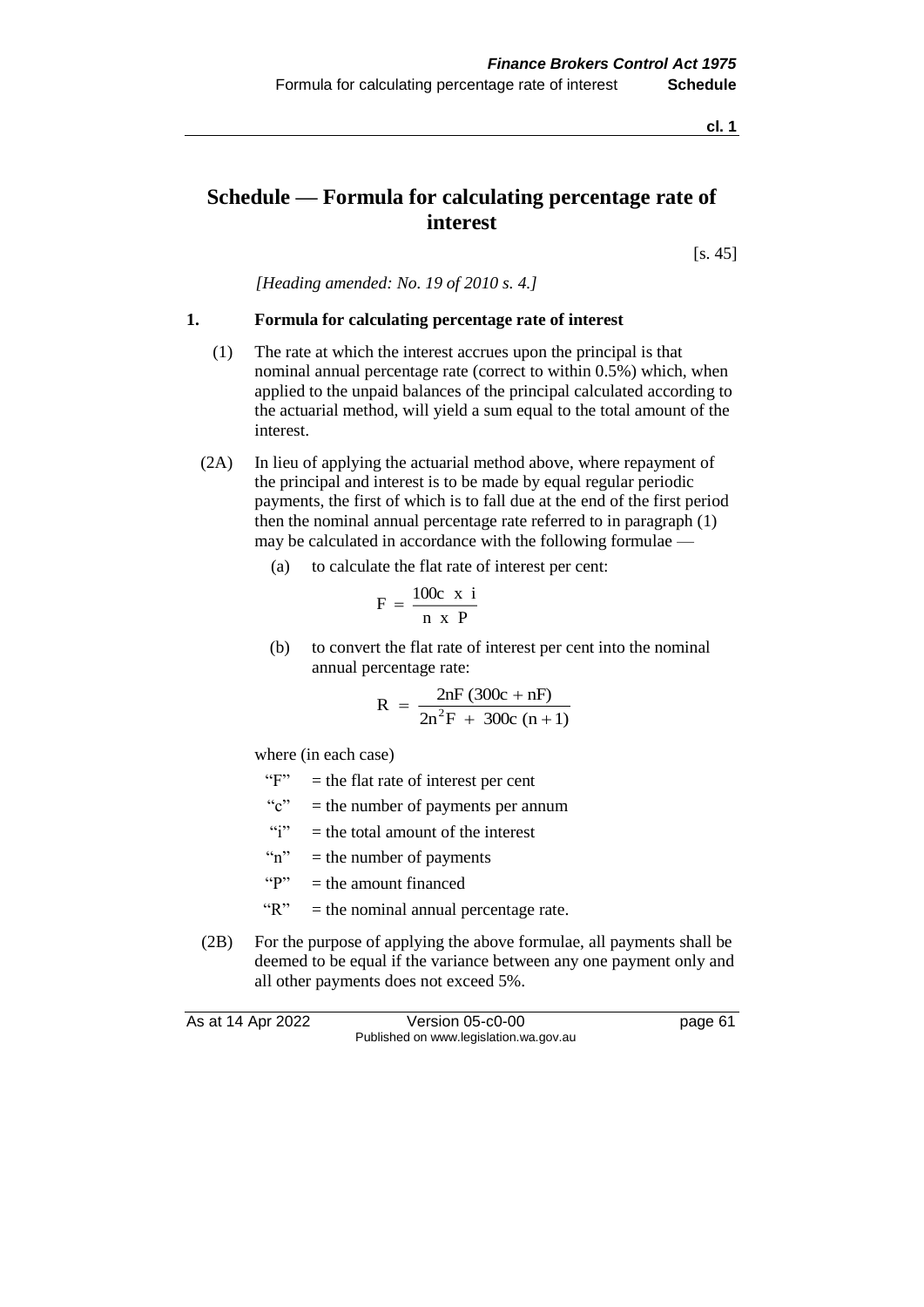#### **cl. 1**

(3) The disclosure of a percentage rate which is greater than the percentage rate required to be disclosed by either of the above methods shall be a sufficient disclosure.

*[Clause 1 amended: No. 19 of 2010 s. 51.]*

 $=$ 

page 62 Version 05-c0-00 As at 14 Apr 2022 Published on www.legislation.wa.gov.au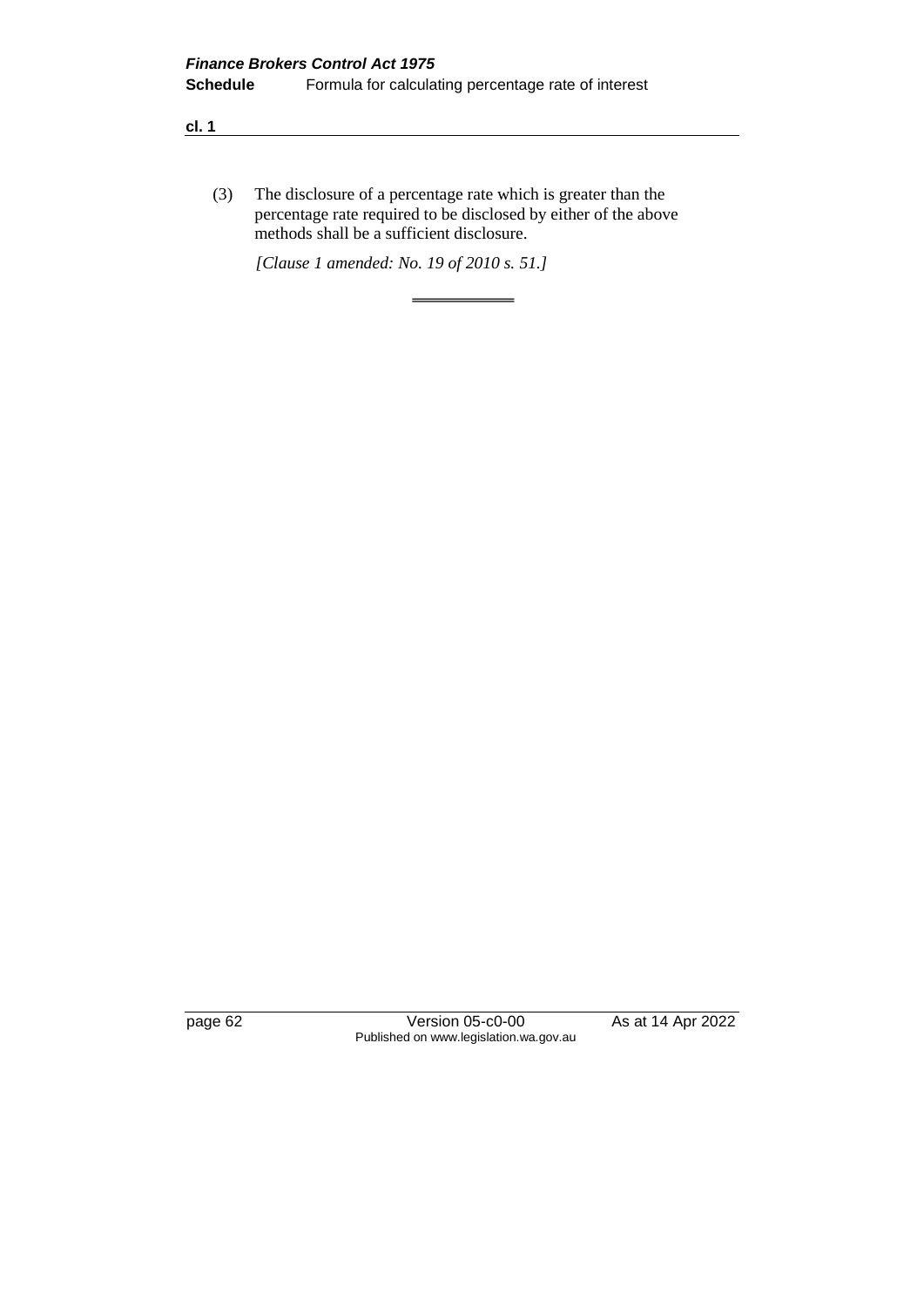# **Notes**

This is a compilation of the *Finance Brokers Control Act 1975* and includes amendments made by other written laws. For provisions that have come into operation and for information about any reprints, see the compilation table. For provisions that have not yet come into operation see the uncommenced provisions table.

## **Compilation table**

| <b>Short title</b>                                                                                                                                | <b>Number</b><br>and year | <b>Assent</b> | Commencement                                                                                           |
|---------------------------------------------------------------------------------------------------------------------------------------------------|---------------------------|---------------|--------------------------------------------------------------------------------------------------------|
| <b>Finance Brokers Control</b><br>Act 1975                                                                                                        | 88 of 1975                | 20 Nov 1975   | 1 Nov 1976 (see s. 2 and<br>Gazette 29 Oct 1976 p. 4103)                                               |
| Companies<br>(Consequential<br>Amendments) Act 1982<br>s. 28                                                                                      | 10 of 1982                | 14 May 1982   | 1 Jul 1982 (see s. 2(1) and<br>Gazette 25 Jun 1982 p. 2079)                                            |
| Reprint of the Finance Brokers Control Act 1975 as at 2 Apr 1986<br>(includes amendments listed above)                                            |                           |               |                                                                                                        |
| <b>Acts Amendment (Legal</b><br>Practitioners, Costs and<br>Taxation) Act 1987 Pt. X                                                              | 65 of 1987                | 1 Dec 1987    | 12 Feb 1988 (see s. 2(2) and<br>Gazette 12 Feb 1988 p. 397)                                            |
| <b>Acts Amendment (Public</b><br>Sector Management)<br>Act 1994 s. 3(1)                                                                           | 32 of 1994                | 29 Jun 1994   | 1 Oct 1994 (see s. 2 and<br>Gazette 30 Sep 1994 p. 4948)                                               |
| <b>Business Licensing</b><br><b>Amendment Act 1995</b><br>Pt. $54$                                                                                | 56 of 1995                | 20 Dec 1995   | 1 May 1996 (see s. 2(2) and<br>Gazette 30 Apr 1996 p. 1853)                                            |
| <b>Financial Legislation</b><br>Amendment Act 1996 s. 64                                                                                          | 49 of 1996                | 25 Oct 1996   | 25 Oct 1996 (see s. $2(1)$ )                                                                           |
| <b>Statutes (Repeals and</b><br>Minor Amendments)<br>Act (No. 2) 1998 s. 76                                                                       | 10 of 1998                | 30 Apr 1998   | 30 Apr 1998 (see s. 2(1))                                                                              |
| Acts Amendment and<br>Repeal (Financial Sector<br>Reform) Act 1999 s. 79                                                                          | 26 of 1999                | 29 Jun 1999   | 1 Jul 1999 (see s. 2(1) and<br>Gazette 30 Jun 1999 p. 2905)                                            |
| Reprint of the Finance Brokers Control Act 1975 as at 3 Mar 2000<br>(includes amendments listed above) (correction in Gazette 11 Mar 2003 p. 751) |                           |               |                                                                                                        |
| Corporations<br>(Consequential<br>Amendments) Act 2001<br>s. 221                                                                                  | 10 of 2001                | 28 Jun 2001   | 15 Jul 2001 (see s. 2 and<br>Gazette 29 Jun 2001 p. 3257<br>and Cwlth Gazette 13 Jul 2001<br>No. S285) |

As at 14 Apr 2022 Version 05-c0-00 page 63 Published on www.legislation.wa.gov.au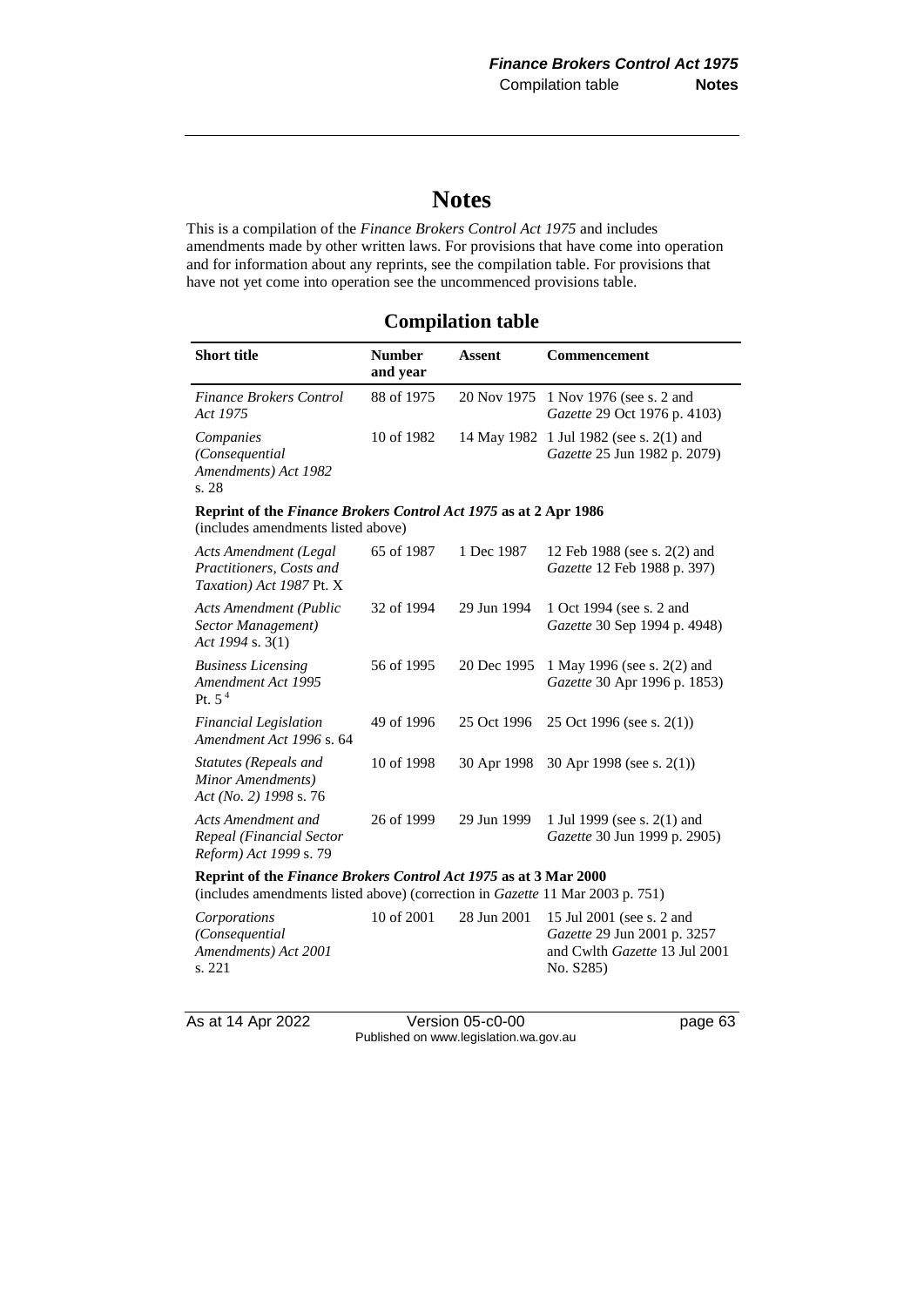| <b>Short title</b>                                                                                                             | <b>Number</b><br>and vear | <b>Assent</b> | Commencement                                                                                                                                                                                         |
|--------------------------------------------------------------------------------------------------------------------------------|---------------------------|---------------|------------------------------------------------------------------------------------------------------------------------------------------------------------------------------------------------------|
| <b>Building Societies</b><br>Amendment Act 2001 s. 51                                                                          | 12 of 2001                | 13 Jul 2001   | 13 Jul 2001 (see s. 2)                                                                                                                                                                               |
| Corporations<br>(Consequential<br>Amendments) Act<br>$(No. 3)$ 2003 Pt. 5 <sup>5</sup>                                         | 21 of 2003                | 23 Apr 2003   | 11 Mar 2002 (see s. 2 and<br>Cwlth Gazette 24 Oct 2001<br>No. GN42)                                                                                                                                  |
| Acts Amendment and<br>Repeal (Courts and Legal<br>Practice) Act 2003 s. 35                                                     | 65 of 2003                | 4 Dec 2003    | 1 Jan 2004 (see s. 2 and <i>Gazette</i><br>30 Dec 2003 p. 5722)                                                                                                                                      |
| <b>Finance Brokers Control</b><br>Amendment Act 2004 <sup>6,7</sup>                                                            | 53 of 2004                | 18 Nov 2004   | 31 Oct 2005 (see s. 2 and<br>Gazette 28 Oct 2005 p. 4839)                                                                                                                                            |
| <b>Courts Legislation</b><br>Amendment and Repeal<br>Act 2004 s. 141                                                           | 59 of 2004                | 23 Nov 2004   | 1 May 2005 (see s. 2 and<br>Gazette 31 Dec 2004 p. 7128)                                                                                                                                             |
| State Administrative<br>Tribunal (Conferral of<br>Jurisdiction) Amendment<br>and Repeal Act 2004<br>Pt. 2 Div. 46 <sup>8</sup> | 55 of 2004                | 24 Nov 2004   | 1 Jan 2005 (see s. 2 and<br>Gazette 31 Dec 2004 p. 7130)                                                                                                                                             |
| Criminal Procedure and<br>Appeals (Consequential<br>and Other Provisions)<br>Act 2004 s. 78, 80 and 82                         | 84 of 2004                | 16 Dec 2004   | s. 78: 2 May 2005 (see s. 2 and<br>Gazette 31 Dec 2004 p. 7129<br>(correction in Gazette<br>7 Jan 2005 p. 53));<br>s. 80 and 82: 31 Oct 2005 (see<br>s. 2 and <i>Gazette</i> 28 Oct 2005<br>p. 4839) |

**Reprint 3: The** *Finance Brokers Control Act 1975* **as at 5 Aug 2005** (includes amendments listed above except those in the *Finance Brokers Control Amendment Act 2004* and the *Criminal Procedure and Appeals (Consequential and Other Provisions) Act 2004* s. 80 and 82)

| <b>Housing Societies Repeal</b><br>Act 2005 s. 27                                                             | 17 of 2005 | 5 Oct 2005 | 10 Jul 2010 (see s. 2(3) and<br><i>Gazette</i> 9 Jul 2010 p. 3239) |
|---------------------------------------------------------------------------------------------------------------|------------|------------|--------------------------------------------------------------------|
| Oaths, Affidavits and<br><b>Statutory Declarations</b><br>(Consequential)<br>Provisions) Act 2005<br>s. $639$ | 24 of 2005 | 2 Dec 2005 | 1 Jan 2006 (see s. 2 and <i>Gazette</i><br>23 Dec 2005 p. 6244)    |

**Reprint 4: The** *Finance Brokers Control Act 1975* **as at 13 Oct 2006** (includes amendments listed above except those in the *Housing Societies Repeal Act 2005*)

page 64 Version 05-c0-00 As at 14 Apr 2022 Published on www.legislation.wa.gov.au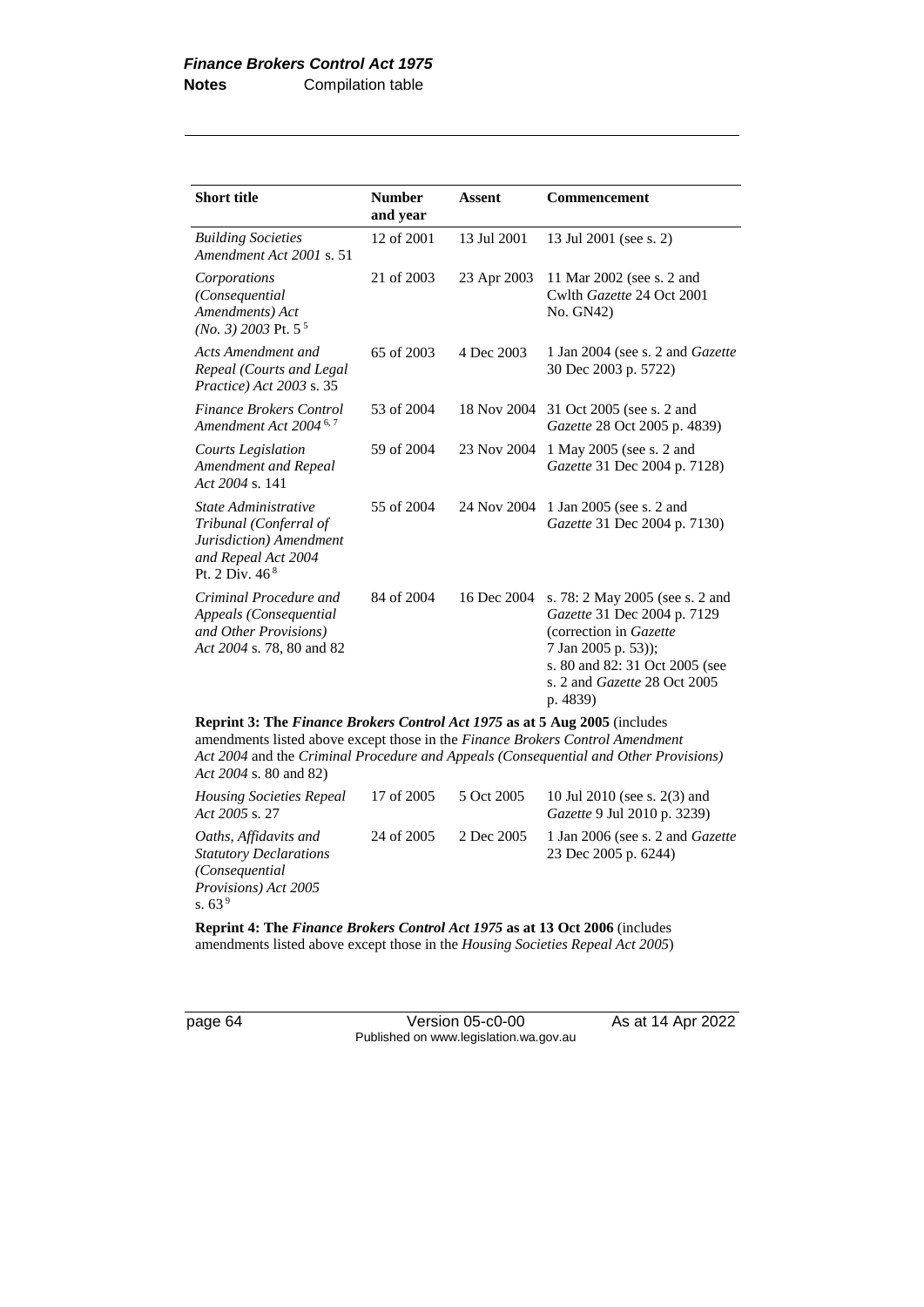| <b>Short title</b>                                                                                      | <b>Number</b><br>and year | <b>Assent</b> | Commencement                                                             |
|---------------------------------------------------------------------------------------------------------|---------------------------|---------------|--------------------------------------------------------------------------|
| <b>Financial Legislation</b><br>Amendment and Repeal<br>Act 2006 Sch. 1 cl. 62                          | 77 of 2006                | 21 Dec 2006   | 1 Feb 2007 (see s. 2(1) and<br>Gazette 19 Jan 2007 p. 137)               |
| <b>Legal Profession Act 2008</b><br>s. 664                                                              | 21 of 2008                |               | 27 May 2008 1 Mar 2009 (see s. 2(b) and<br>Gazette 27 Feb 2009 p. 511)   |
| Statutes (Repeals and<br>Minor Amendments)<br>Act 2009 s. 17                                            | 46 of 2009                | 3 Dec 2009    | 4 Dec 2009 (see s. 2(b))                                                 |
| Credit (Commonwealth<br>Powers) (Transitional and<br>Consequential Provisions)<br>Act 2010 Pt. 4 Div. 1 | 14 of 2010                | 25 Jun 2010   | 1 Jul 2010 (see s. 2(b) and<br>Gazette 30 Jun 2010 p. 3185)              |
| Standardisation of<br>Formatting Act 2010 s. 4<br>and $51$                                              | 19 of 2010                | 28 Jun 2010   | 11 Sep 2010 (see s. 2(b) and<br>Gazette 10 Sep 2010 p. 4341)             |
| Road Traffic Legislation<br>Amendment Act 2012<br>Pt. 4 Div. 22                                         | 8 of 2012                 |               | 21 May 2012 27 Apr 2015 (see s. 2(d) and<br>Gazette 17 Apr 2015 p. 1371) |
| Reprint 5: The Finance Brokers Control Act 1975 as at 7 Aug 2015 (includes<br>amendments listed above)  |                           |               |                                                                          |
| COVID-19 Response and<br>Economic Recovery<br>Omnibus Act 2020 s. 98                                    | 34 of 2020                | 11 Sep 2020   | 12 Sep 2020 (see s. $2(b)$ )                                             |

# **Uncommenced provisions table**

To view the text of the uncommenced provisions see *Acts as passed* on the WA Legislation website.

| <b>Short title</b>                                                                                      | <b>Number</b><br>and year | Assent      | <b>Commencement</b>                           |
|---------------------------------------------------------------------------------------------------------|---------------------------|-------------|-----------------------------------------------|
| Credit (Commonwealth<br>Powers) (Transitional and<br>Consequential Provisions)<br>Act 2010 Pt. 5 Div. 1 | 14 of 2010                | 25 Jun 2010 | To be proclaimed (see s. $2(b)$ )             |
| Legal Profession Uniform<br>Law Application Act 2022<br>s.424                                           | 9 of 2022                 |             | 14 Apr 2022 To be proclaimed (see s. $2(c)$ ) |

As at 14 Apr 2022 Version 05-c0-00 page 65 Published on www.legislation.wa.gov.au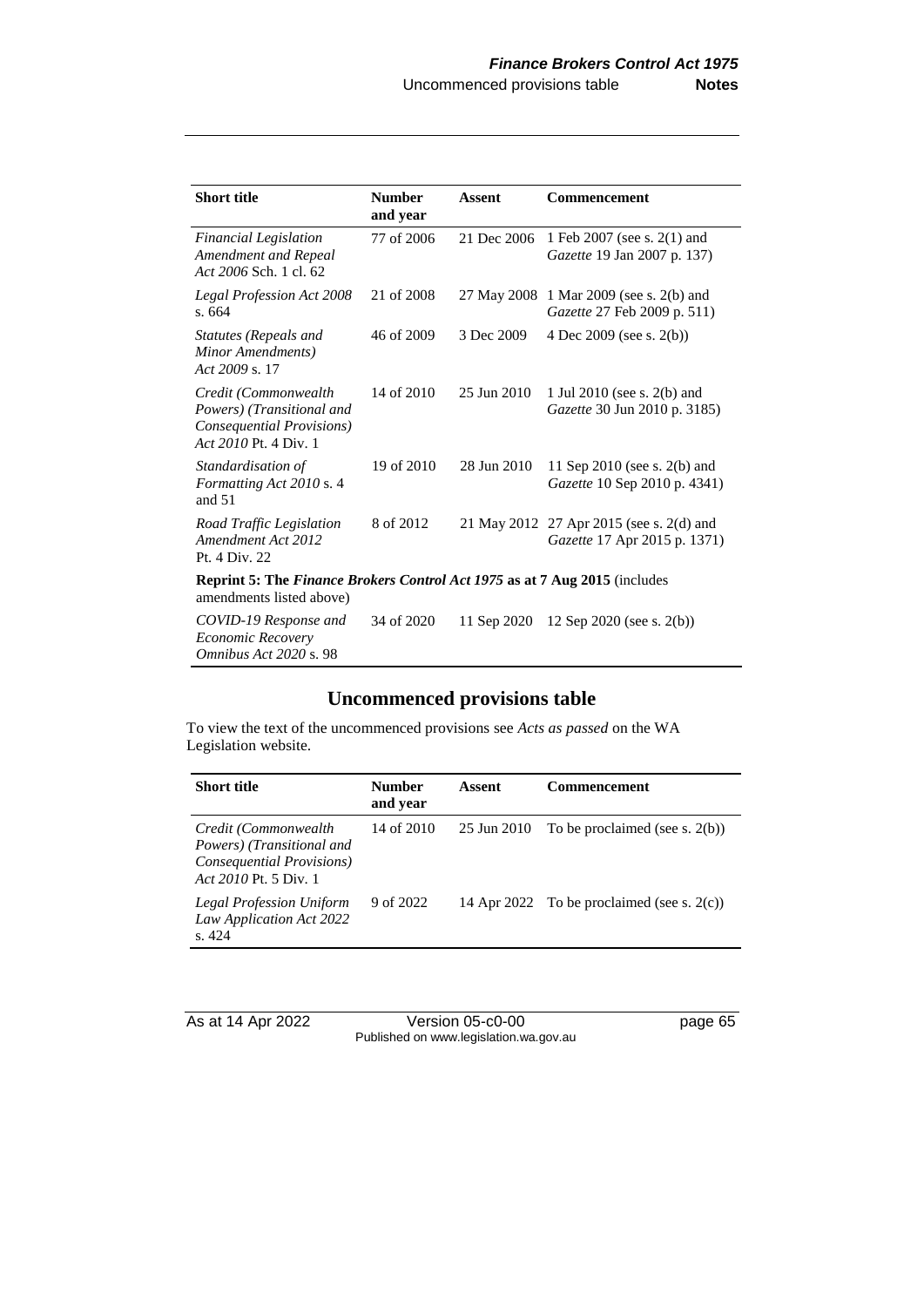### **Other notes**

- <sup>1</sup> The appointed day is 1 August 1977 (see *Gazette* 17 June 1977 p. 1834).
- <sup>2</sup> The referral day is 1 July 2010 (see *Gazette* 30 Jun 2010 p. 3187).
- <sup>3</sup> Repealed by the *Credit (Commonwealth Powers) (Transitional and Consequential Provisions) Act 2010*.
- <sup>4</sup> The *Business Licensing Amendment Act 1995* s. 24 is a transitional provision that is of no further effect.
- <sup>5</sup> The *Corporations (Consequential Amendments) Act (No. 3) 2003* s. 2-4 read as follows:

#### **2. Commencement**

- (1) If this Act receives the Royal Assent before the day on which Schedule 1 to the Financial Services Reform Act comes into operation, this Act comes into operation at the same time as that Schedule comes into operation.
- (2) If this Act receives the Royal Assent on or after the day on which Schedule 1 to the Financial Services Reform Act comes into operation, this Act is deemed to have come into operation at the same time as that Schedule comes into operation.

#### **3. Interpretation**

In this Part —

*Financial Services Reform Act* means the *Financial Services Reform Act 2001* of the Commonwealth;

*FSR commencement time* means the time when Schedule 1 to the Financial Services Reform Act comes into operation; *statutory rule* means a regulation, rule or by-law.

#### **4. Validation**

- (1) This section applies if this Act comes into operation under section 2(2).
- (2) Anything done or omitted to have been done after the FSR commencement time and before this Act receives the Royal Assent that could have been done if this Act had received the Royal Assent before the FSR commencement time is taken to be as valid and lawful, and to always have been as valid and lawful, as it would have been if this Act had received the Royal Assent before the FSR commencement time.
- (3) Anything done or omitted to have been done by a person after the FSR commencement time and before this Act received the Royal

page 66 Version 05-c0-00 As at 14 Apr 2022 Published on www.legislation.wa.gov.au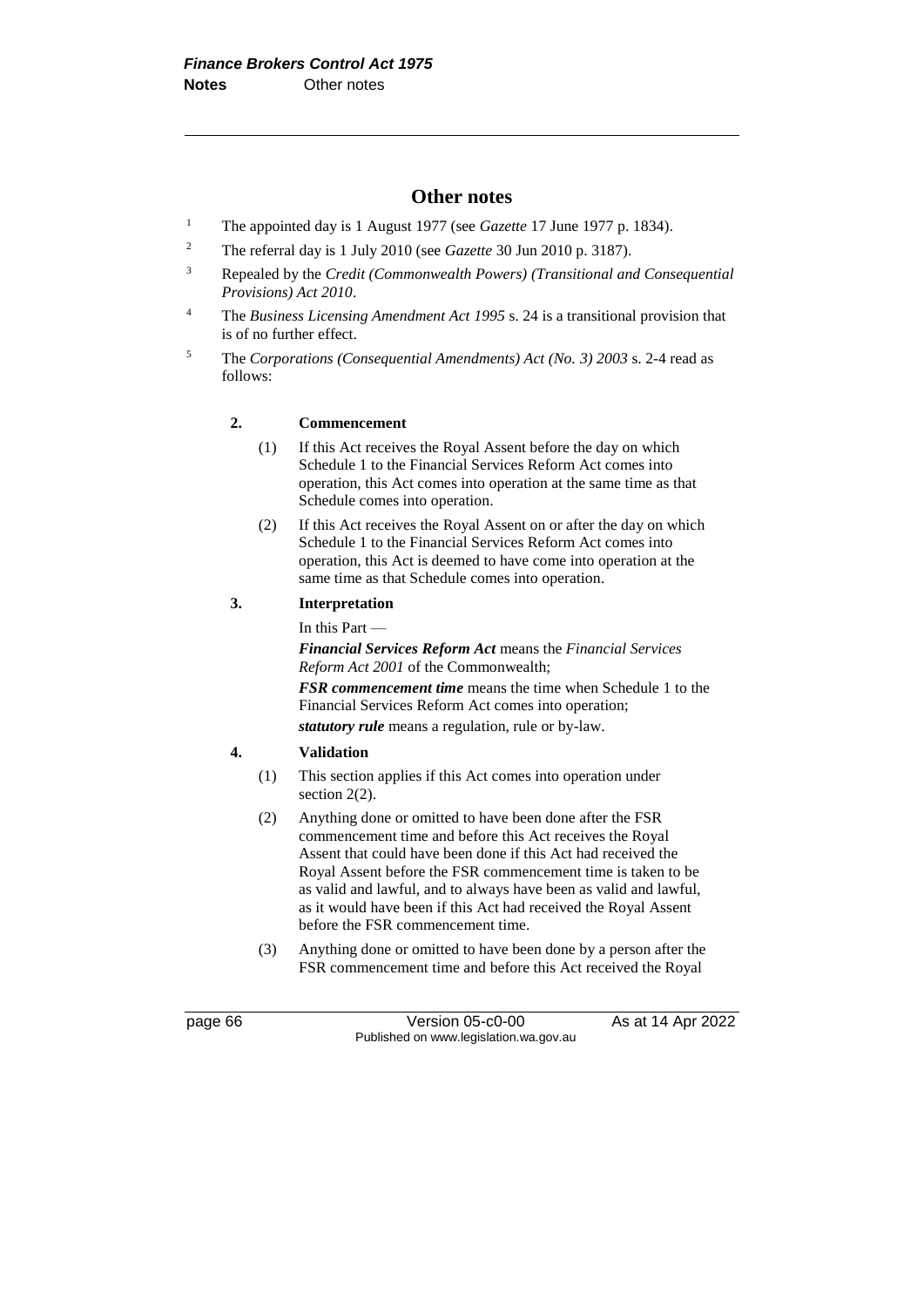Assent that would have been valid and lawful if the Financial Services Reform Act had not commenced, is taken to be valid and lawful.

- (4) Anything done or omitted to have been done after the FSR commencement time and before this Act receives the Royal Assent —
	- (a) that could only have been validly and lawfully done or omitted because this Act received the Royal Assent after the FSR commencement time; and
	- (b) that could not have been validly and lawfully done or omitted if this Act had received the Royal Assent before the FSR commencement time,

is taken not to be valid, and to never have been valid.

<sup>6</sup> The *Finance Brokers Control Amendment Act 2004* Sch. 1 reads as follows:

## **Schedule 1 — Transitional and savings**

[s. 78]

## **1. Meanings of terms used in this Schedule**

In this Schedule, unless the contrary intention appears — *Board* means the Finance Brokers Supervisory Board as constituted under the Finance Brokers Act; *commencement day* means the day fixed under section 2 as the day on which this Act comes into operation; *Finance Brokers Act* means the *Finance Brokers Control Act 1975* as in force immediately before the commencement day.

## **2. Interpretation Act to apply**

This Schedule does not limit the operation of the *Interpretation Act 1984*.

## **3. Board dissolved**

- (1) Subject to clause 6, the Board is dissolved.
- (2) Subject to clause 6, the members of the Board cease to hold office.

## **4. Winding up of affairs of the Board**

- (1) On and after the commencement day
	- (a) the Commissioner is to take control of all registers, documents, books and other records (however compiled, recorded or stored) relating to the Board and the exercise

As at 14 Apr 2022 Version 05-c0-00 Published on www.legislation.wa.gov.au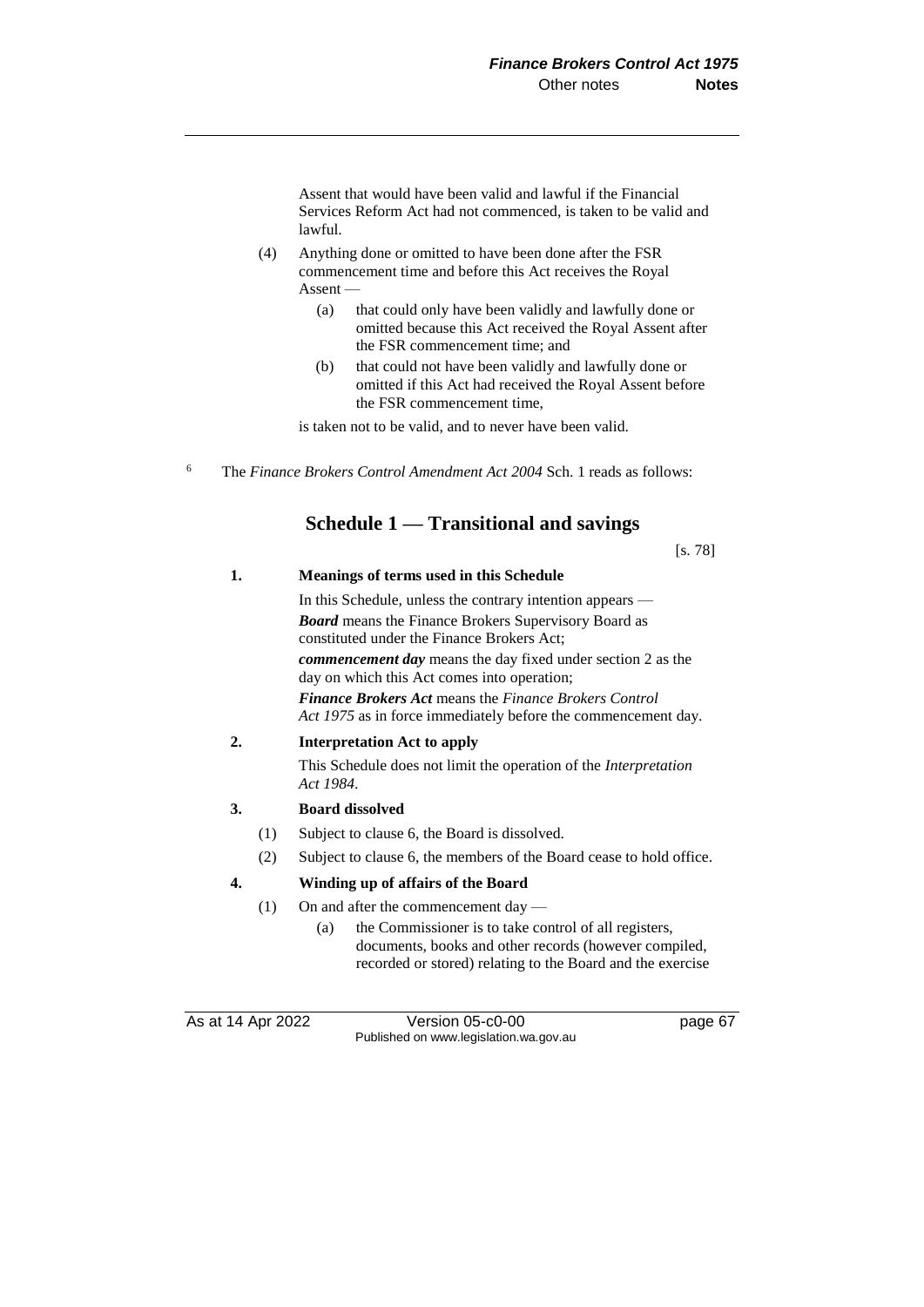of its functions, and of any tape, disc or other device or medium relating to such records;

- (b) all rights, liabilities and obligations of the Board that existed immediately before the commencement day devolve on the Commissioner acting on behalf of, and in the name of, the State;
- (c) all contracts, agreements and undertakings made by and with the Board and having effect immediately before the commencement day have effect as contracts, agreements and undertakings made with the Commissioner acting on behalf of, and in the name of, the State and may be enforced by or against the State accordingly;
- (d) any legal or other proceedings or any remedies that might, but for the operation of the *Finance Brokers Control Amendment Act 2004*, have been commenced or continued by or against or have been available to the Board may be commenced or continued by or against or are available to the Commissioner acting on behalf of, and in the name of, the State, as the case requires; and
- (e) any fees, charges or other moneys payable to the Board under the Finance Brokers Act and outstanding at the commencement day become payable to the chief executive officer at the time, and in the manner, in which those moneys would have been payable to the Board under that Act.
- (2) A reference to the Board in a document in existence immediately before the commencement day is to be construed, on and after the commencement day, as a reference to the Commissioner, unless in the context it would be inappropriate to do so.

## **5. Registrar's certificate**

A certificate issued before the commencement day under the hand of the Registrar that any person is or is not, or was or was not, licensed or the holder of a business certificate on the date of or a date referred to, in the certificate, or as to any other matter contained in a register, shall, in the absence of proof to the contrary, be taken as proof of the matter so certified.

#### **6. Final report**

(1) As soon as practicable after the commencement day, the Chairman of the Board immediately before the commencement day shall prepare a report on the Board's activities under the Finance Brokers Act for the period beginning on the day after the period for which the last report was submitted under section 86 of the

page 68 Version 05-c0-00 As at 14 Apr 2022 Published on www.legislation.wa.gov.au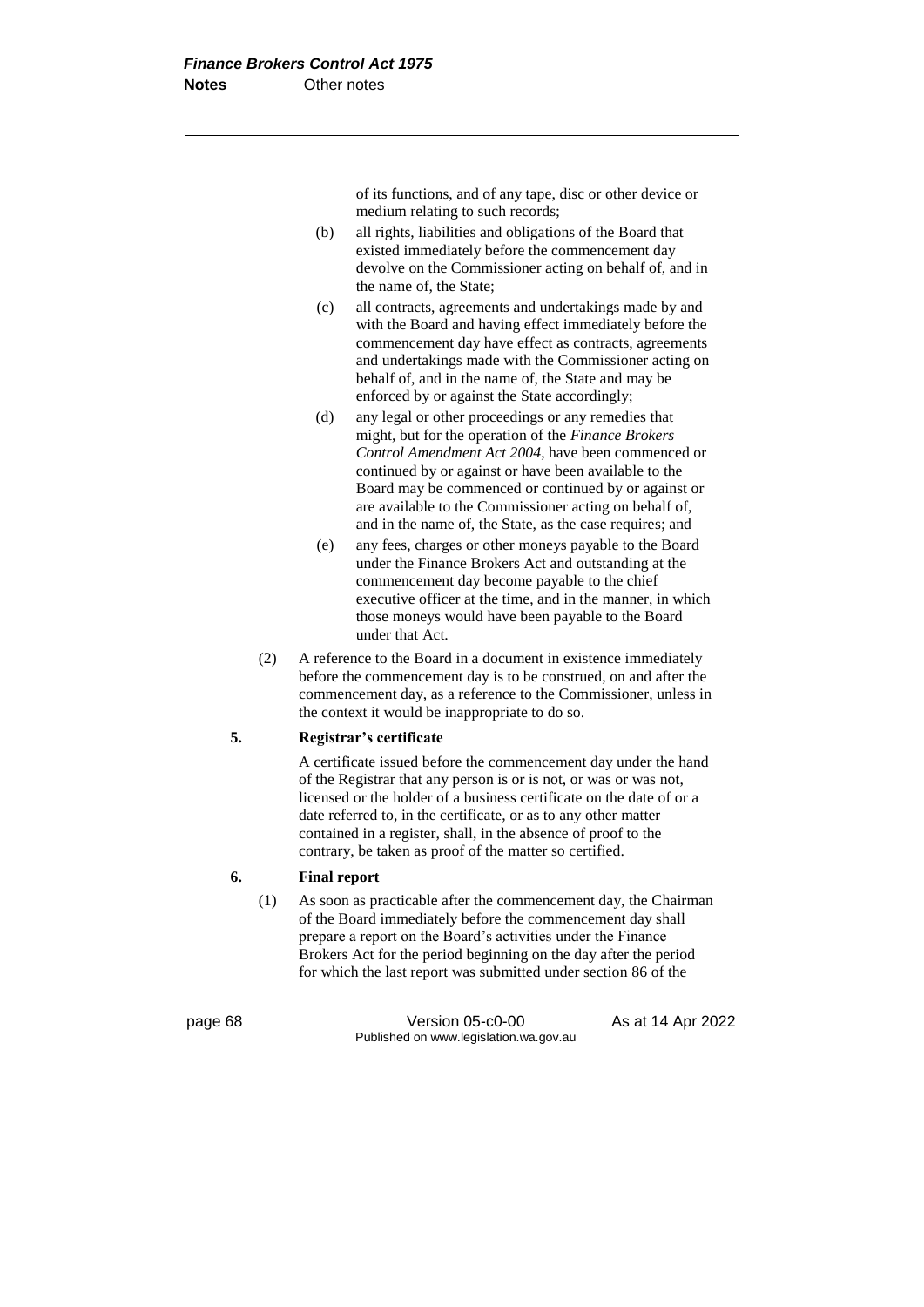Finance Brokers Act and ending on the commencement day and submitting that report to the Minister.

(2) Section 86(2) of the Finance Brokers Act applies to a report prepared and submitted under subclause (1) as if the section had not been repealed.

## **7. Bond in respect of business certificate**

On and after the commencement day, a bond or guarantee entered into under section 35 of the Finance Brokers Act continues to have effect as if the bond or guarantee was entered into in relation to the licensee's licence held (by virtue of clause 8) under the *Finance Brokers Control Act 1975* after the commencement day.

#### **8. Persons licensed or to whom an exception applied under the Finance Brokers Act before the commencement day**

- (1) A person who immediately before the commencement day was licensed under the Finance Brokers Act and held a business certificate under that Act is, on that day, to be taken to be licensed under the *Finance Brokers Control Act 1975* for the period that the business certificate would have been valid under the Finance Brokers Act, and for the licence to be subject to any conditions imposed on that business certificate.
- (2) A person who immediately before the commencement day was excepted from the meaning of "finance broker" under section 5(2) of the Finance Brokers Act is, on that day, to be taken to be exempted in a similar manner for a period of up to 12 months beginning on the commencement day.
- (3) A person who is taken to be exempted under subclause (2) is no longer to be taken to be exempted if the person becomes licensed under the *Finance Brokers Control Act 1975*.
- (4) The Commissioner is to enter the name of a person to whom subclause (1) or (2) applies in the register kept under section 84 of the *Finance Brokers Control Act 1975*.

## **9. Persons licensed, but without a business certificate, under the Finance Brokers Act before the commencement day**

- (1) A licence issued under the Finance Brokers Act within 3 years of the commencement day and that does not have a business certificate associated with it is, on that day, to be taken to be a licence of the appropriate category under the *Finance Brokers Control Act 1975* for a period equal to 3 years from the day of its issue.
- (2) A licence issued under the Finance Brokers Act that is valid immediately before the commencement day as a result of payment

As at 14 Apr 2022 Version 05-c0-00 Published on www.legislation.wa.gov.au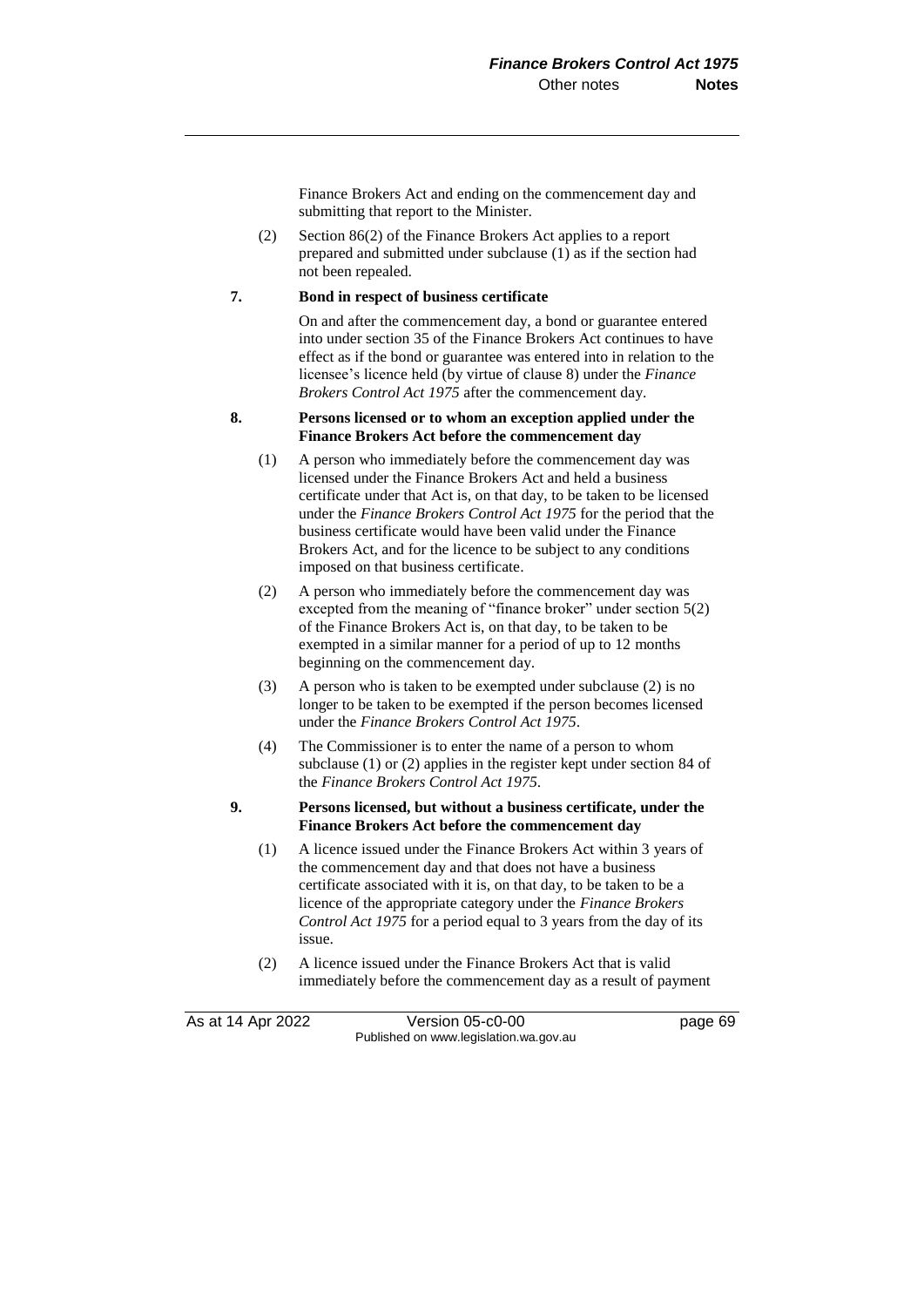of a holding fee under section 30(4)(b) of the Finance Brokers Act is, on that day, to be taken to be a licence of the appropriate category under the *Finance Brokers Control Act 1975* for the period that the holding fee would have been effective under the Finance Brokers Act.

(3) A licence under subclause (1) or (2) is subject to the condition that the licensee is not to carry on business in his or her own right.

#### **10. Licence condition revoked on commencement day**

If a licence issued under the Finance Brokers Act has a condition to the effect that a licence does not confer the right for a licensee to carry on business as a finance broker unless he or she also holds a business certificate in respect of that licence, that condition is revoked on the commencement day.

#### **11. Applications for certificates and licenses**

A person who has, before the commencement day, made an application for —

- (a) a licence under section 24 of the Finance Brokers Act; or
- (b) a business certificate or the renewal of a business certificate under section 31 of the Finance Brokers Act,

but in respect of which a decision has not been made by the Board before the commencement day, is to be taken to have made an application for a licence under the *Finance Brokers Control Act 1975.*

## **12. Further transitional provision may be made**

- (1) The regulations may make provision for any transitional matter for which there is no sufficient provision in this Schedule.
- (2) If in the opinion of the Minister an anomaly arises in the carrying out of any provision of this Schedule, the regulations may —
	- (a) modify that provision to remove the anomaly; and
	- (b) make such provision as is necessary or expedient to carry out the intention of that provision.
- (3) Regulations may be made for the purposes of this clause to have effect from the commencement of this Act.
- (4) To the extent that a provision of any such regulation has effect on a day that is earlier than the day of its publication in the *Gazette*, the provision does not operate so as —
	- (a) to affect, in a manner prejudicial to any person (other than the State), the rights of that person existing before the day of publication; or

page 70 **Version 05-c0-00** As at 14 Apr 2022 Published on www.legislation.wa.gov.au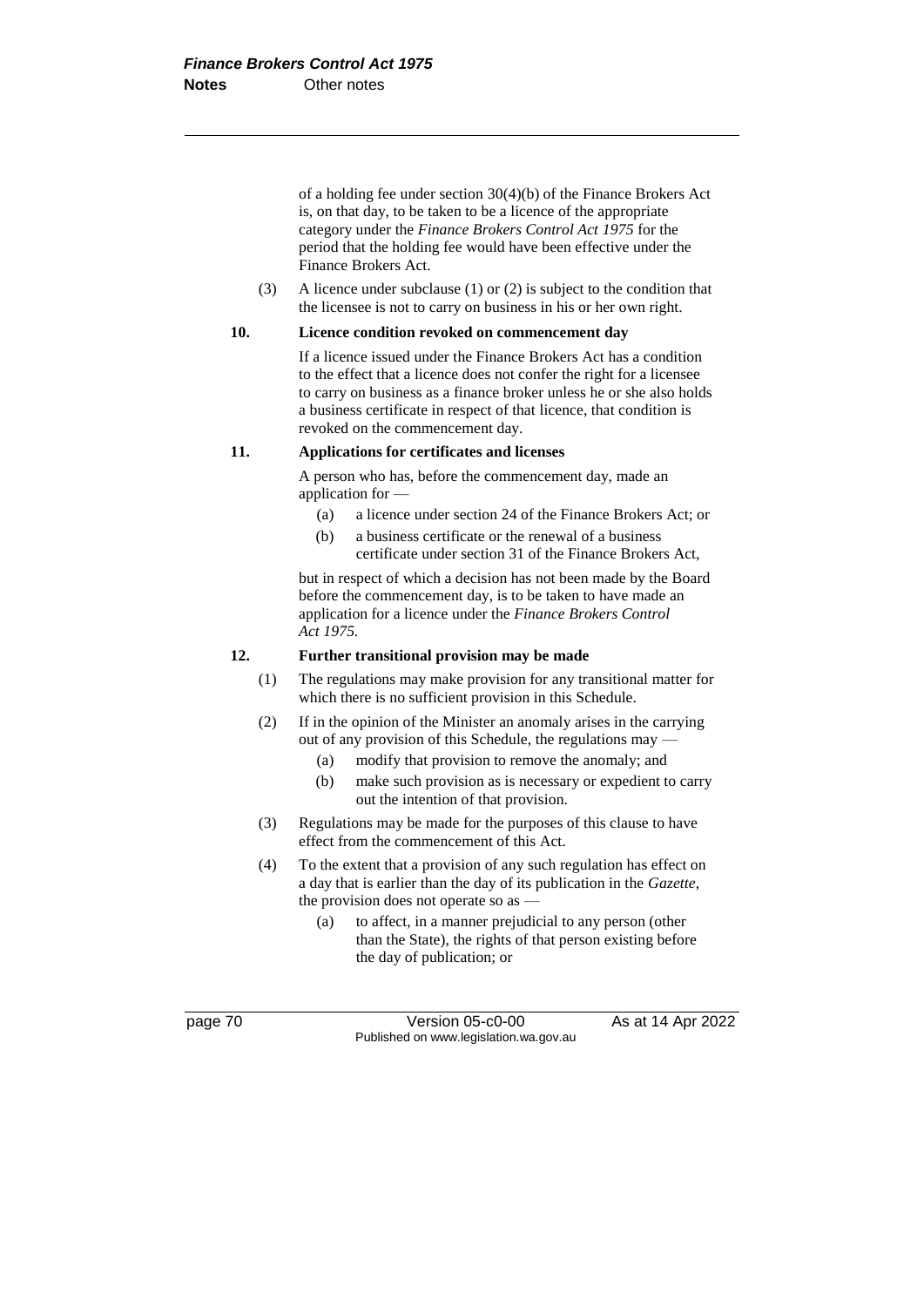- (b) to impose liabilities on any person (other than the State) in respect of anything done or omitted to be done before the day of publication.
- (5) In subclause  $(1)$  —

*transitional matter* means a matter or thing necessary or convenient to provide for the change from the Finance Brokers Act, to the *Finance Brokers Control Act 1975* as in force after the commencement day.

- <sup>7</sup> The amendment in the *Finance Brokers Amendment Act 2004* s. 74(2) is not included because the subsection it sought to amend had been replaced by the *Criminal Procedure and Appeals (Consequential and Other Provisions) Act 2004*  s. 78 before it purported to come into operation.
- <sup>8</sup> The *State Administrative Tribunal (Conferral of Jurisdiction) Amendment and Repeal Act 2004* Pt. 5, the *State Administrative Tribunal Act 2004* s. 167 and 169, and the *State Administrative Tribunal Regulations 2004* r. 28 and 42 deal with certain transitional issues some of which may be relevant for this Act.
- <sup>9</sup> The amendment in the *Oaths, Affidavits and Statutory Declarations (Consequential Provisions) Act 2005* s. 63 to amend s. 15(2)(c)(iv) is not included because the subsection it sought to amend had been replaced by the *Finance Brokers Control Amendment Act 2004* s. 10.

As at 14 Apr 2022 Version 05-c0-00 Page 71 Published on www.legislation.wa.gov.au